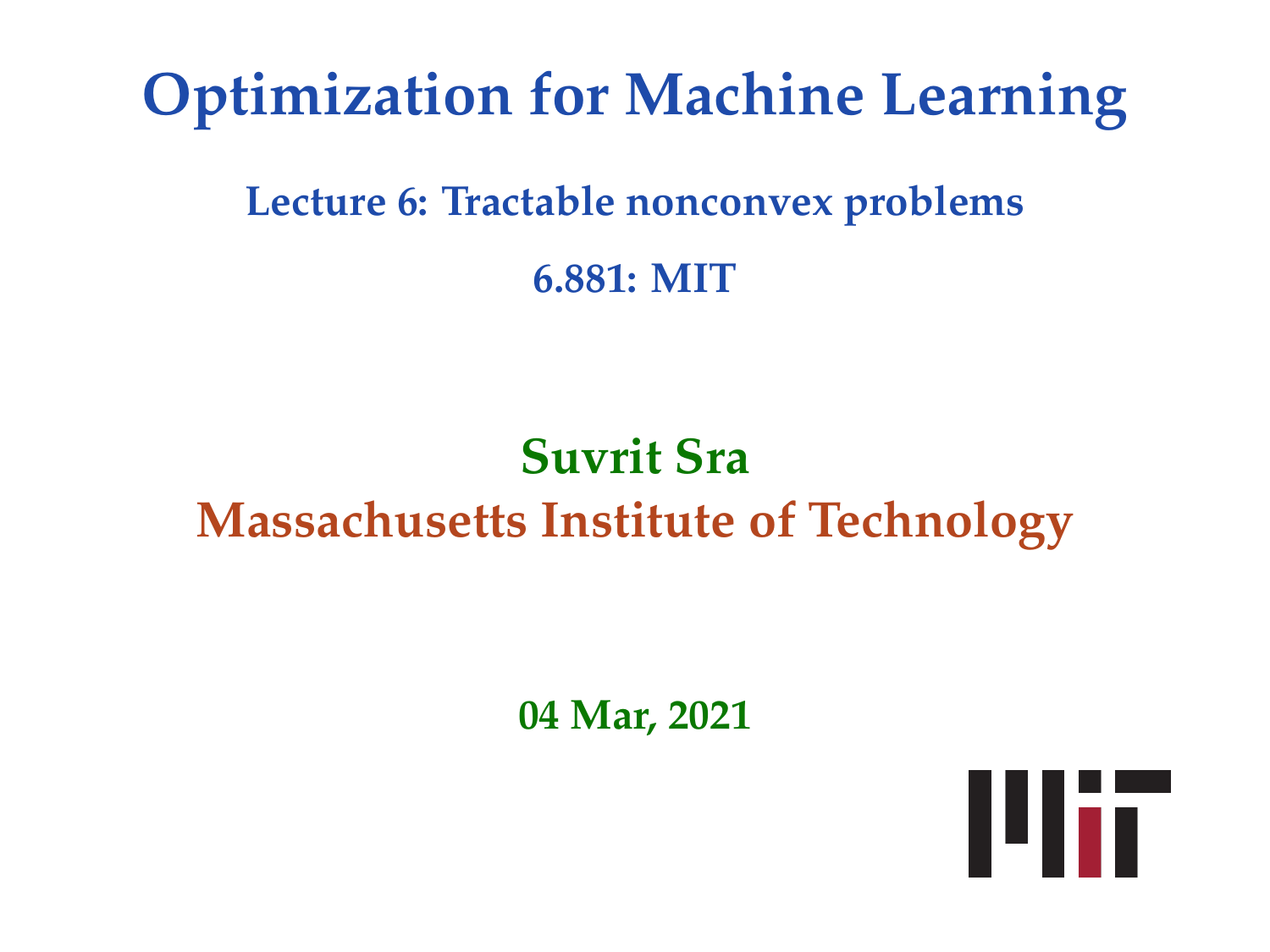#### **Tractable nonconvex problems**

Not all non-convex problems are bad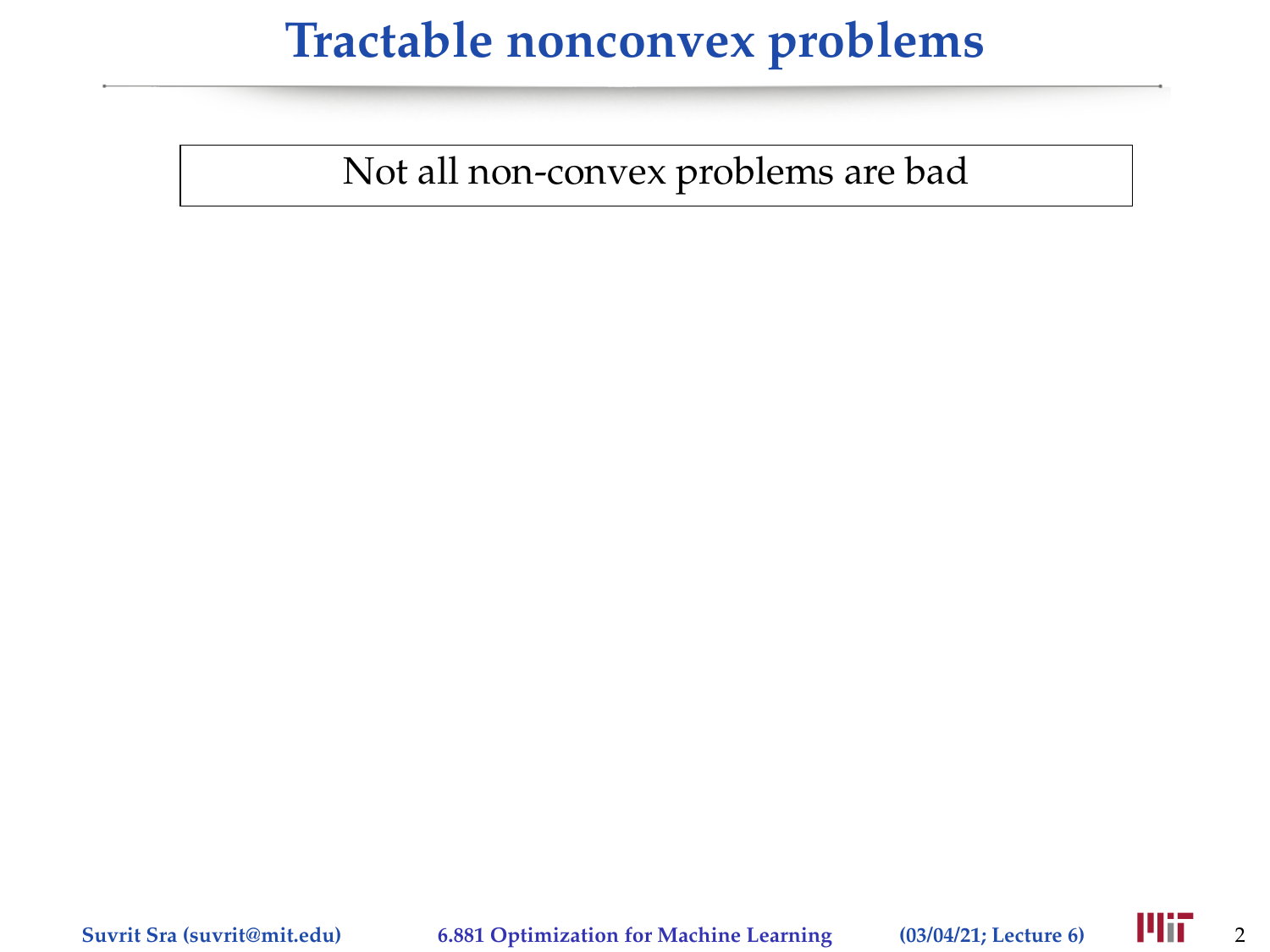#### **Tractable nonconvex problems**

Not all non-convex problems are bad

- ♠ Generalizing the notion of convexity
- ♠ Problems with hidden convexity
- ♠ Miscellaneous examples from applications
- ♠ The list is much longer and growing!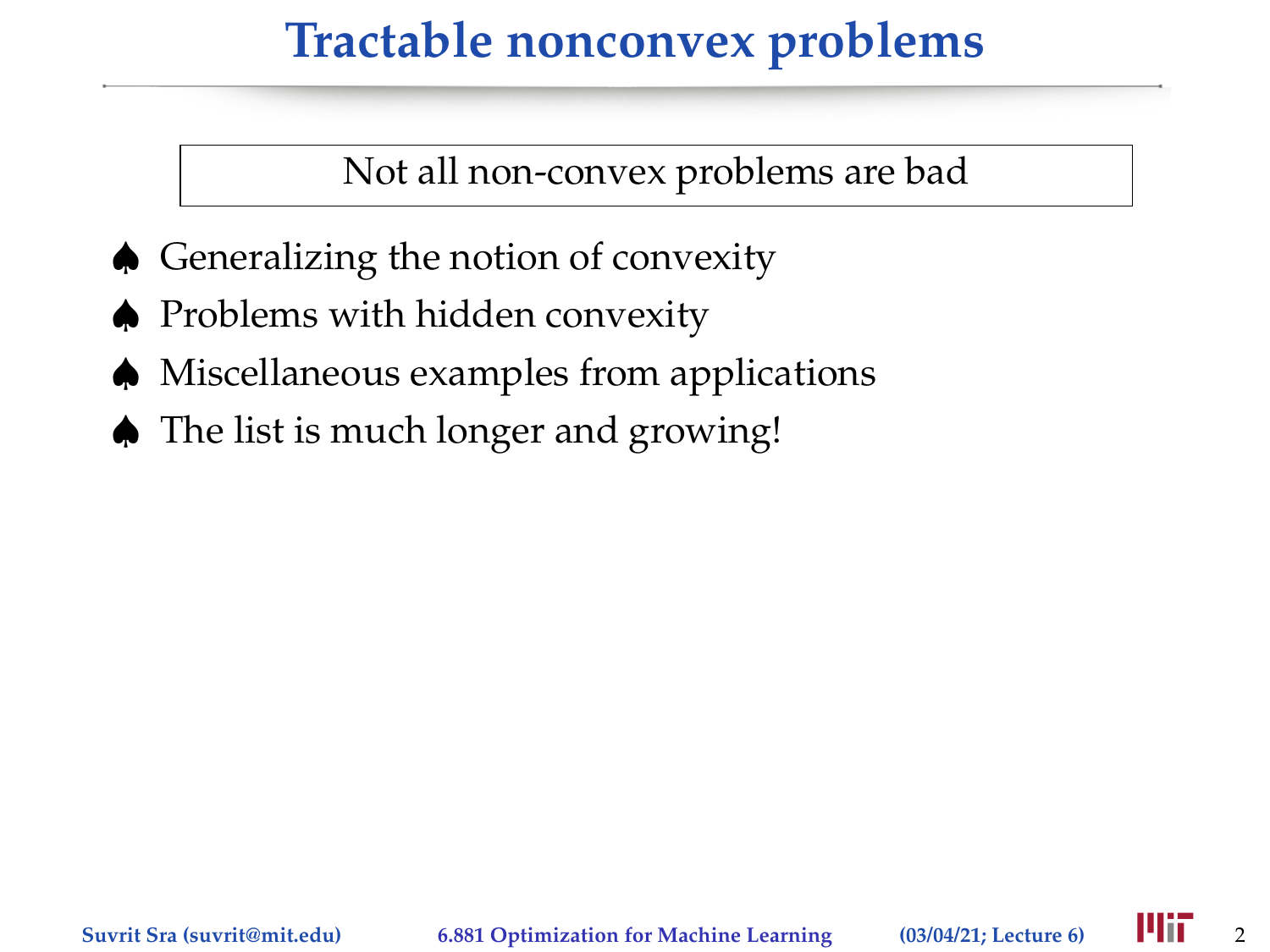# **Spectral problems**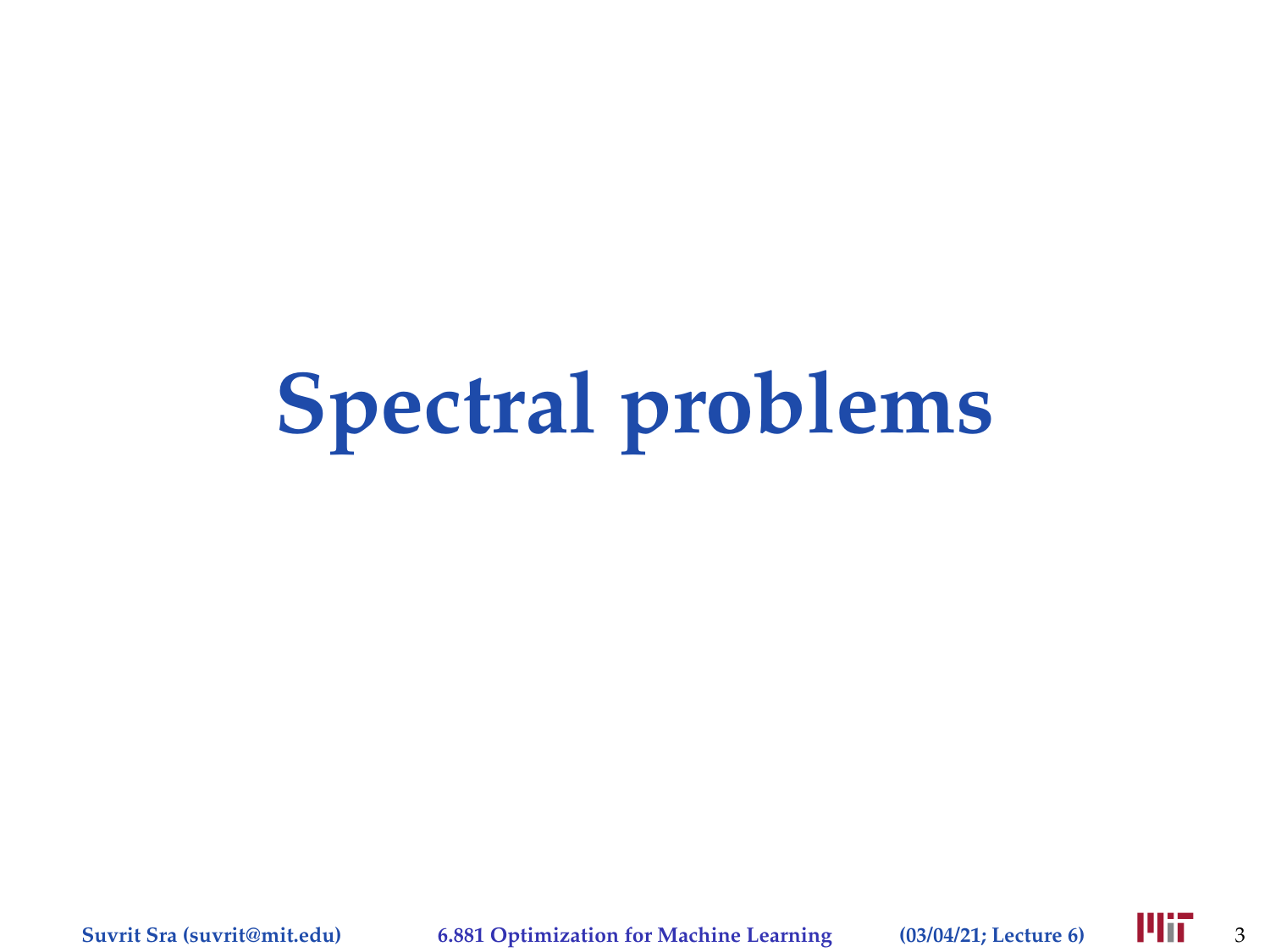**Largest eigenvalue of a symmetric matrix**

$$
Ax = \lambda_{\max} x \quad \Leftrightarrow \quad \max_{x^T x = 1} x^T Ax.
$$

Nonconvex problem, but we know how to solve it!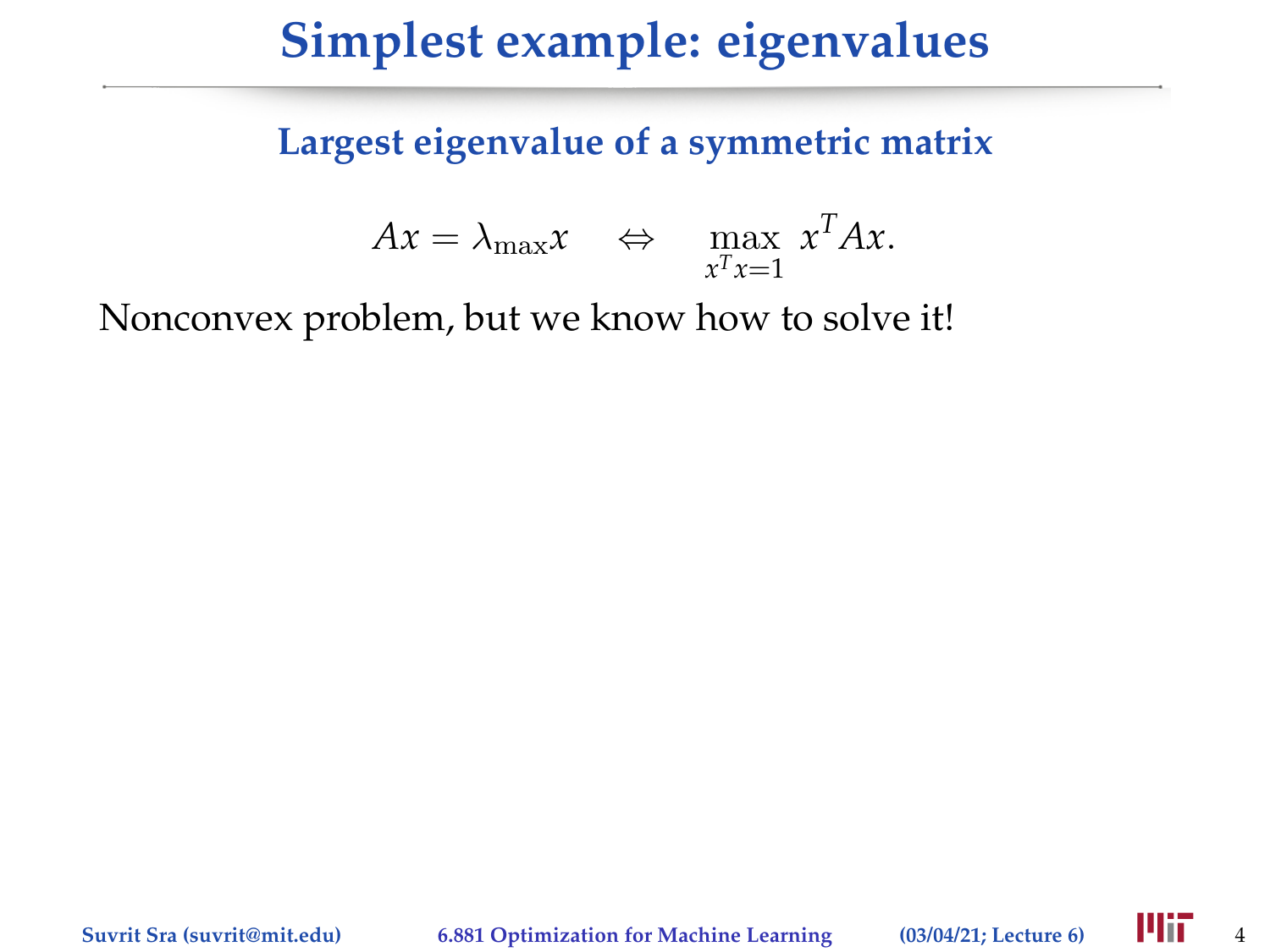**Largest eigenvalue of a symmetric matrix**

$$
Ax = \lambda_{\max} x \quad \Leftrightarrow \quad \max_{x^T x = 1} x^T Ax.
$$

Nonconvex problem, but we know how to solve it!

$$
\mathcal{L}(x,\theta) := -x^T A x + \theta (x^T x - 1)
$$

$$
-2Ax + 2\theta x = 0
$$

$$
Ax = \theta x
$$

Neccessary condition asks for  $(\theta, x)$  to be eigenpair. Thus*,*  $x^T A x$ is maximized by largest such pair.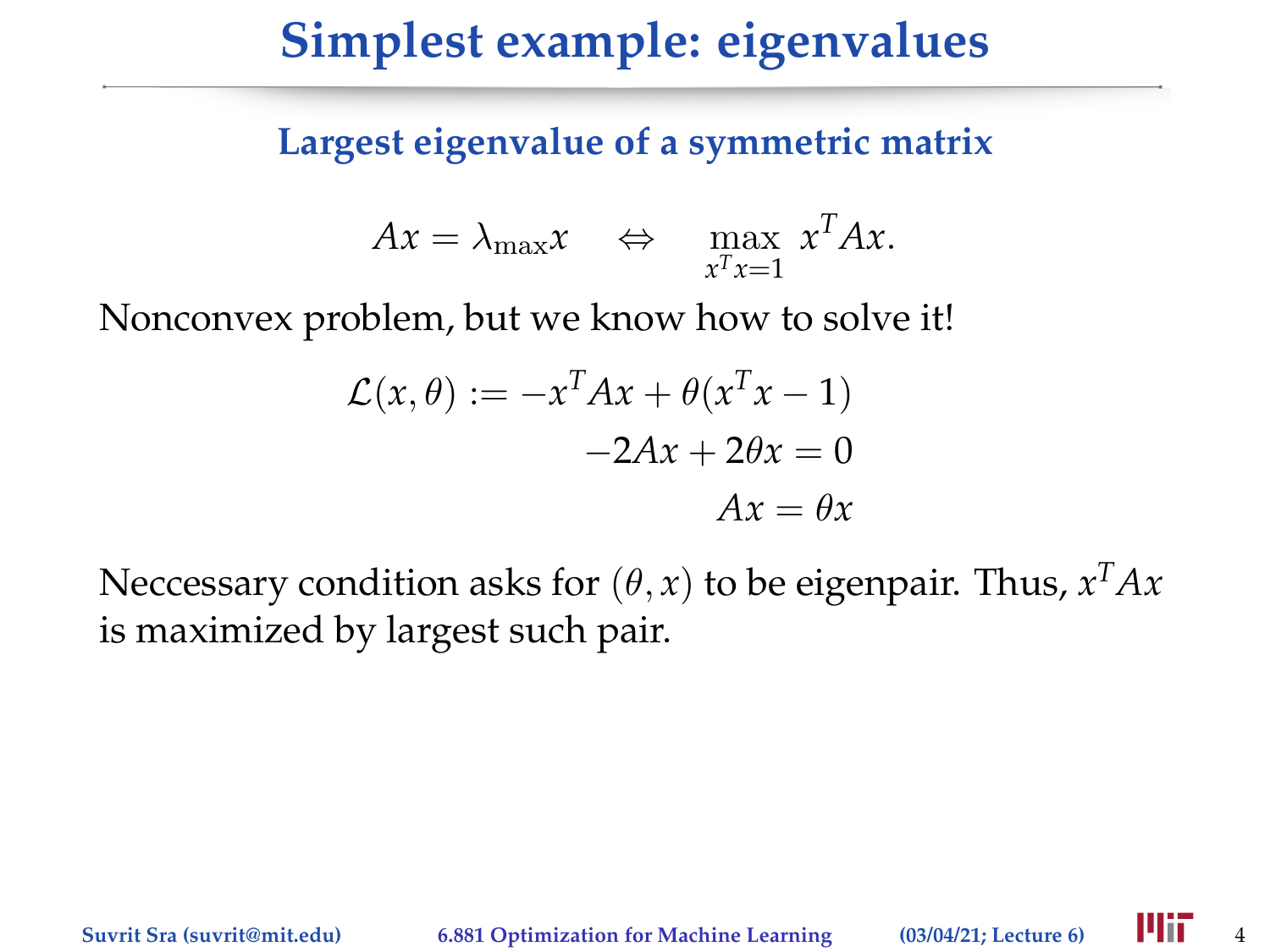**Largest eigenvalue of a symmetric matrix**

$$
Ax = \lambda_{\max} x \quad \Leftrightarrow \quad \max_{x^T x = 1} x^T Ax.
$$

Nonconvex problem, but we know how to solve it!

$$
\mathcal{L}(x,\theta) := -x^T A x + \theta (x^T x - 1)
$$

$$
-2Ax + 2\theta x = 0
$$

$$
Ax = \theta x
$$

Neccessary condition asks for  $(\theta, x)$  to be eigenpair. Thus*,*  $x^T A x$ is maximized by largest such pair. **Alternative:** Let *A* = *UDU*<sup>∗</sup> ; then  $\max_{x^T x = 1} x^T A x = \max_{y^T y = 1} \sum_i \lambda_i y_i^2$ , where  $y = U^* x$ .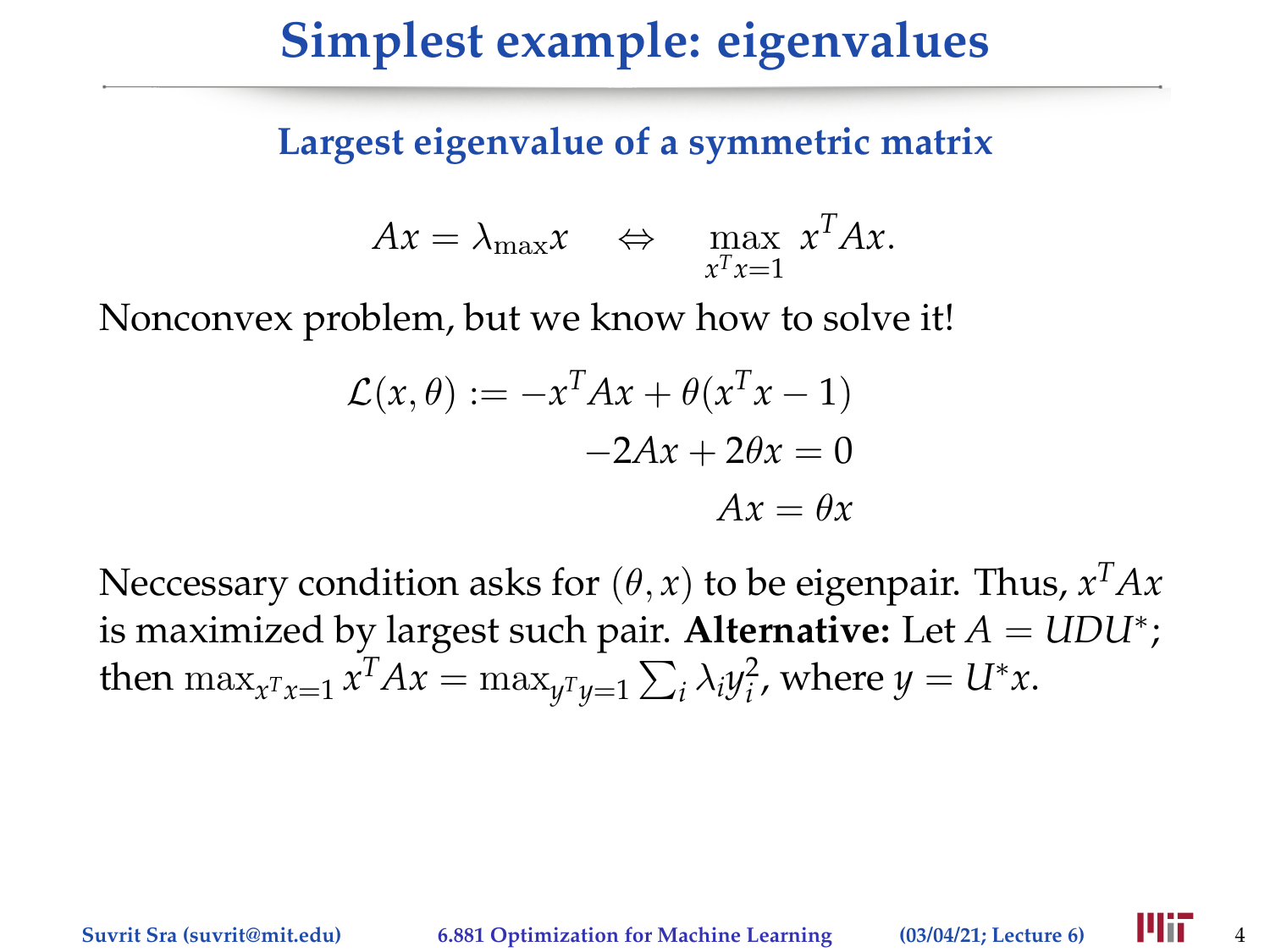**Largest eigenvalue of a symmetric matrix**

$$
Ax = \lambda_{\max} x \quad \Leftrightarrow \quad \max_{x^T x = 1} x^T Ax.
$$

Nonconvex problem, but we know how to solve it!

$$
\mathcal{L}(x,\theta) := -x^T A x + \theta (x^T x - 1)
$$

$$
-2Ax + 2\theta x = 0
$$

$$
Ax = \theta x
$$

Neccessary condition asks for  $(\theta, x)$  to be eigenpair. Thus*,*  $x^T A x$ is maximized by largest such pair. **Alternative:** Let *A* = *UDU*<sup>∗</sup> ; then  $\max_{x^T x = 1} x^T A x = \max_{y^T y = 1} \sum_i \lambda_i y_i^2$ , where  $y = U^* x$ .

$$
\max_{y^T y = 1} \sum_i \lambda_i y_i^2 = \max_{z^T 1 = 1, z \ge 0} \sum_i \lambda_i z_i,
$$

which is a convex optimization problem.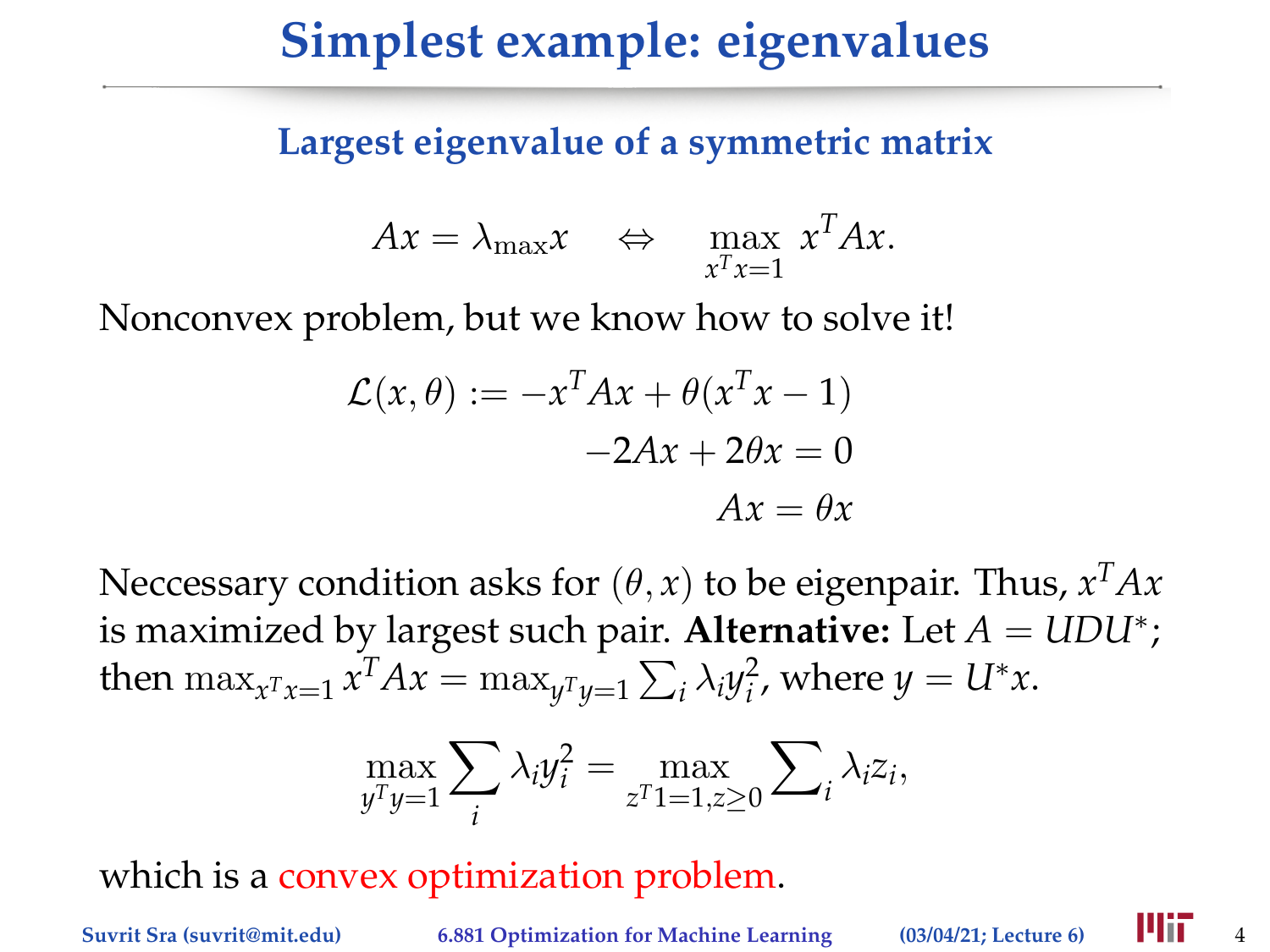# **Generalized eigenvalues**

Let *A*, *B* be symmetric matrices; *generalized eigenvalue* is:

$$
\max_{x \neq 0} \frac{x^T A x}{x^T B x}
$$

(more generally:  $Ax = \lambda Bx$ , generalized eigenvectors)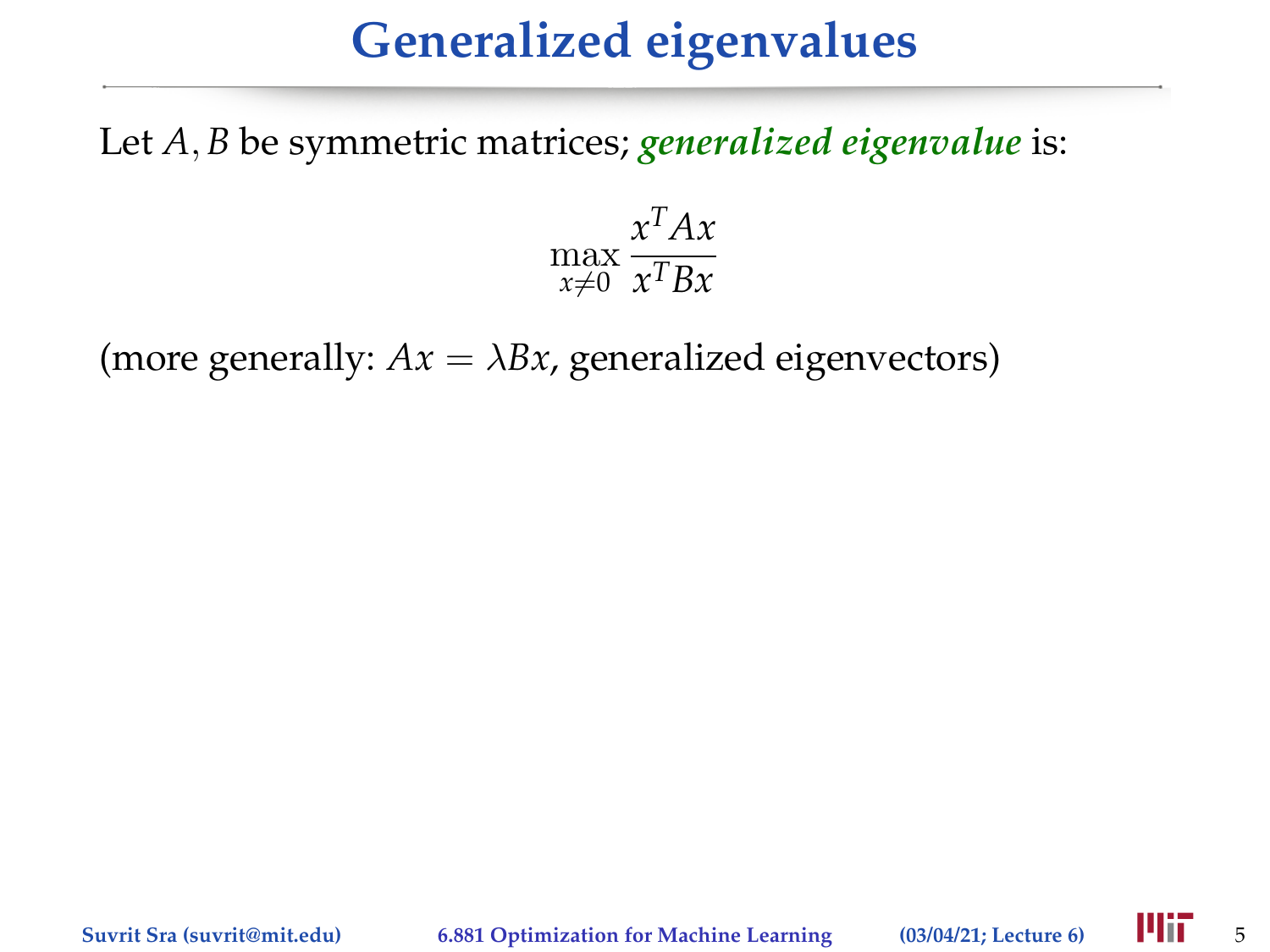# **Generalized eigenvalues**

Let *A*, *B* be symmetric matrices; *generalized eigenvalue* is:



(more generally:  $Ax = \lambda Bx$ , generalized eigenvectors)

**Exercise:** Study its Lagrangian formulation as well as a convex reformulation (similar to the "alternative" on slide 4)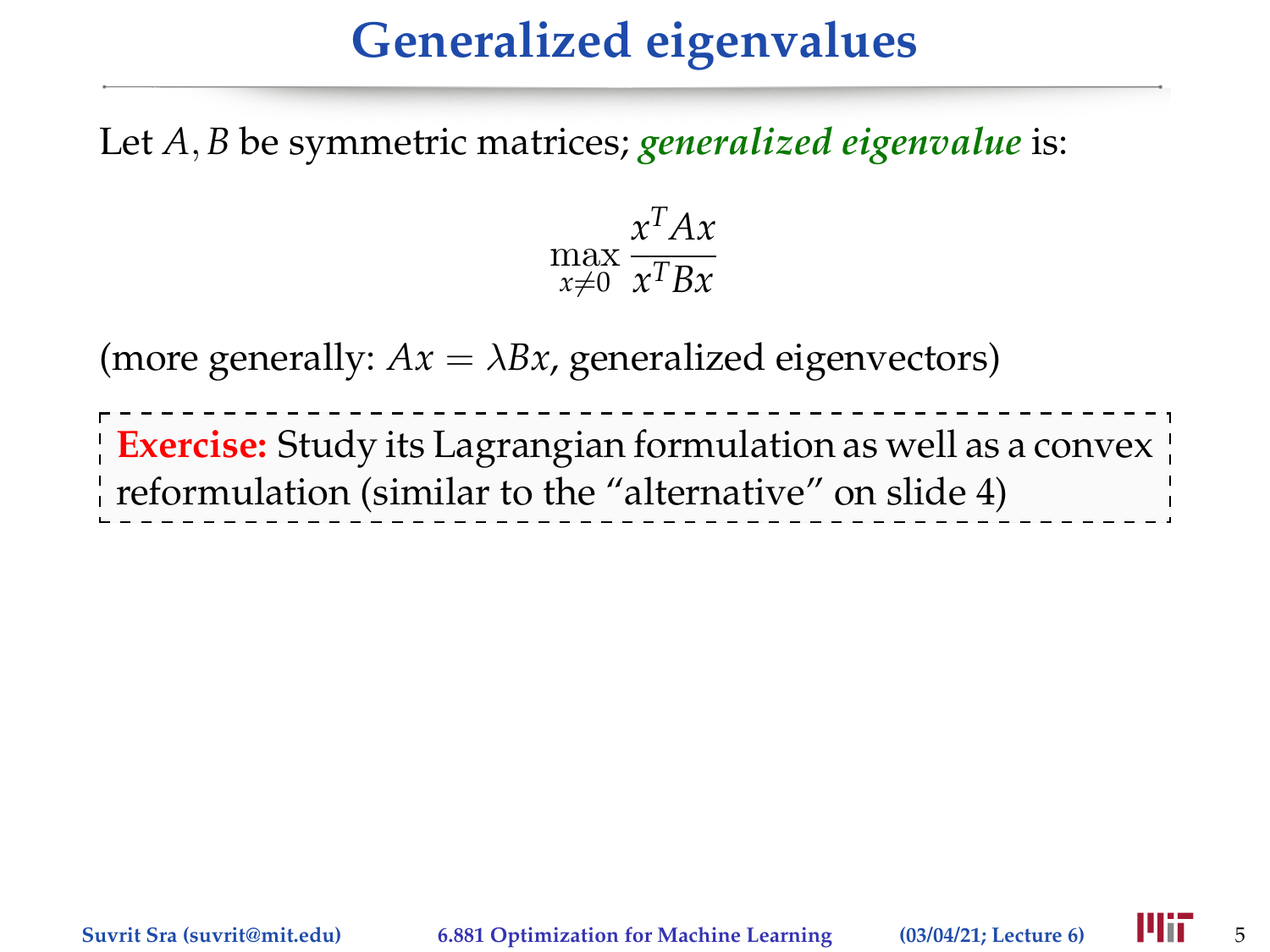# **Generalized eigenvalues**

Let *A*, *B* be symmetric matrices; *generalized eigenvalue* is:



(more generally:  $Ax = \lambda Bx$ , generalized eigenvectors)

**Exercise:** Study its Lagrangian formulation as well as a convex reformulation (similar to the "alternative" on slide 4)

Read the book: *[https://web.stanford.edu/˜boyd/lmibook/lmibook.pdf](https://web.stanford.edu/~boyd/lmibook/lmibook.pdf)*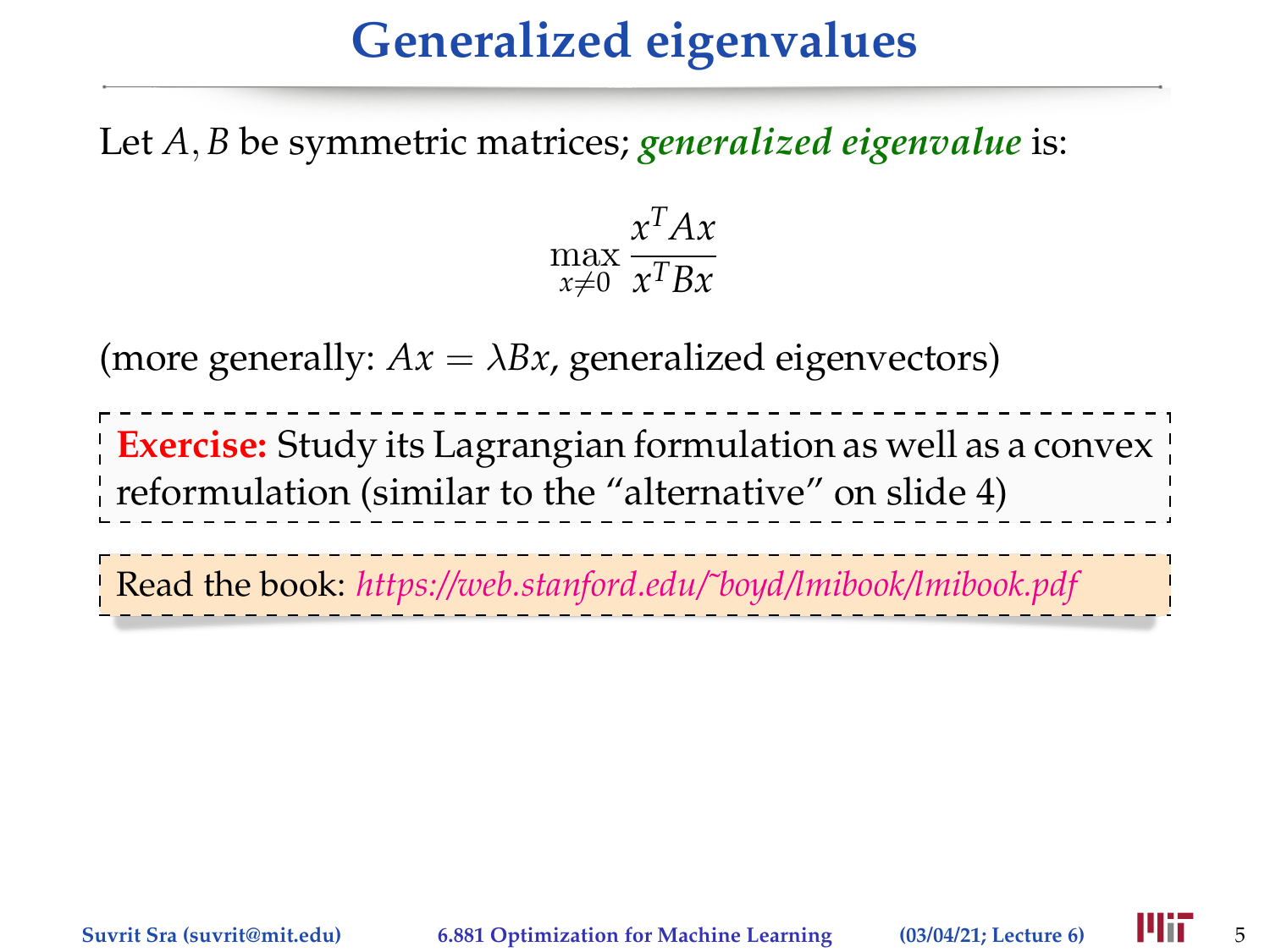#### **Trust region subproblem**

$$
\min_{x} \qquad x^{T}Ax + 2b^{T}x + c
$$
\n
$$
\text{s.t.} \qquad x^{T}Bx + 2d^{T}x + e \leq 0.
$$

Here *A* and *B* are merely symmetric. Hence, nonconvex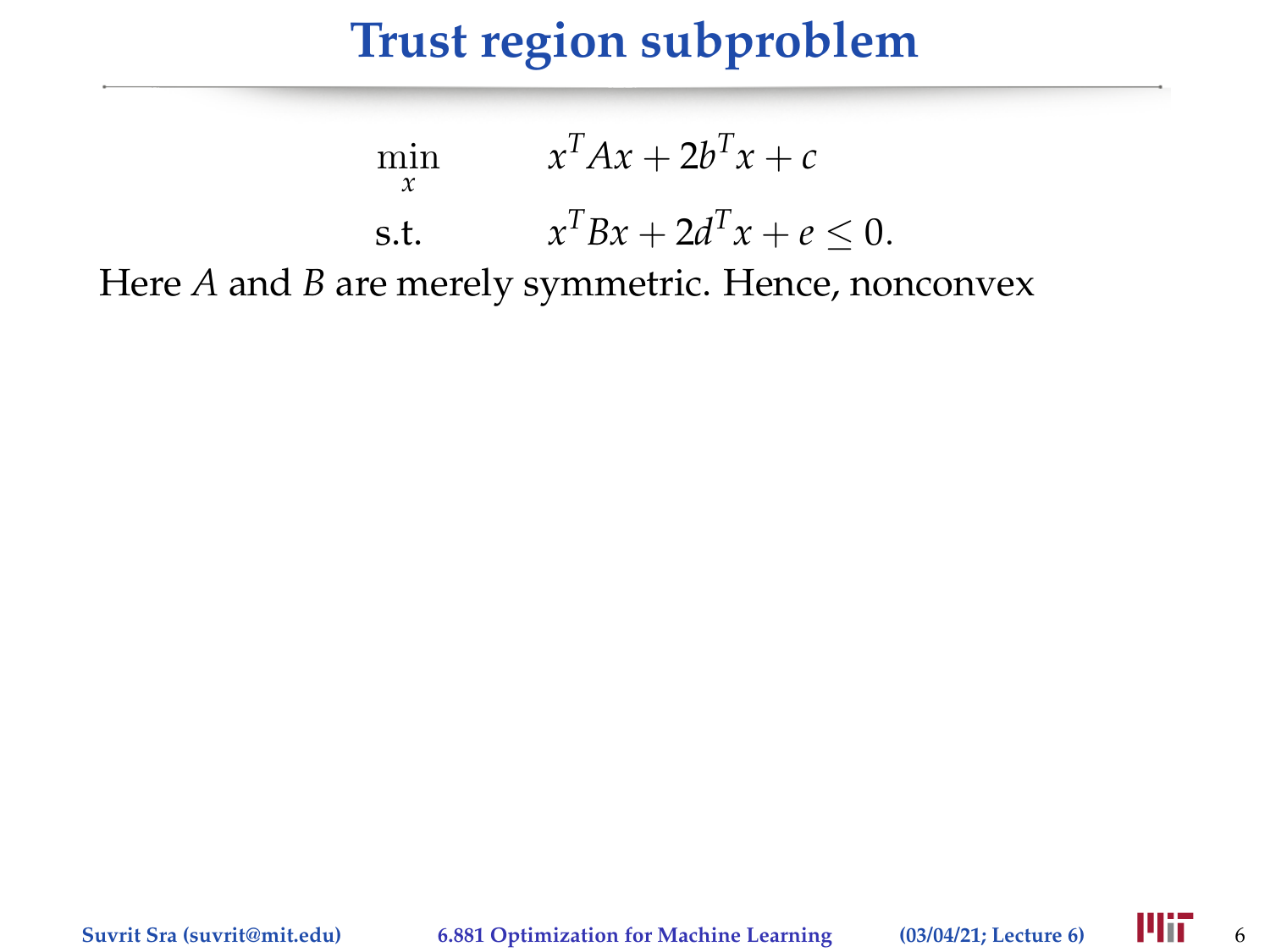#### **Trust region subproblem**

$$
\min_{x} \qquad x^{T}Ax + 2b^{T}x + c
$$
\n
$$
\text{s.t.} \qquad x^{T}Bx + 2d^{T}x + e \leq 0.
$$

Here *A* and *B* are merely symmetric. Hence, nonconvex

The dual problem can be formulated as (**Verify!**)

$$
\begin{array}{ll}\n\max_{u,v\in\mathbb{R}} & u \\
\text{s.t.} & \begin{bmatrix} A+vB & b+vd \\ (b+vd)^T & c+ve-u \end{bmatrix} \succeq 0, \\
v &\geq 0.\n\end{array}
$$

Importantly, strong duality holds (see Appendix B of BV). (alternatively: turns out SDP relaxation of the primal is exact)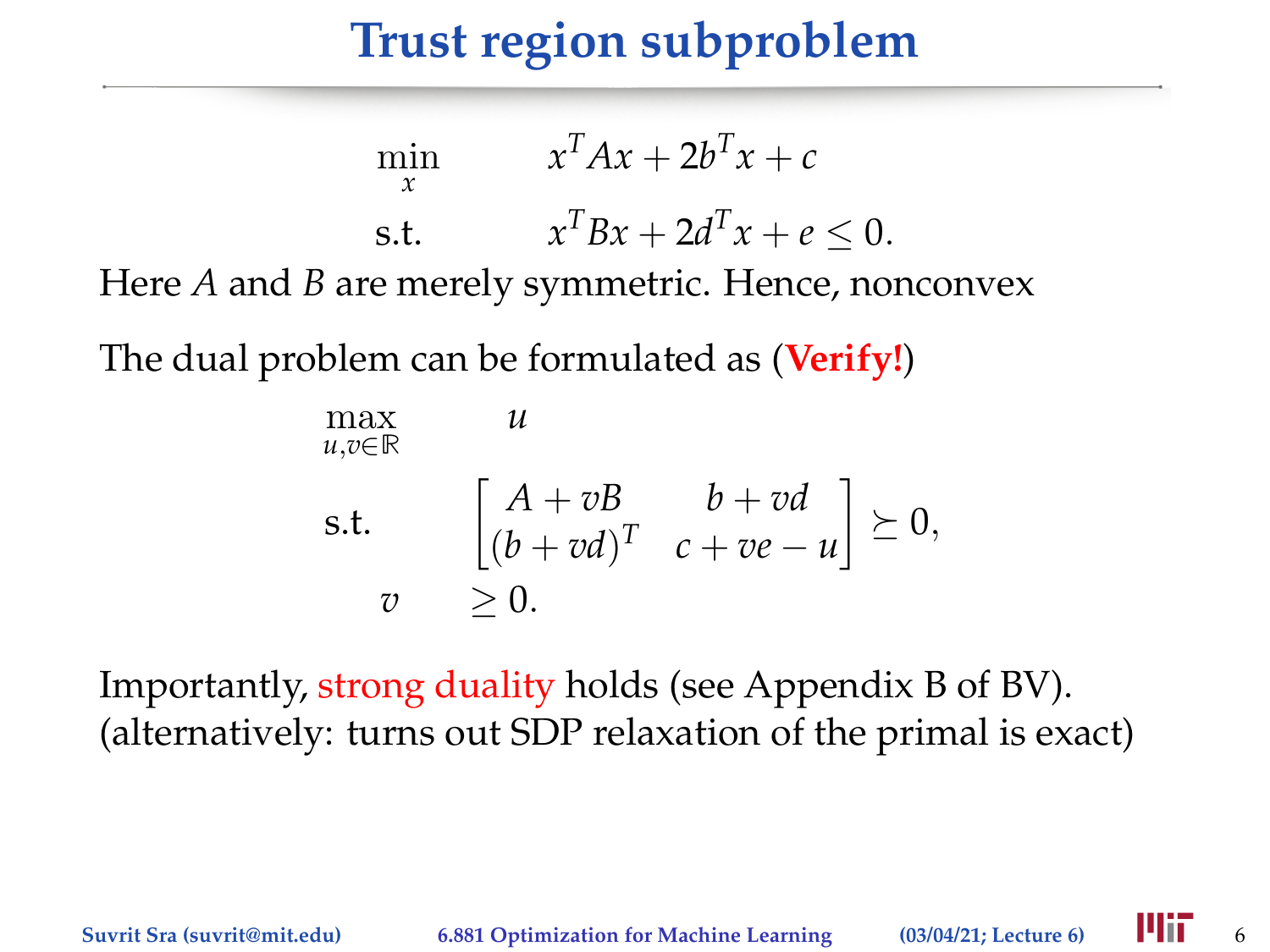### **Trust region subproblem**

$$
\min_{x} \qquad x^{T}Ax + 2b^{T}x + c
$$
\n
$$
\text{s.t.} \qquad x^{T}Bx + 2d^{T}x + e \leq 0.
$$

Here *A* and *B* are merely symmetric. Hence, nonconvex

The dual problem can be formulated as (**Verify!**)

$$
\begin{array}{ll}\n\max_{u,v\in\mathbb{R}} & u \\
\text{s.t.} & \begin{bmatrix} A+vB & b+vd \\ (b+vd)^T & c+ve-u \end{bmatrix} \succeq 0, \\
v &\geq 0.\n\end{array}
$$

#### Importantly, strong duality holds (see Appendix B of BV). (alternatively: turns out SDP relaxation of the primal is exact)

**Ref:** See Wang, Kılın¸-Karzan, *The generalized trust-region subproblem: solution complexity and convex hull results*, 2019, for recent results.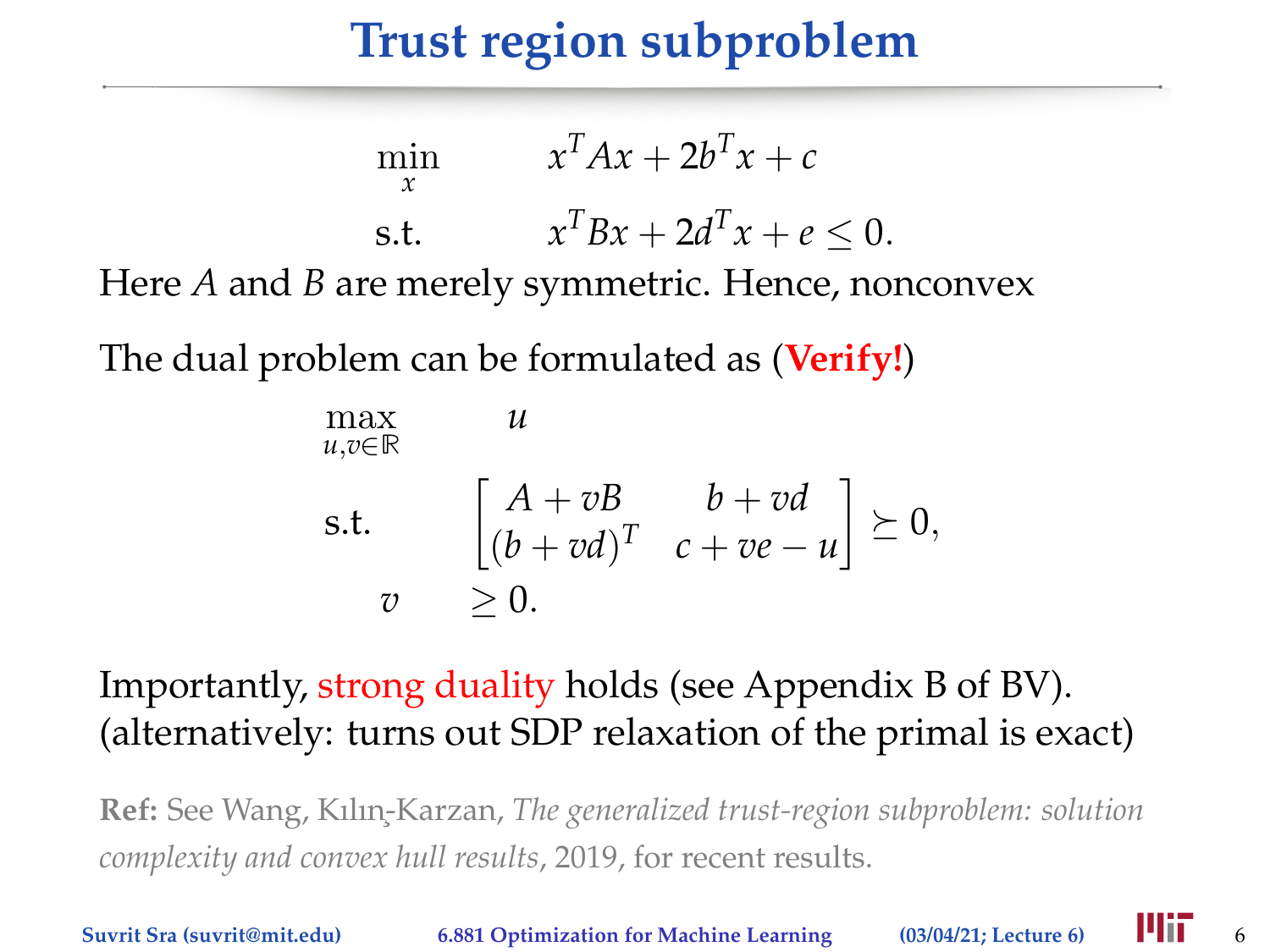#### **Toeplitz-Hausdorff Theorem**

Let *A* be a complex, square matrix. Its *numerical range* is

$$
W(A) := \{x^*Ax \mid ||x||_2 = 1, x \in \mathbb{C}^n\}.
$$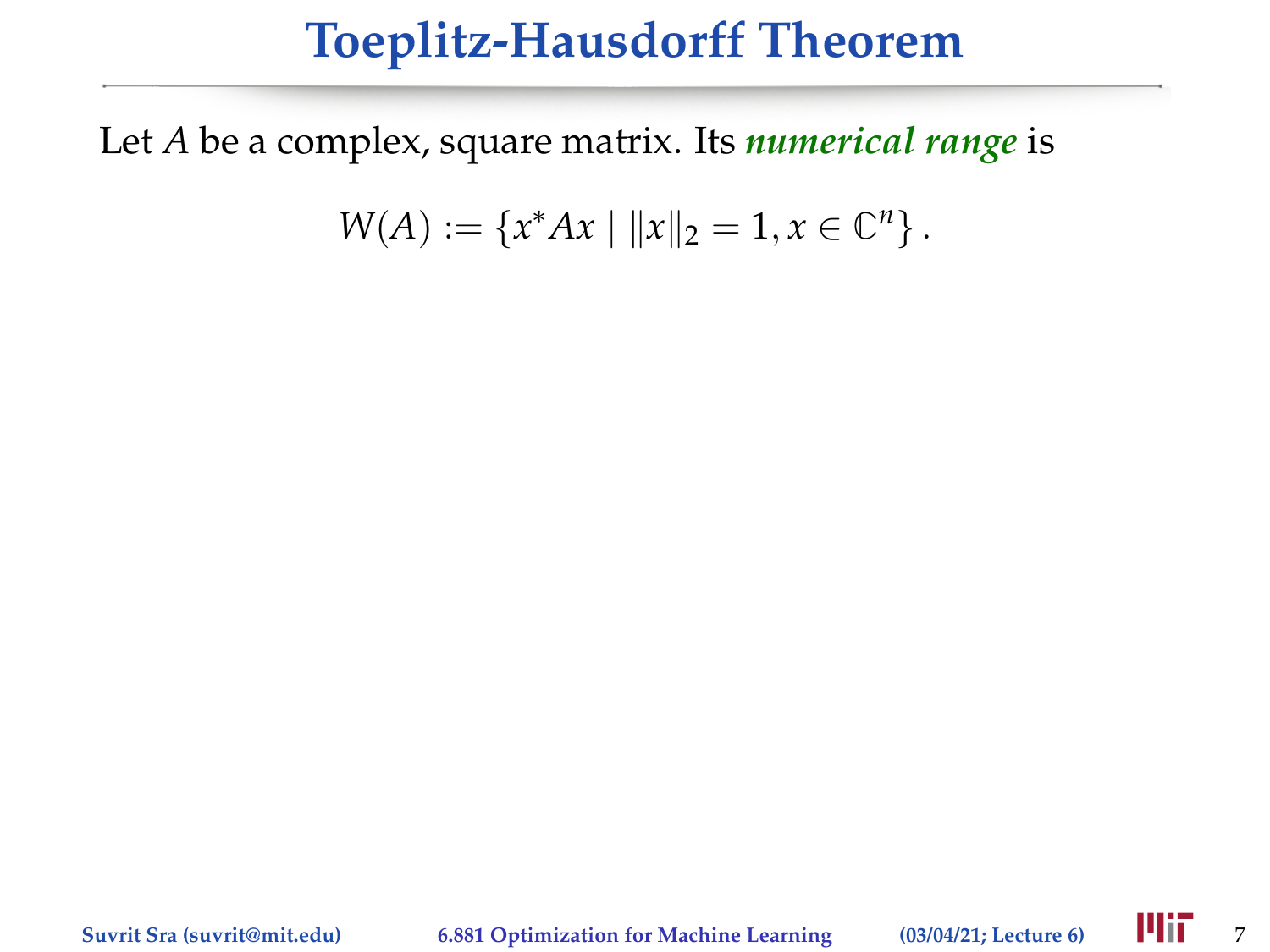#### **Toeplitz-Hausdorff Theorem**

Let *A* be a complex, square matrix. Its *numerical range* is

$$
W(A) := \{x^*Ax \mid ||x||_2 = 1, x \in \mathbb{C}^n\}.
$$

**Theorem.** The set *W*(*A*) is convex (amazing!).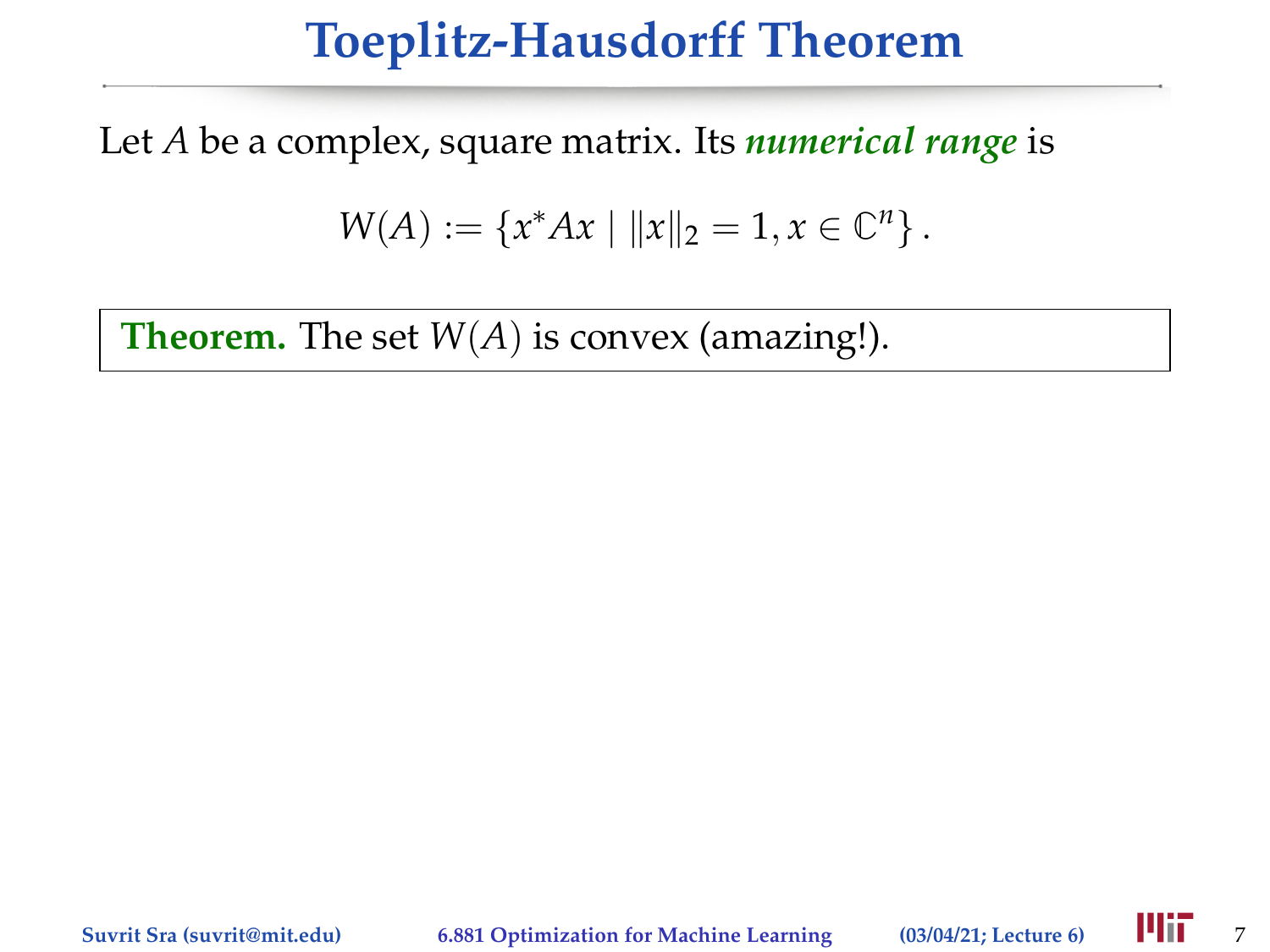#### **Toeplitz-Hausdorff Theorem**

Let *A* be a complex, square matrix. Its *numerical range* is

$$
W(A) := \{x^*Ax \mid ||x||_2 = 1, x \in \mathbb{C}^n\}.
$$

**Theorem.** The set *W*(*A*) is convex (amazing!).

**Exercise:** If *A* is Hermitian show that  $W(A) = [\lambda_{\min}, \lambda_{\max}]$ . **Exercise:** If  $AA^* = A^*A$ , then  $W(A) = \text{conv}(\lambda_i(A)).$ 

**Explore:** Let  $A_1, \ldots, A_n$  be Hermitian. When is the set

$$
\{(z^*A_1z, z^*A_2z, \dots, z^*A_nz) \mid z \in \mathbb{C}^d, \|z\| = 1\}
$$

convex (this is also called the "*joint numerical range*").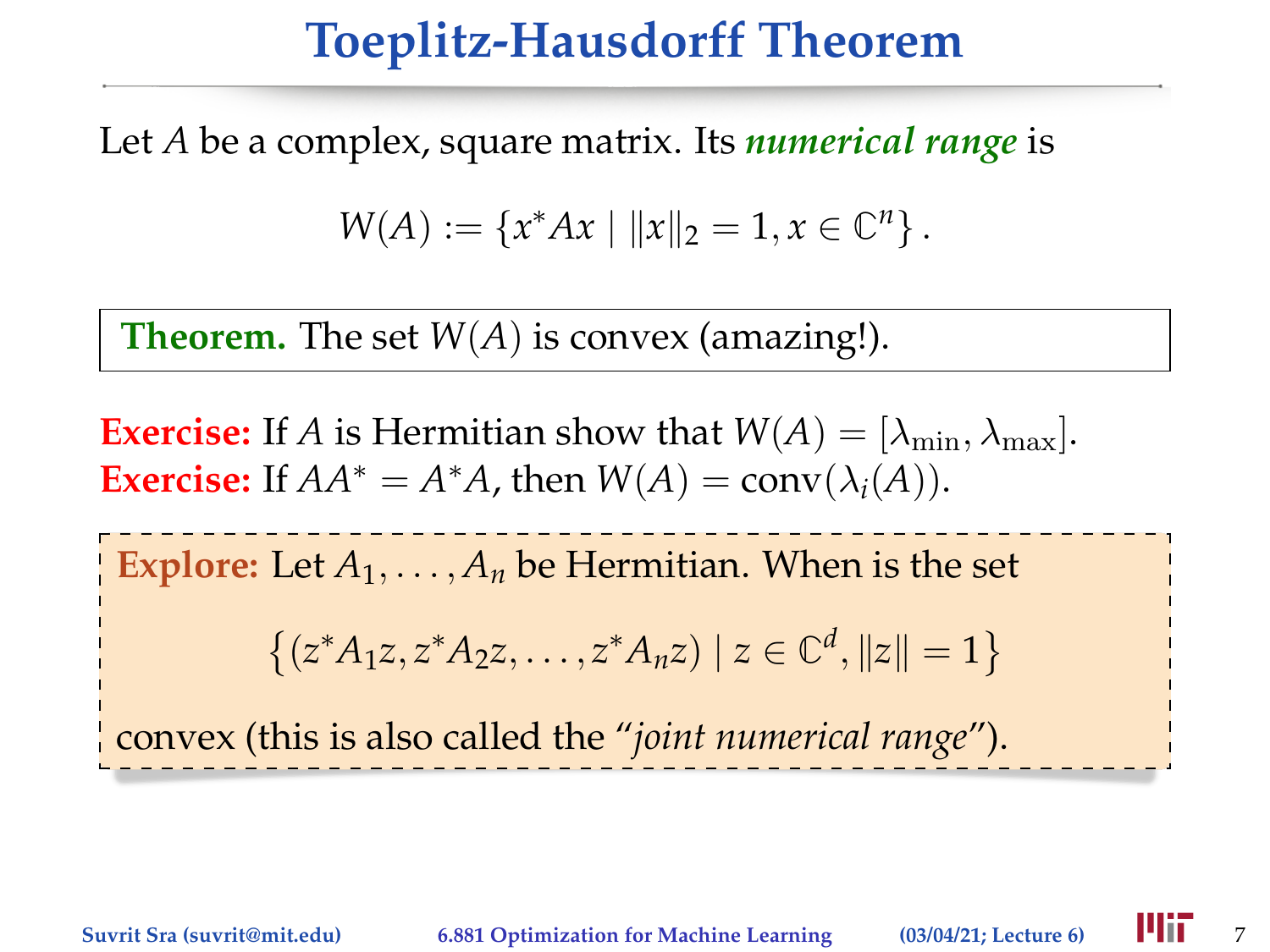#### **Principal Component Analysis (PCA)**

Let  $A \in \mathbb{R}^{n \times p}$ . Consider the nonconvex problem

$$
\min_X \quad \|A - X\|_{\mathcal{F}}^2 \quad \text{s.t.} \quad \text{rank}(X) = k.
$$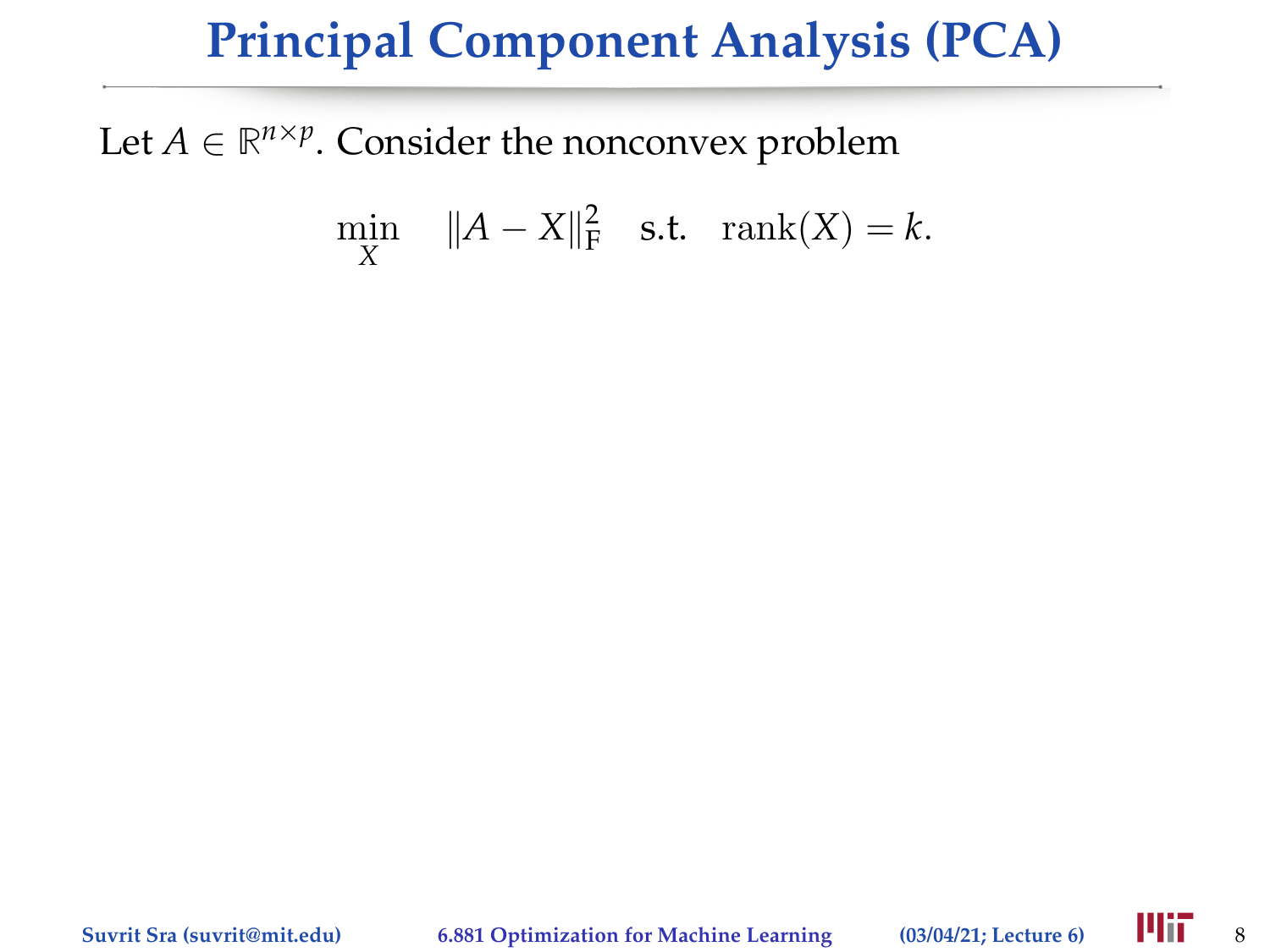#### **Principal Component Analysis (PCA)**

Let  $A \in \mathbb{R}^{n \times p}$ . Consider the nonconvex problem

$$
\min_X \quad \|A - X\|_{\mathcal{F}}^2 \quad \text{s.t.} \quad \text{rank}(X) = k.
$$

Well-known Eckart-Young-Mirsky theorem shows that

$$
X^* = U_k \Sigma_k V_k^T
$$

where *A* has the SVD  $A = U\Sigma V^T$ .

Why is this true?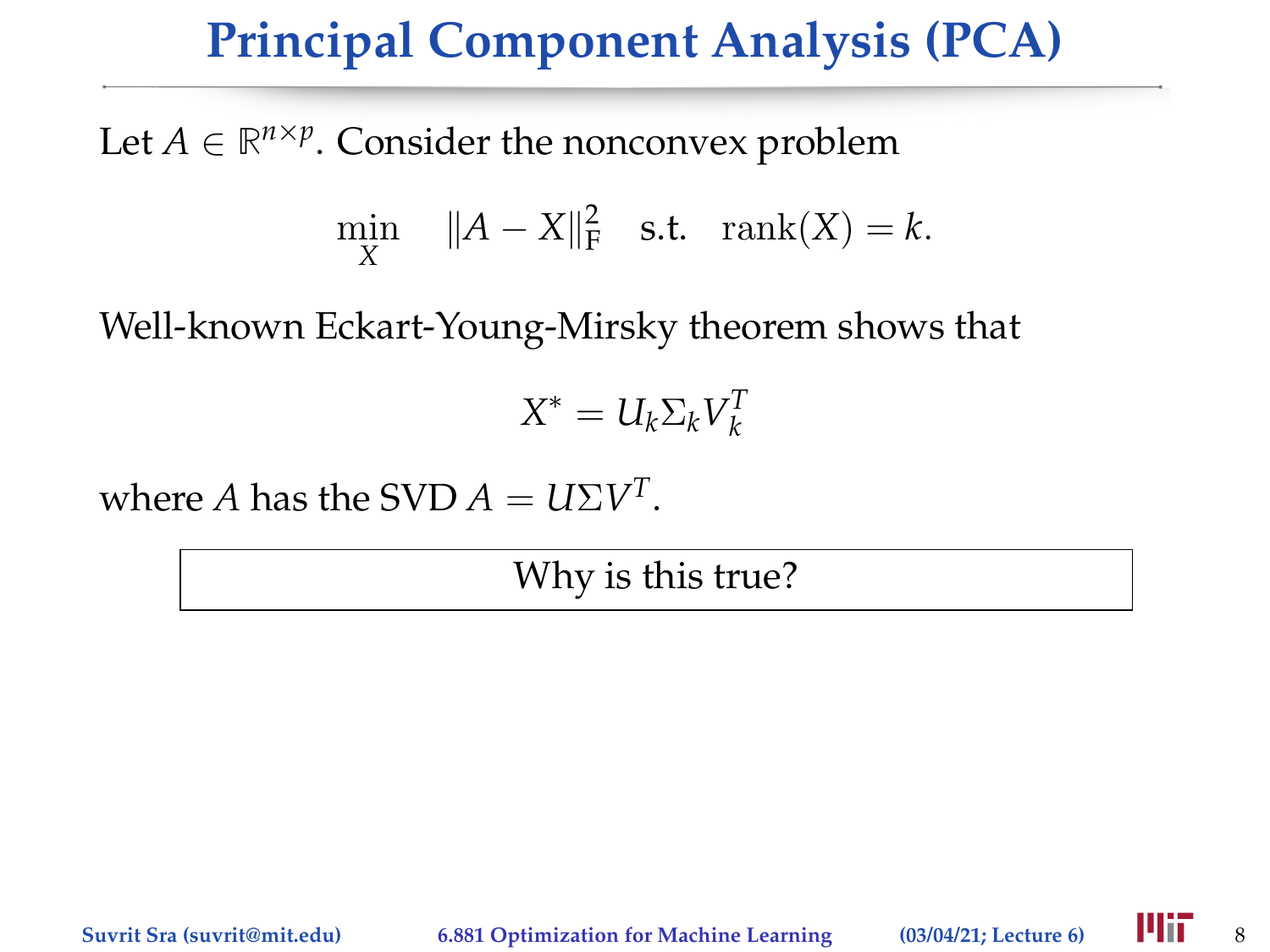Another characterization of SVD (nonconvex prob)

$$
\min_{Z=Z^T} ||A - AZ||_{\mathbf{F}}^2, \qquad \text{s.t.} \quad \text{rank}(Z) = k, Z \text{ is a projection}
$$
\n
$$
\Leftrightarrow \max_{Z=Z^T} \langle A^T A, Z \rangle, \qquad \text{s.t.} \quad \text{rank}(Z) = k, Z \text{ is a projection.}
$$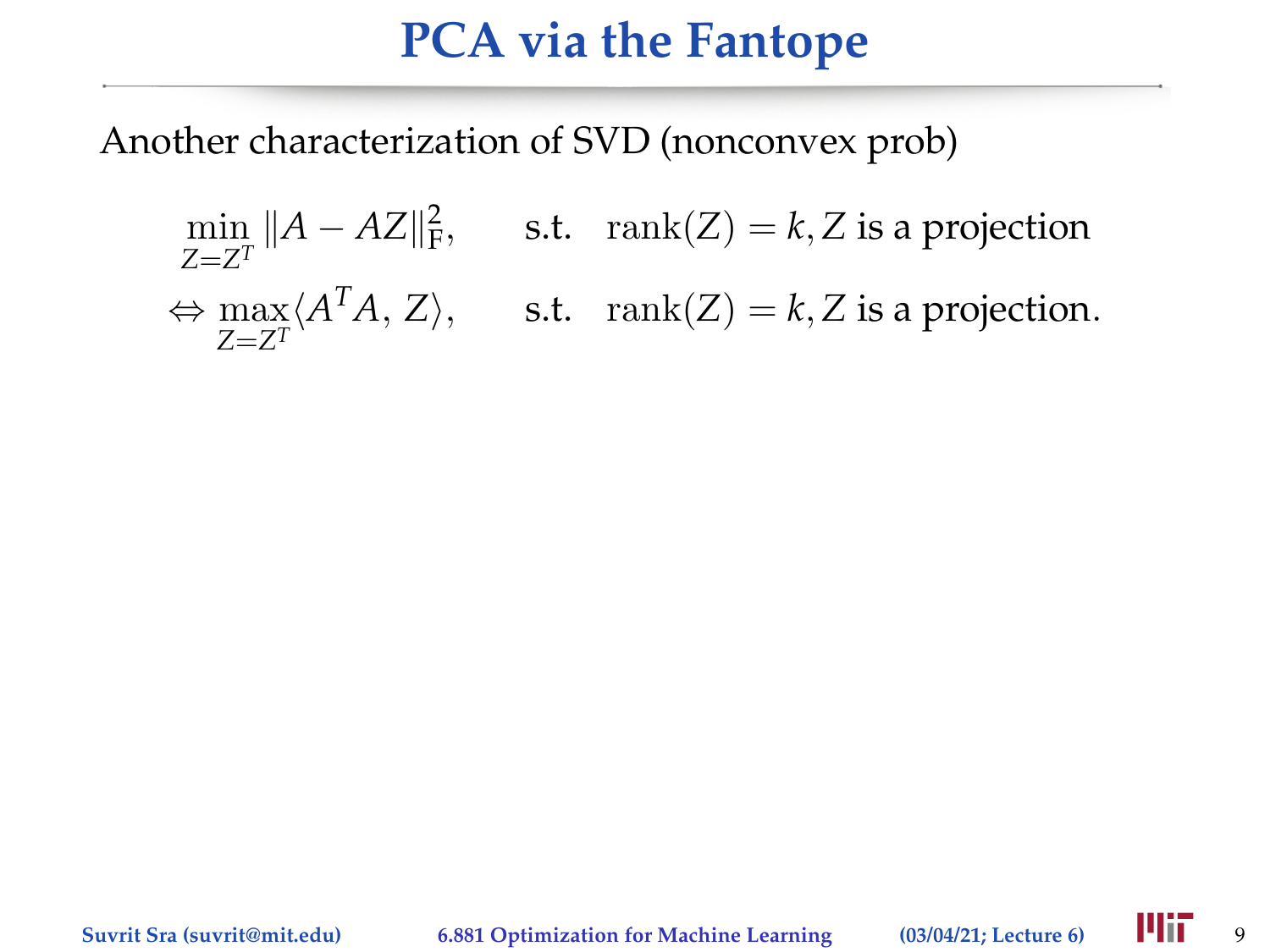Another characterization of SVD (nonconvex prob)

$$
\min_{Z=Z^T} ||A - AZ||_F^2, \qquad \text{s.t.} \quad \text{rank}(Z) = k, Z \text{ is a projection}
$$
\n
$$
\Leftrightarrow \max_{Z=Z^T} \langle A^T A, Z \rangle, \qquad \text{s.t.} \quad \text{rank}(Z) = k, Z \text{ is a projection.}
$$

Optimal solution here is  $Z = V_k V_k^T$ , the top-*k* evecs of  $A^T A$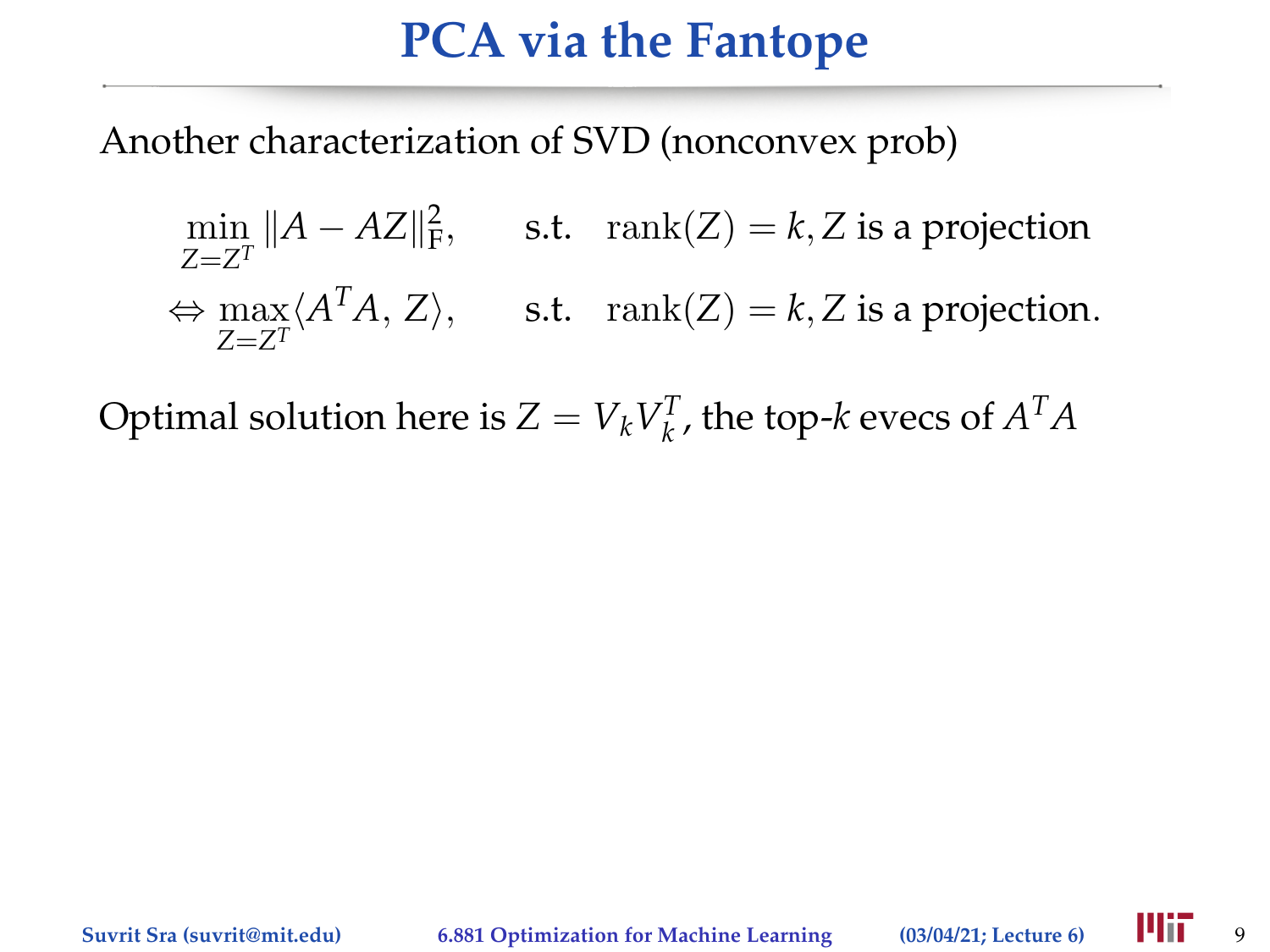Another characterization of SVD (nonconvex prob)

$$
\min_{Z=Z^T} ||A - AZ||_F^2, \qquad \text{s.t.} \quad \text{rank}(Z) = k, Z \text{ is a projection}
$$
\n
$$
\Leftrightarrow \max_{Z=Z^T} \langle A^T A, Z \rangle, \qquad \text{s.t.} \quad \text{rank}(Z) = k, Z \text{ is a projection.}
$$

Optimal solution here is  $Z = V_k V_k^T$ , the top-*k* evecs of  $A^T A$ 

**Equivalent convex problem!**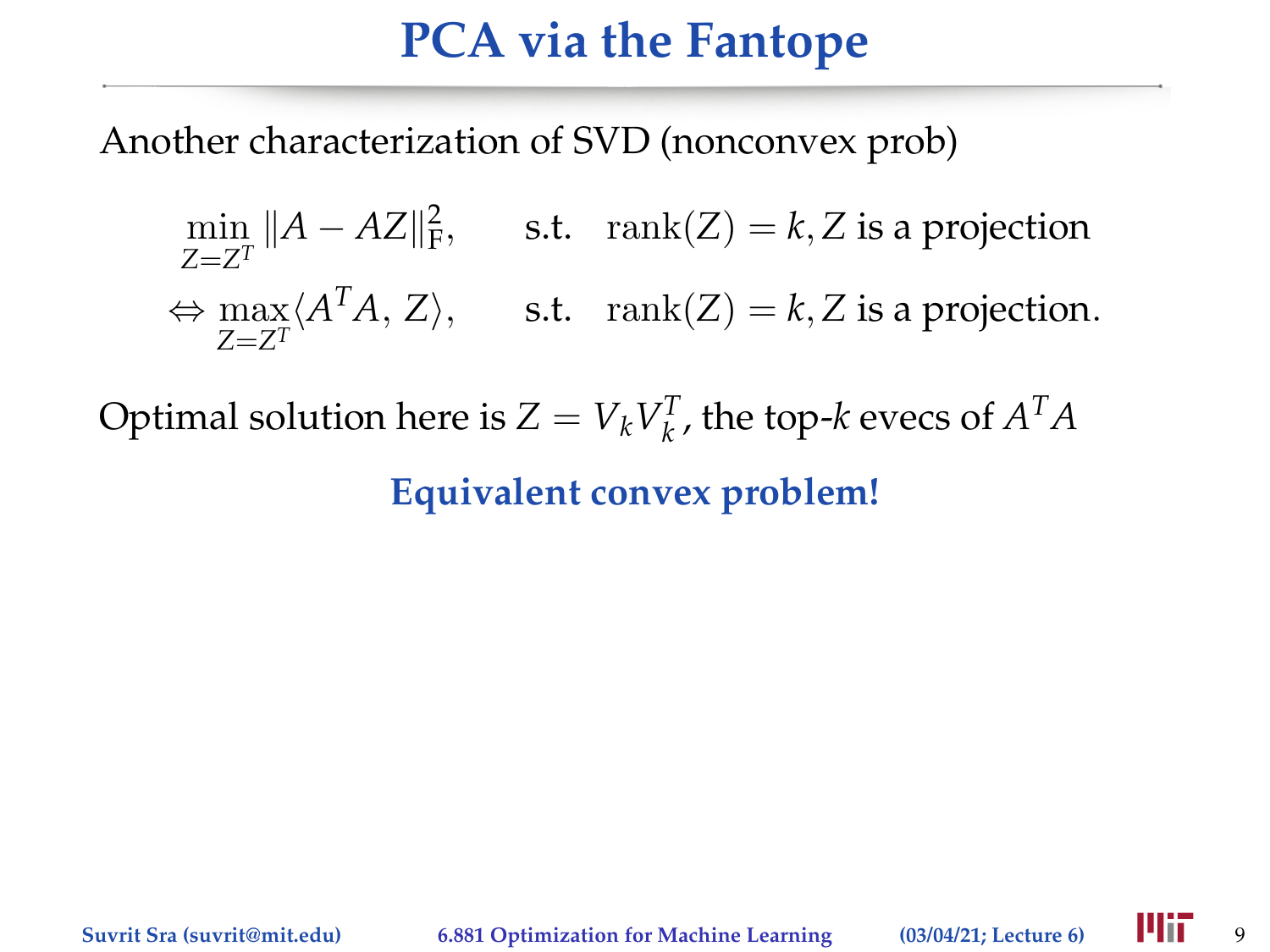Another characterization of SVD (nonconvex prob)

$$
\min_{Z=Z^T} ||A - AZ||_F^2, \qquad \text{s.t.} \quad \text{rank}(Z) = k, Z \text{ is a projection}
$$
\n
$$
\Leftrightarrow \max_{Z=Z^T} \langle A^T A, Z \rangle, \qquad \text{s.t.} \quad \text{rank}(Z) = k, Z \text{ is a projection.}
$$

Optimal solution here is  $Z = V_k V_k^T$ , the top-*k* evecs of  $A^T A$ 

#### **Equivalent convex problem!**

First, write constraint set *C* as

$$
C = \{Z = Z^T \mid \text{rank}(Z) = k, Z \text{ is a projection}\}
$$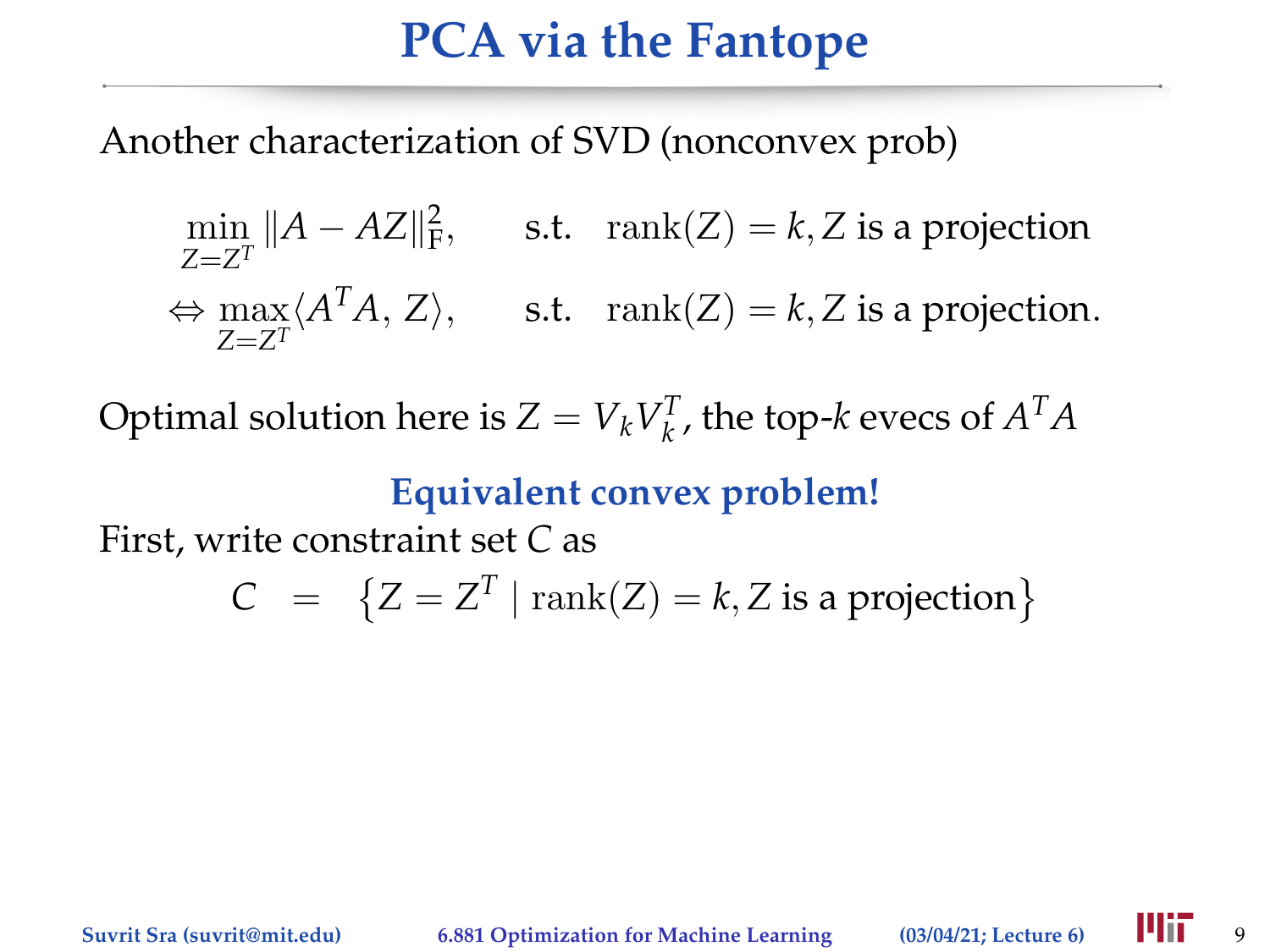Another characterization of SVD (nonconvex prob)

$$
\min_{Z=Z^T} ||A - AZ||_F^2, \qquad \text{s.t.} \quad \text{rank}(Z) = k, Z \text{ is a projection}
$$
\n
$$
\Leftrightarrow \max_{Z=Z^T} \langle A^T A, Z \rangle, \qquad \text{s.t.} \quad \text{rank}(Z) = k, Z \text{ is a projection.}
$$

Optimal solution here is  $Z = V_k V_k^T$ , the top-*k* evecs of  $A^T A$ 

#### **Equivalent convex problem!**

First, write constraint set *C* as

$$
C = \{Z = Z^T | \text{rank}(Z) = k, Z \text{ is a projection} \}
$$
  
=  $\{Z = Z^T | \lambda_i(Z) \in \{0, 1\}, \text{Tr}(Z) = k \}.$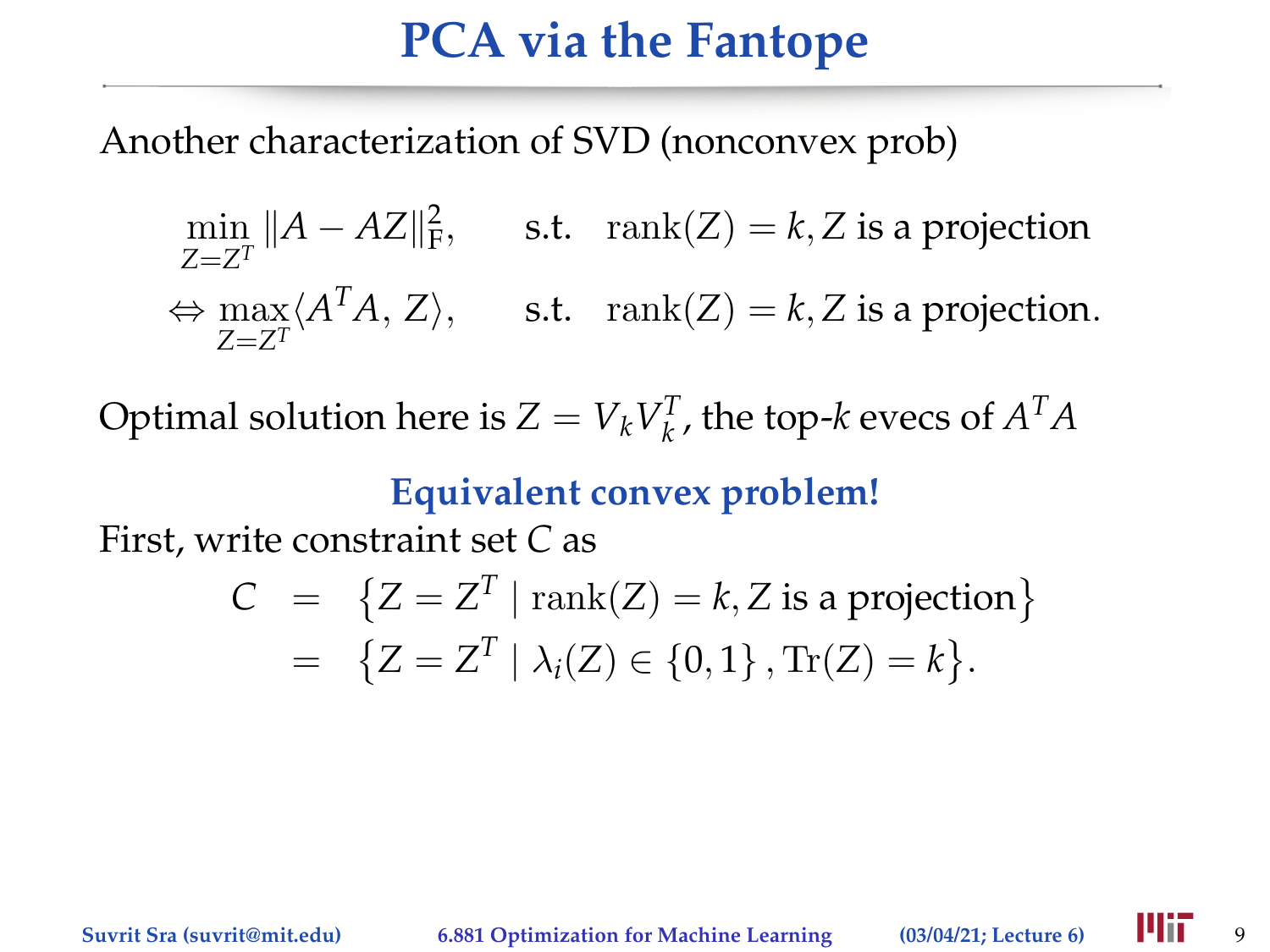#### Now consider convex hull:  $C = \text{conv } C$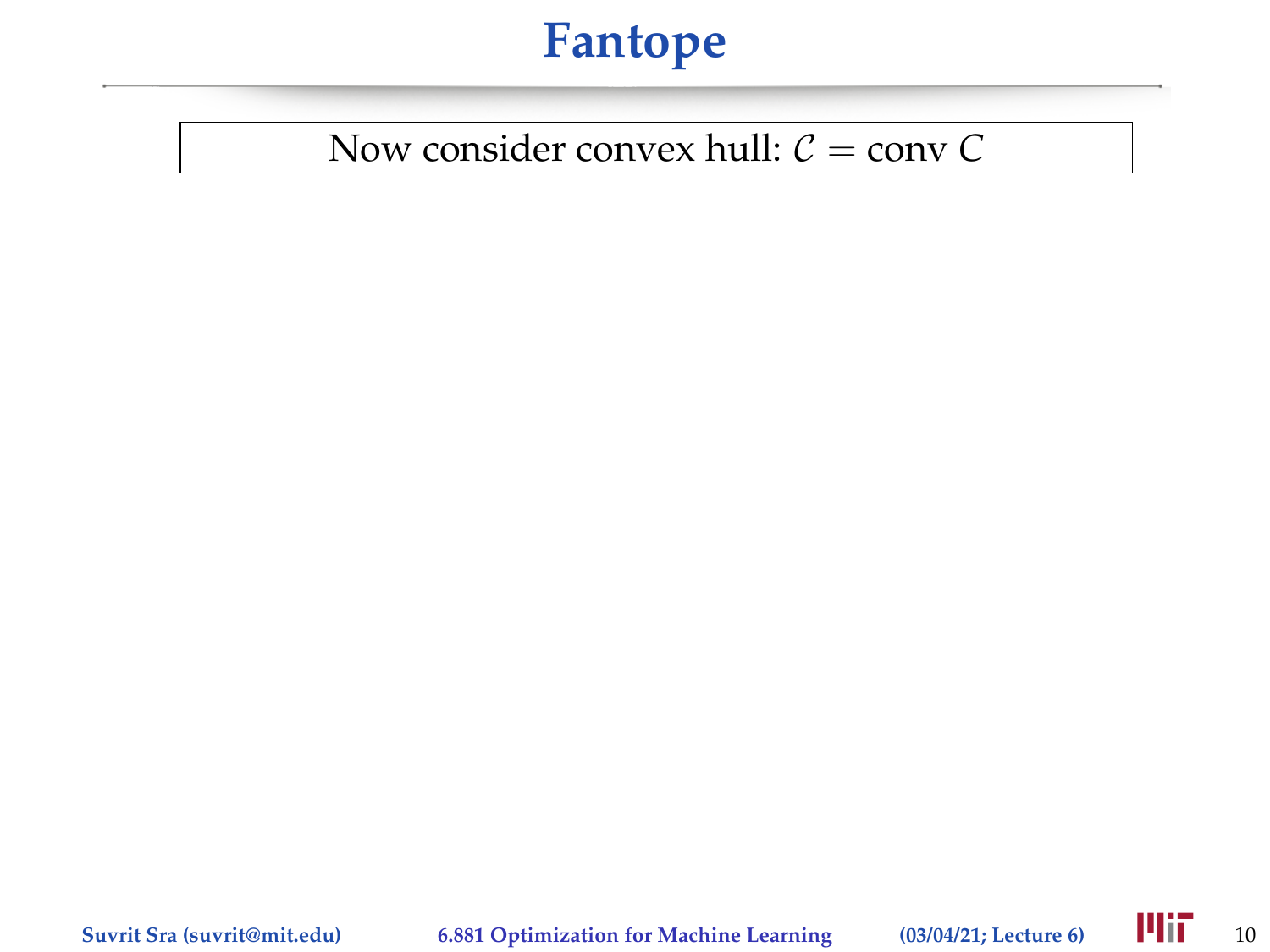#### Now consider convex hull:  $C = \text{conv } C$

$$
C = \left\{ Z = Z^T \mid \lambda_i(Z) \in [0,1], \text{Tr}(Z) = k \right\}
$$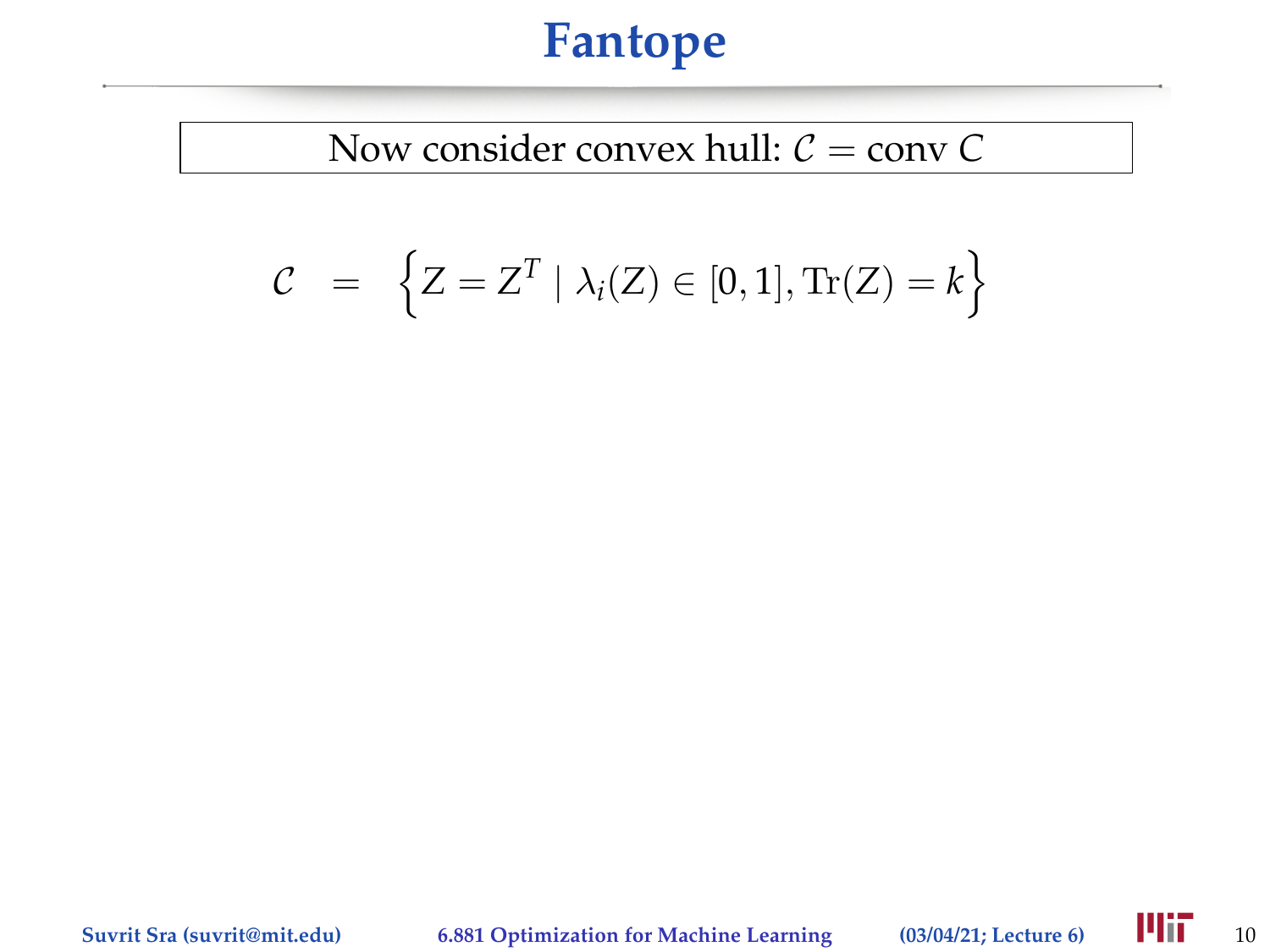#### Now consider convex hull:  $C = \text{conv } C$

$$
C = \left\{ Z = Z^T \mid \lambda_i(Z) \in [0,1], \text{Tr}(Z) = k \right\}
$$

$$
= \left\{ Z = Z^T \mid 0 \le Z \le I, \text{Tr}(Z) = k \right\}.
$$

The set  $C$  is called the **Fantope** (named after Ky Fan).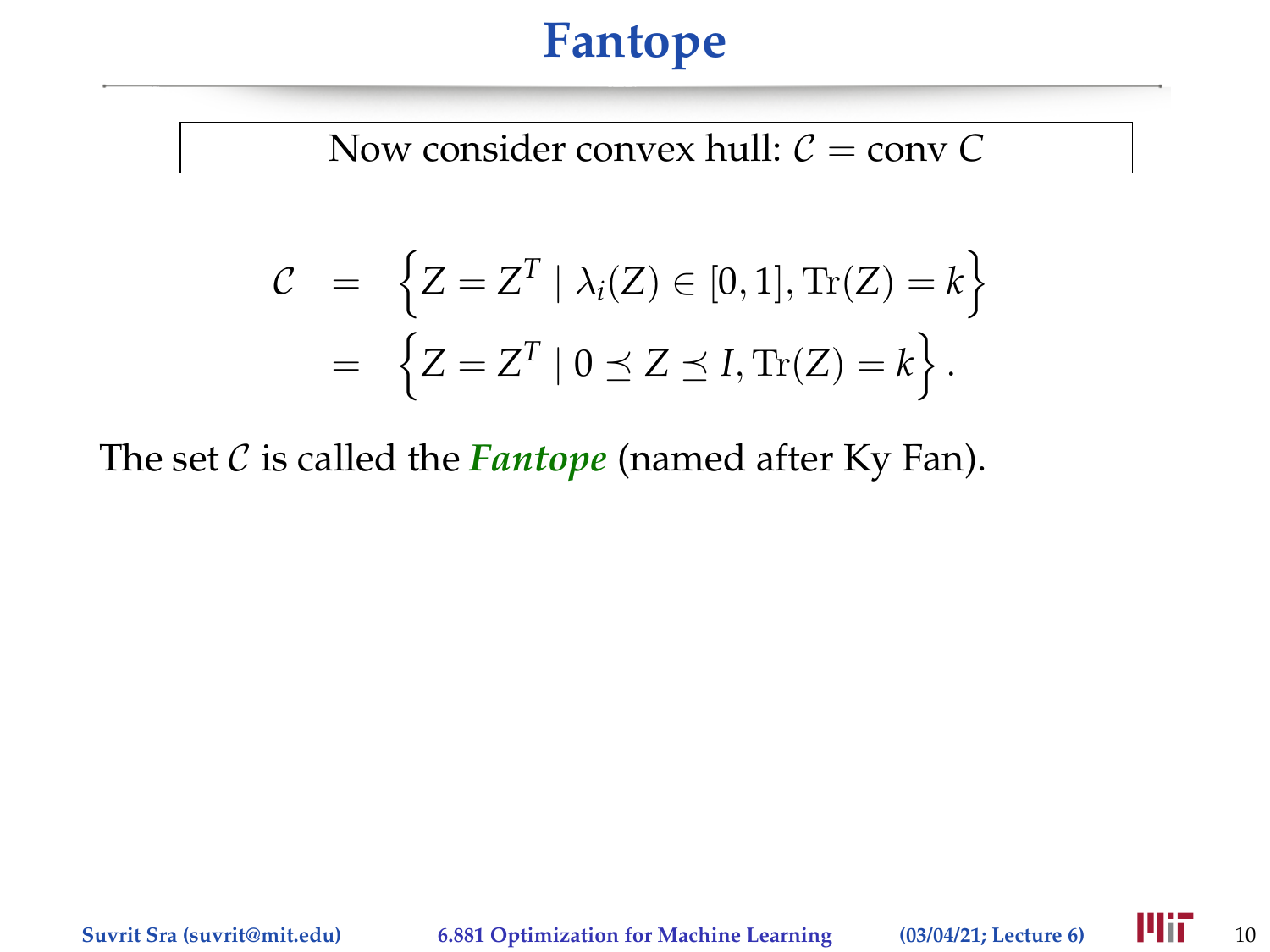#### Now consider convex hull:  $C = \text{conv } C$

$$
\mathcal{C} = \left\{ Z = Z^T \mid \lambda_i(Z) \in [0, 1], \text{Tr}(Z) = k \right\}
$$

$$
= \left\{ Z = Z^T \mid 0 \le Z \le I, \text{Tr}(Z) = k \right\}.
$$

The set C is called the *Fantope* (named after Ky Fan).

**Exercise:** Now invoke the "maximize a convex function" idea from Lecture 5 to claim that the convex problem  $\max_{Z = Z^T} \langle A^T A, Z \rangle$  s.t.  $Z \in \mathcal{C}$  solves the original problem.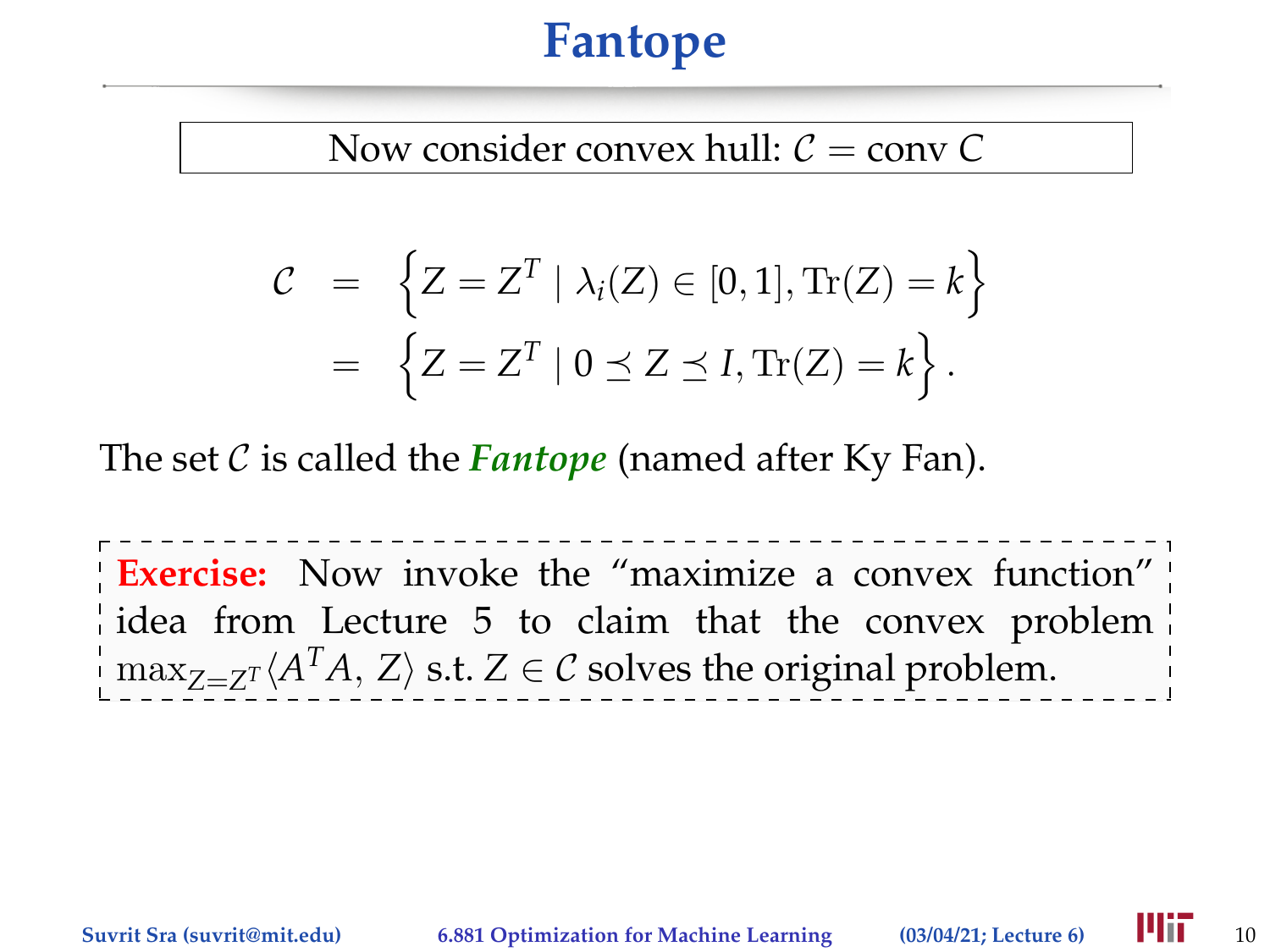# **Sparsity**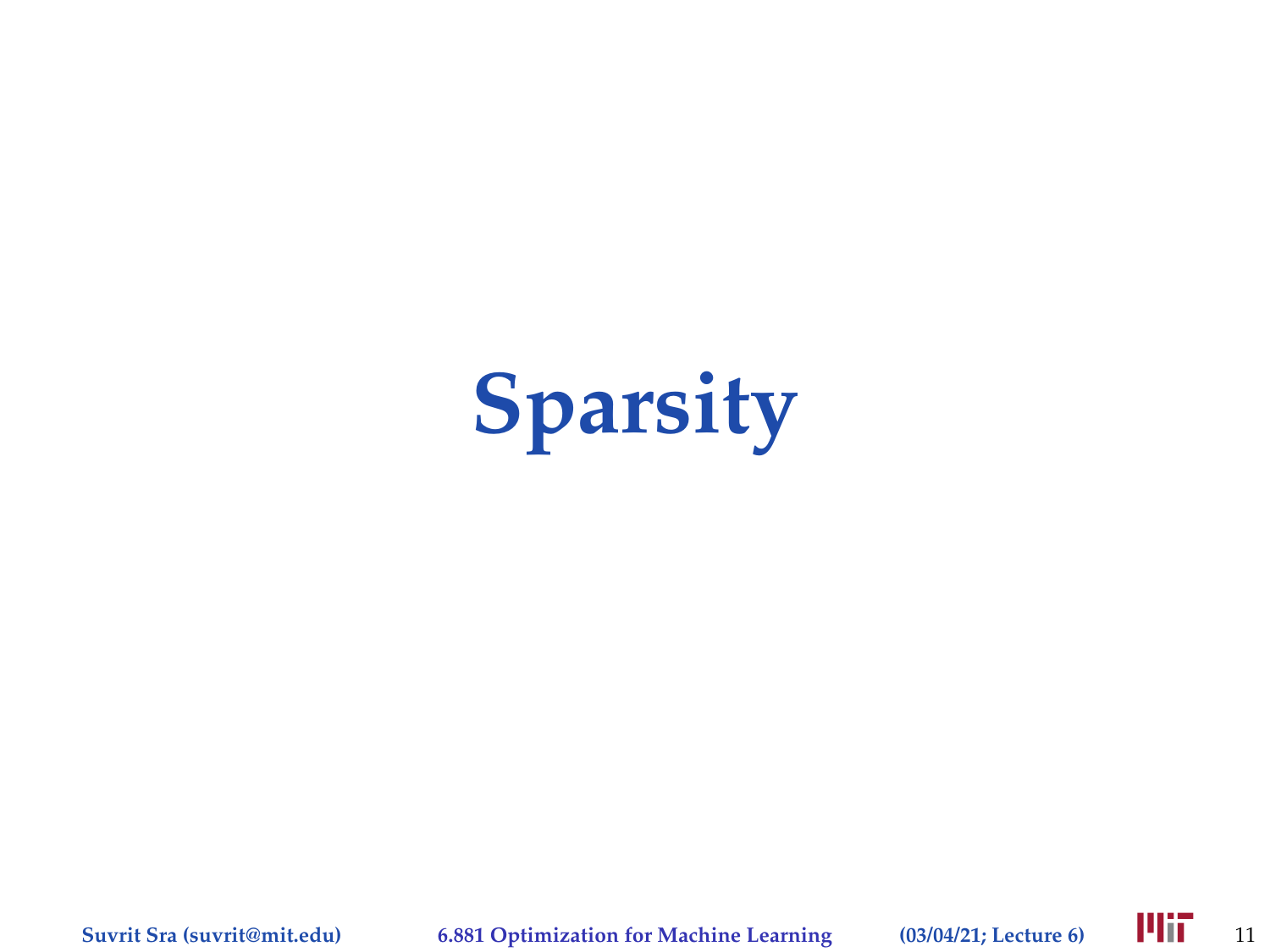The  $\ell_0$ -quasi-norm is defined as

$$
||x||_0 := \text{card } \{x_i \mid x_i \neq 0\}.
$$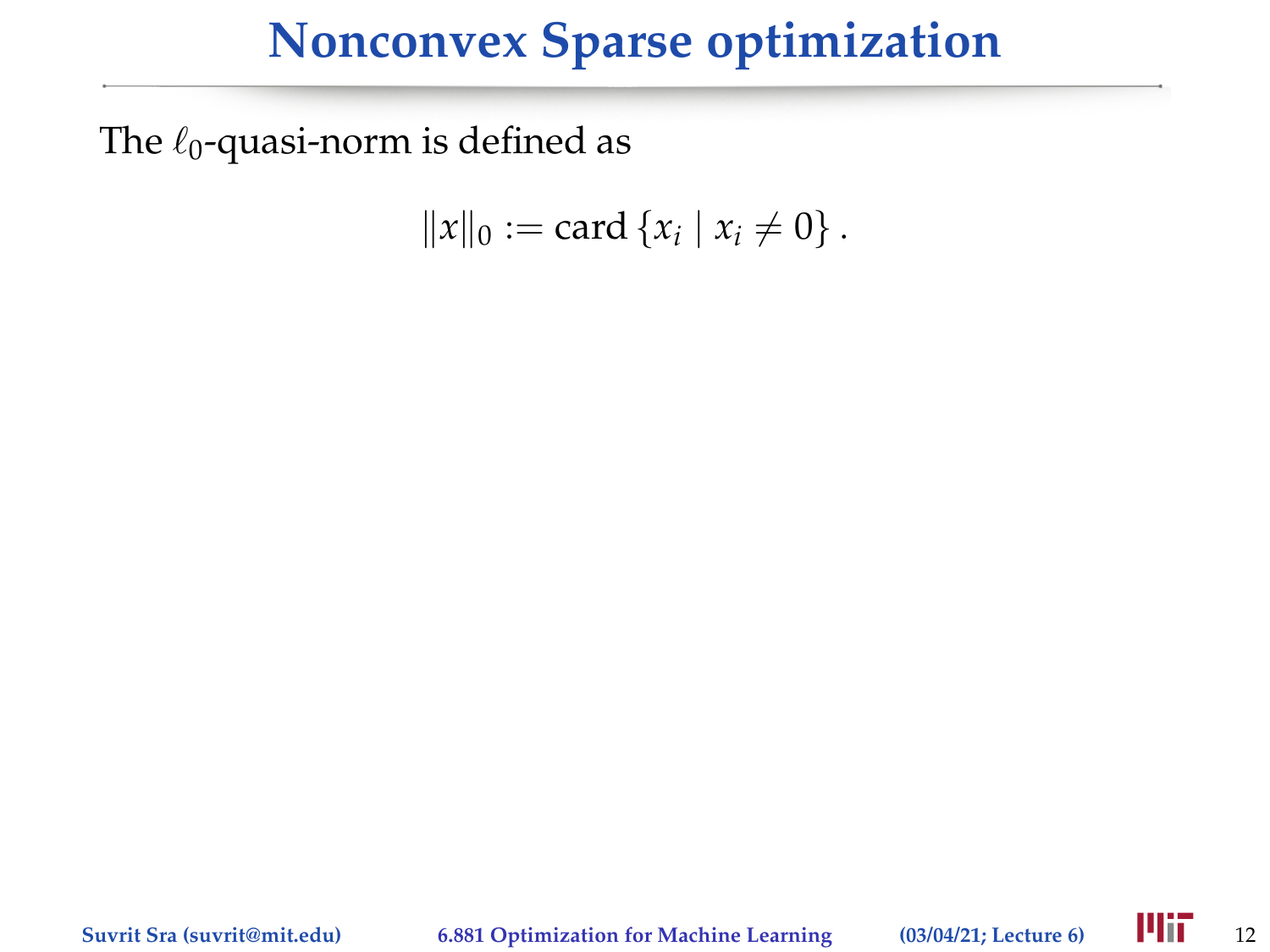The  $\ell_0$ -quasi-norm is defined as

$$
||x||_0 := \text{card } \{x_i \mid x_i \neq 0\}.
$$

**Projection onto**  $\ell_0$ -ball  $\min \quad \frac{1}{2} \|x - y\|_2^2, \quad \text{s.t.} \quad \|x\|_0 \leq k.$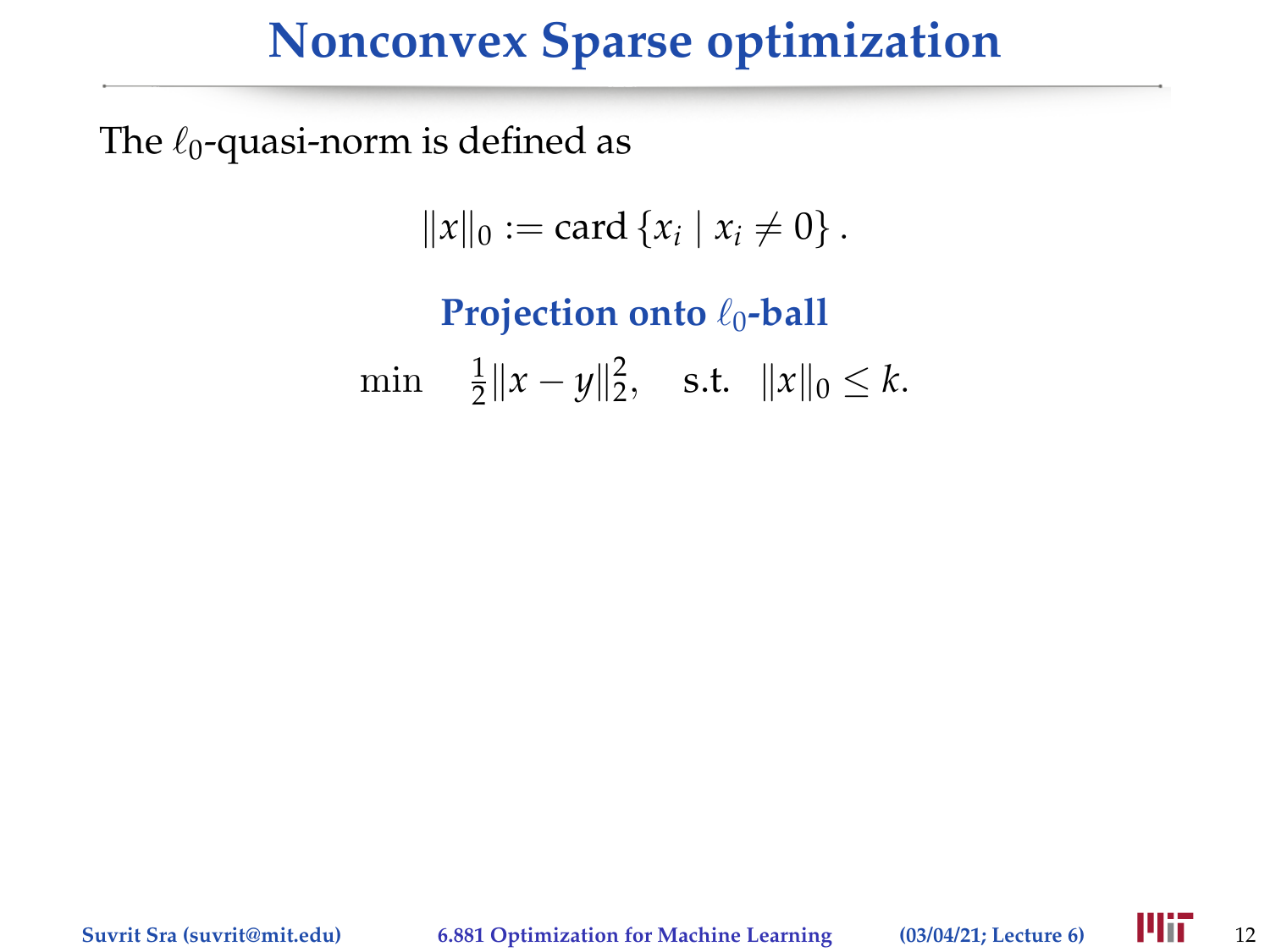The  $\ell_0$ -quasi-norm is defined as

$$
||x||_0 := \text{card } \{x_i \mid x_i \neq 0\}.
$$

**Projection onto**  $\ell_0$ -ball

 $\min \quad \frac{1}{2} \|x - y\|_2^2, \quad \text{s.t.} \quad \|x\|_0 \leq k.$ 

Nonconvex but tractable: If  $||y||_0 \le k$ , then clearly  $x = y$ . Otherwise, pick the *k* largest entries of |*y*|, and set the rest to 0.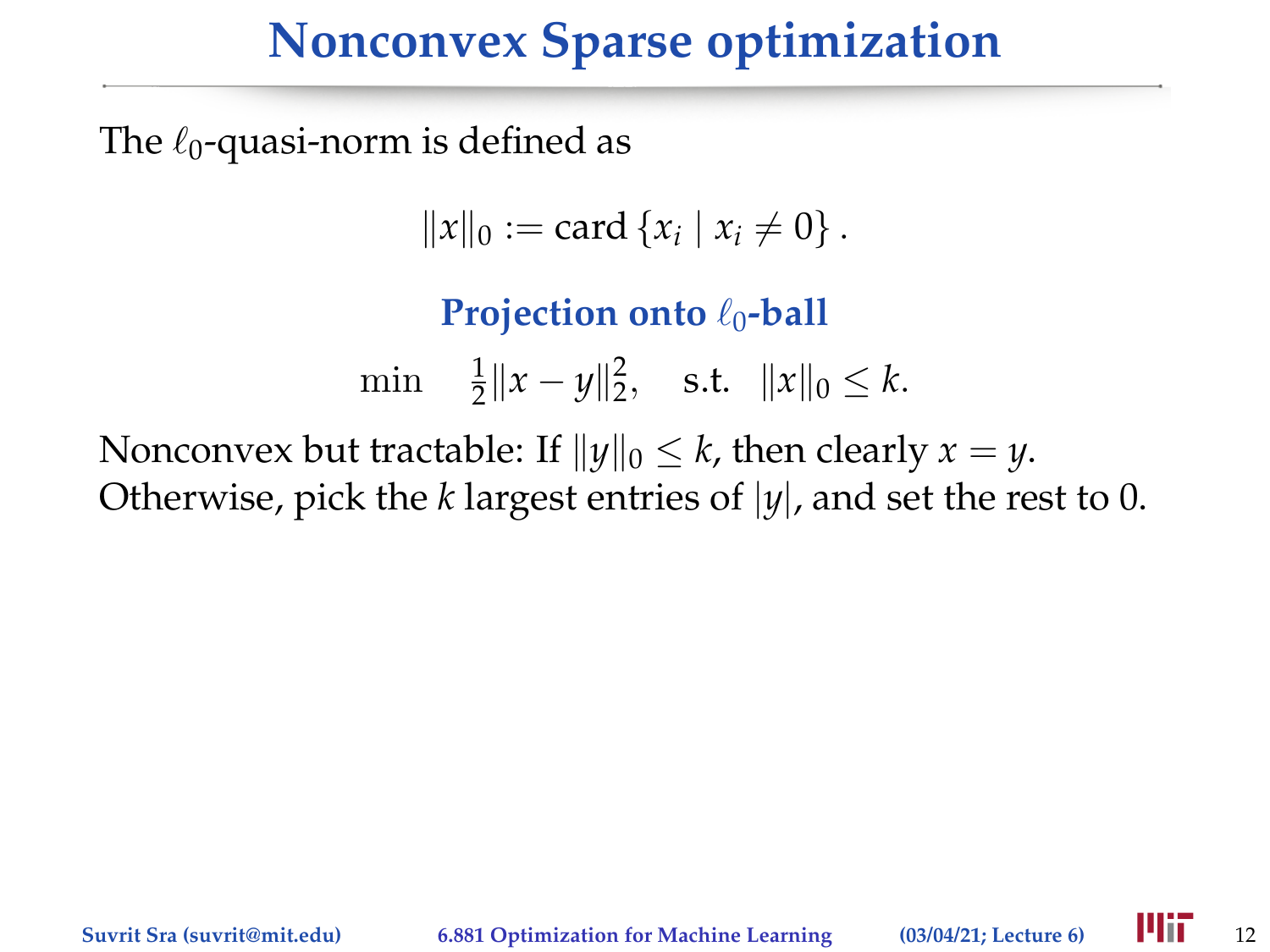The  $\ell_0$ -quasi-norm is defined as

$$
||x||_0 := \text{card } \{x_i \mid x_i \neq 0\}.
$$

**Projection onto**  $\ell_0$ -ball

 $\min \quad \frac{1}{2} \|x - y\|_2^2, \quad \text{s.t.} \quad \|x\|_0 \leq k.$ 

Nonconvex but tractable: If  $\|y\|_0 \leq k$ , then clearly  $x = y$ . Otherwise, pick the *k* largest entries of |*y*|, and set the rest to 0.

**Exercise:** Prove the above claim.

**Exercise:** Similarly solve  $\frac{1}{2} ||x - y||_2^2 + \lambda ||x||_0$ 

Used in so-called "Iterative Hard Thresholding" algorithms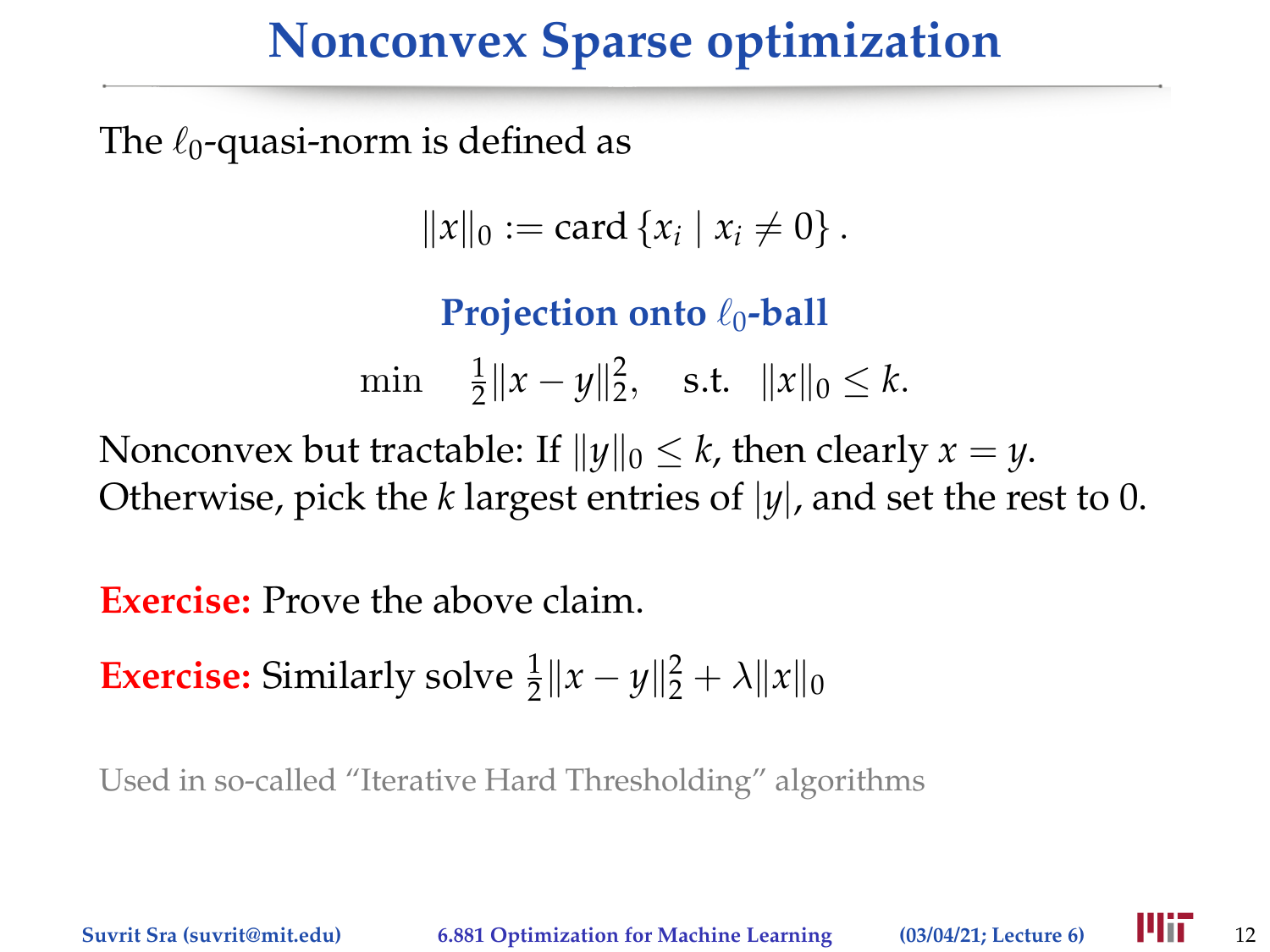#### **Compressed Sensing**

min  $||x||_0$  s.t.  $Ax = b$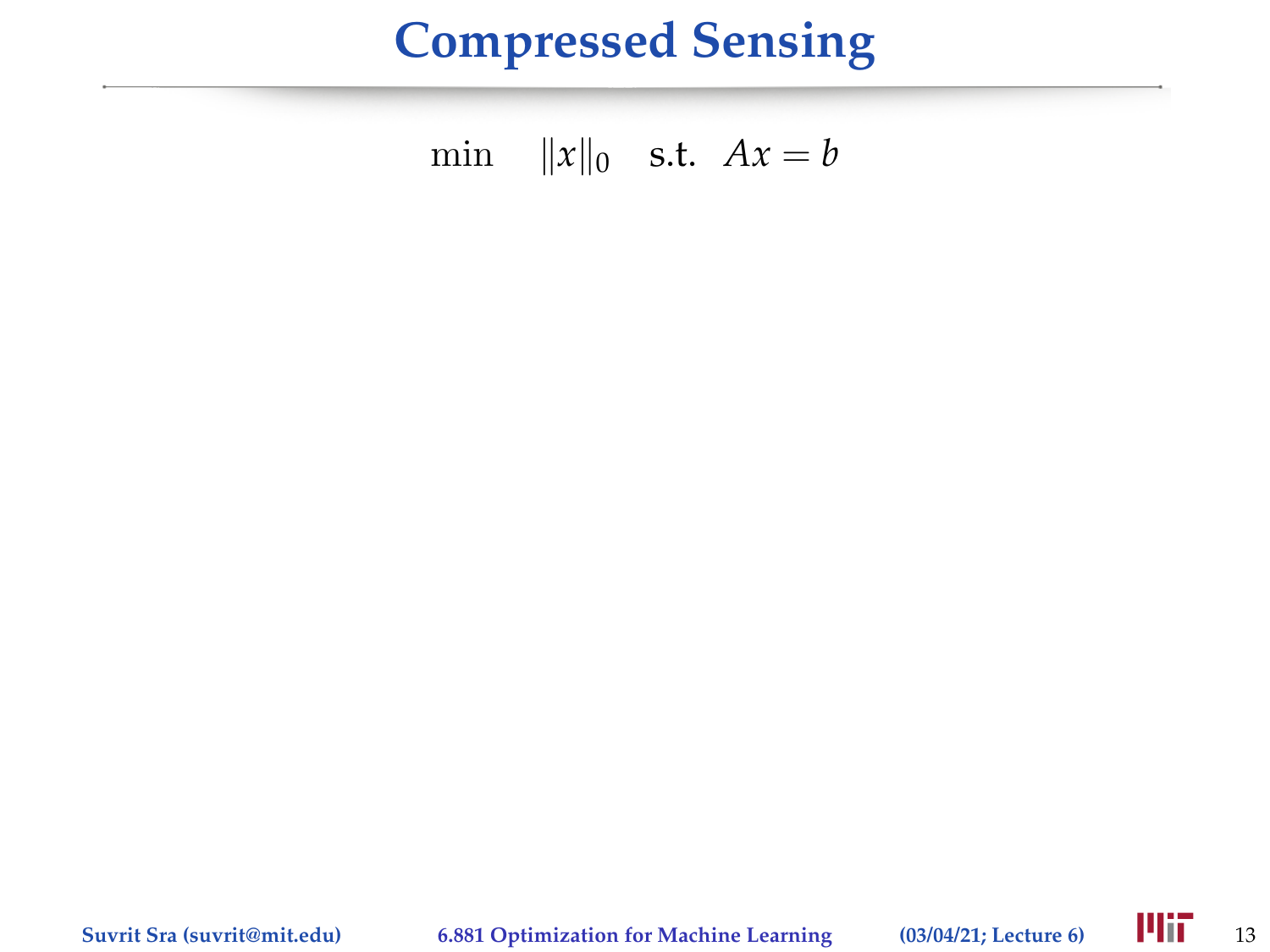## **Compressed Sensing**

min  $||x||_0$  s.t.  $Ax = b$ 

If the "measurement matrix" *A* satisfies so-called *restricted isometry condition* with the constant  $\delta_s \in (0,1)$ 

 $(1 - \delta_s) \|x\|^2 \le \|Ax\|^2 \le (1 + \delta_s) \|x\|^2$ , *x* is *s*-sparse,

then the  $\ell_1$ -convex relaxation is exact.

**Explore:** (search keywords): compressed sensing, sparse recovery, restricted isometry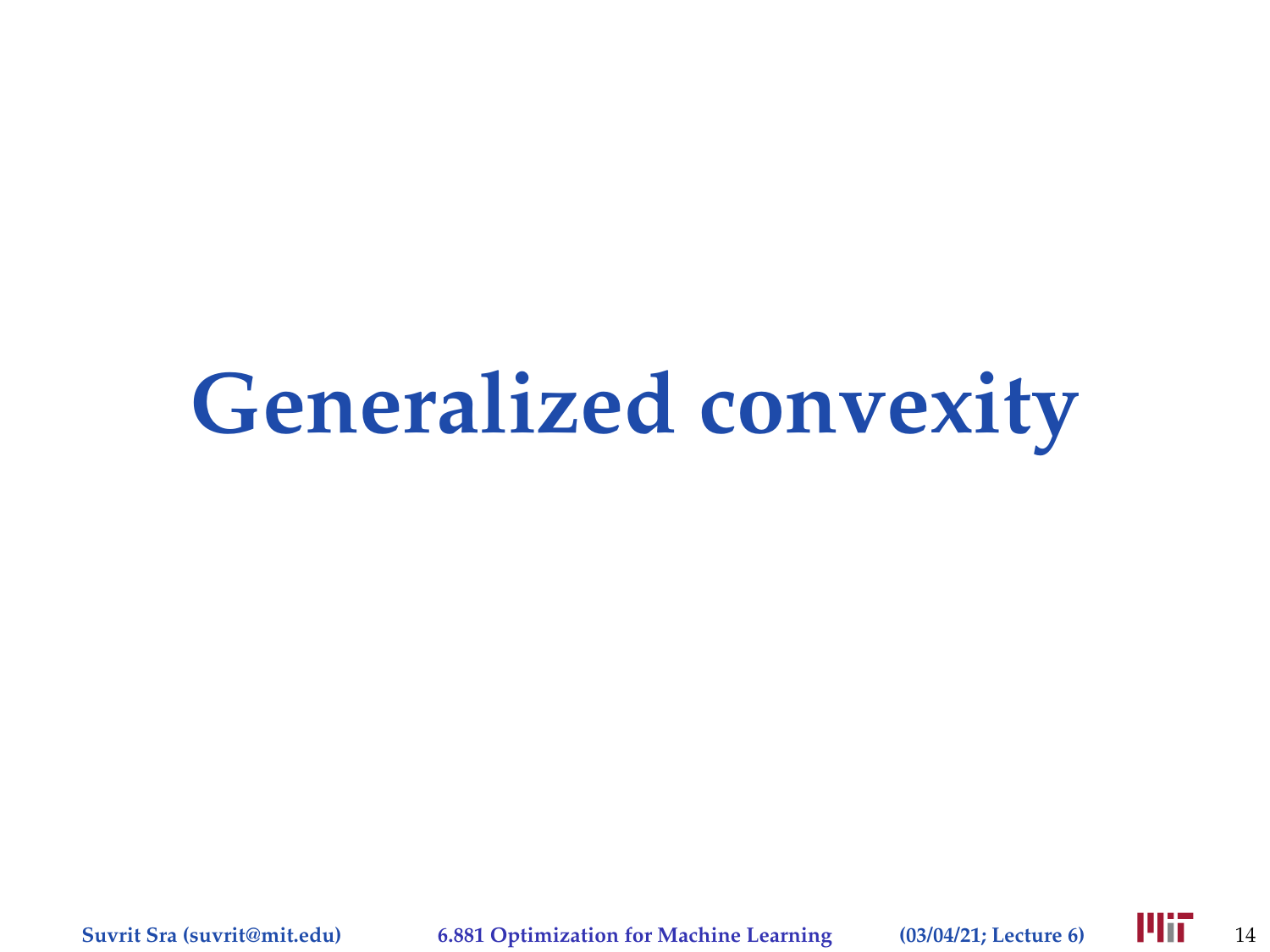$\bm{Monomial:} \ \text{${g}:\mathbb{R}_{++}^n \rightarrow \mathbb{R}$} \ \text{of the form}$ 

$$
g(x) = \gamma x_1^{a_1} \cdots x_n^{a_n}, \quad \gamma > 0, a_i \in \mathbb{R}.
$$

*Posynomial:* Sum of monomials, e.g,  $f(x) = \sum_j g_j(x)$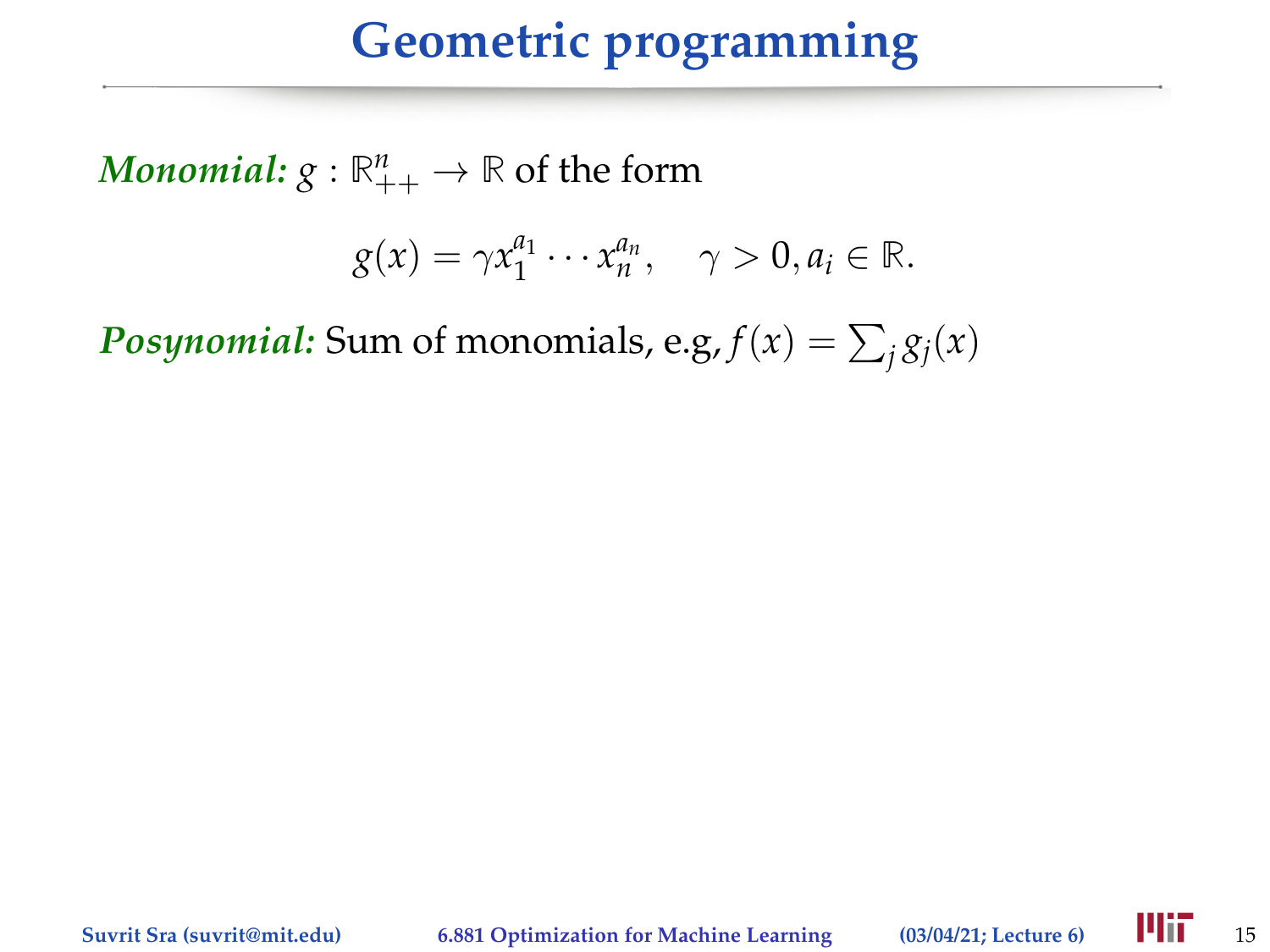$\bm{Monomial:} \ \text{${g}:\mathbb{R}_{++}^n \rightarrow \mathbb{R}$} \ \text{of the form}$ 

$$
g(x) = \gamma x_1^{a_1} \cdots x_n^{a_n}, \quad \gamma > 0, a_i \in \mathbb{R}.
$$

*Posynomial:* Sum of monomials, e.g,  $f(x) = \sum_j g_j(x)$ 

#### **Geometric Program**

$$
\min_{x} \qquad f(x)
$$
\n
$$
\text{s.t.} \qquad f_i(x) \le 1, \quad i \in [m]
$$
\n
$$
g_j(x) = 1, \quad j \in [r],
$$

where  $f_i$  are posynomials and  $g_i$  are monomials.

#### Clearly, **nonconvex**.

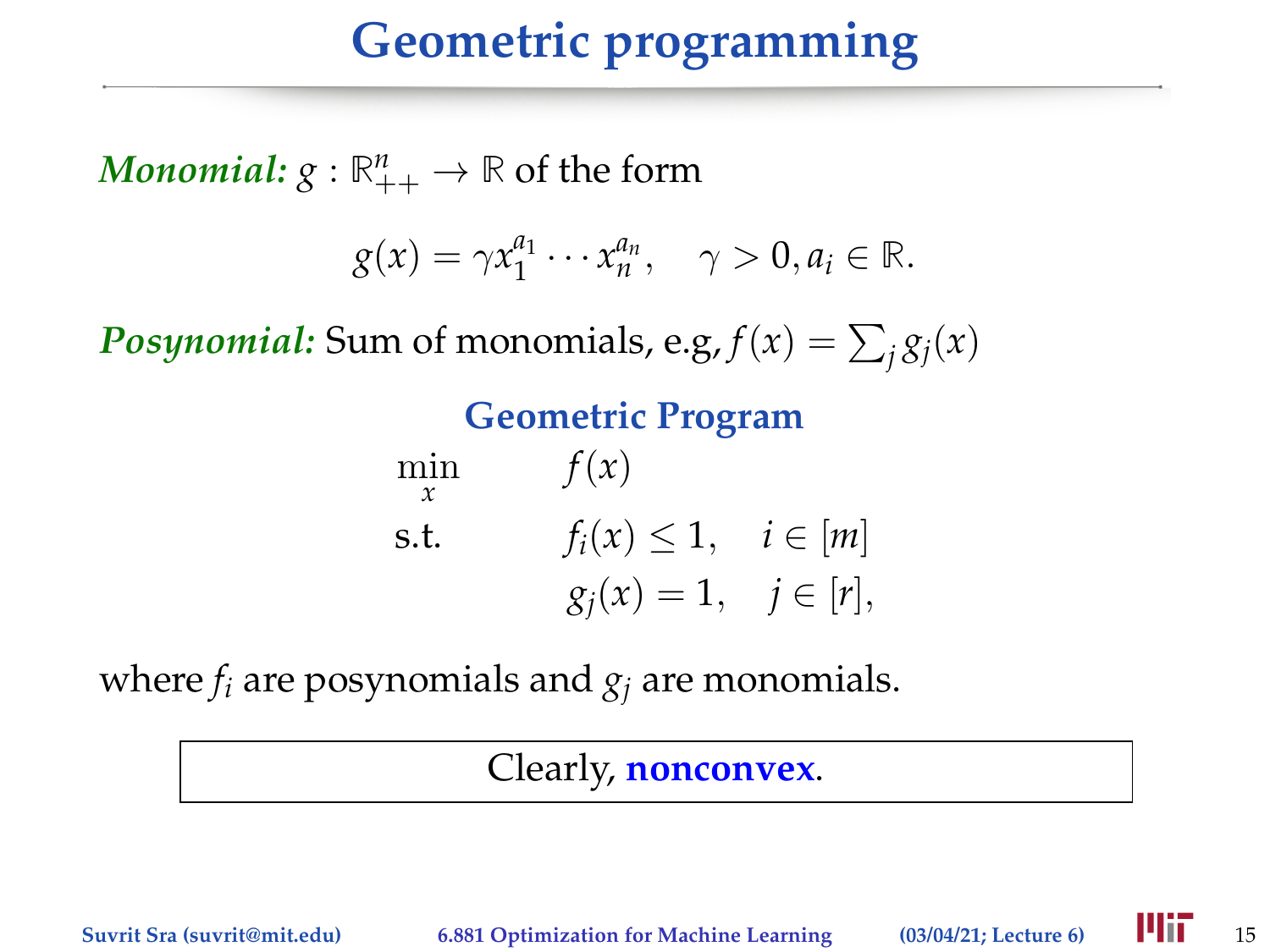Make change of variables:  $y_i = \log x_i$  (recall  $x_i > 0$ ). Then,

$$
f(x) = f(e^y) = \gamma(e^{y_1})^{a_1} \cdots (e^{y_n})^{a_n} = e^{a^T y + b},
$$

for  $b = \log y$ .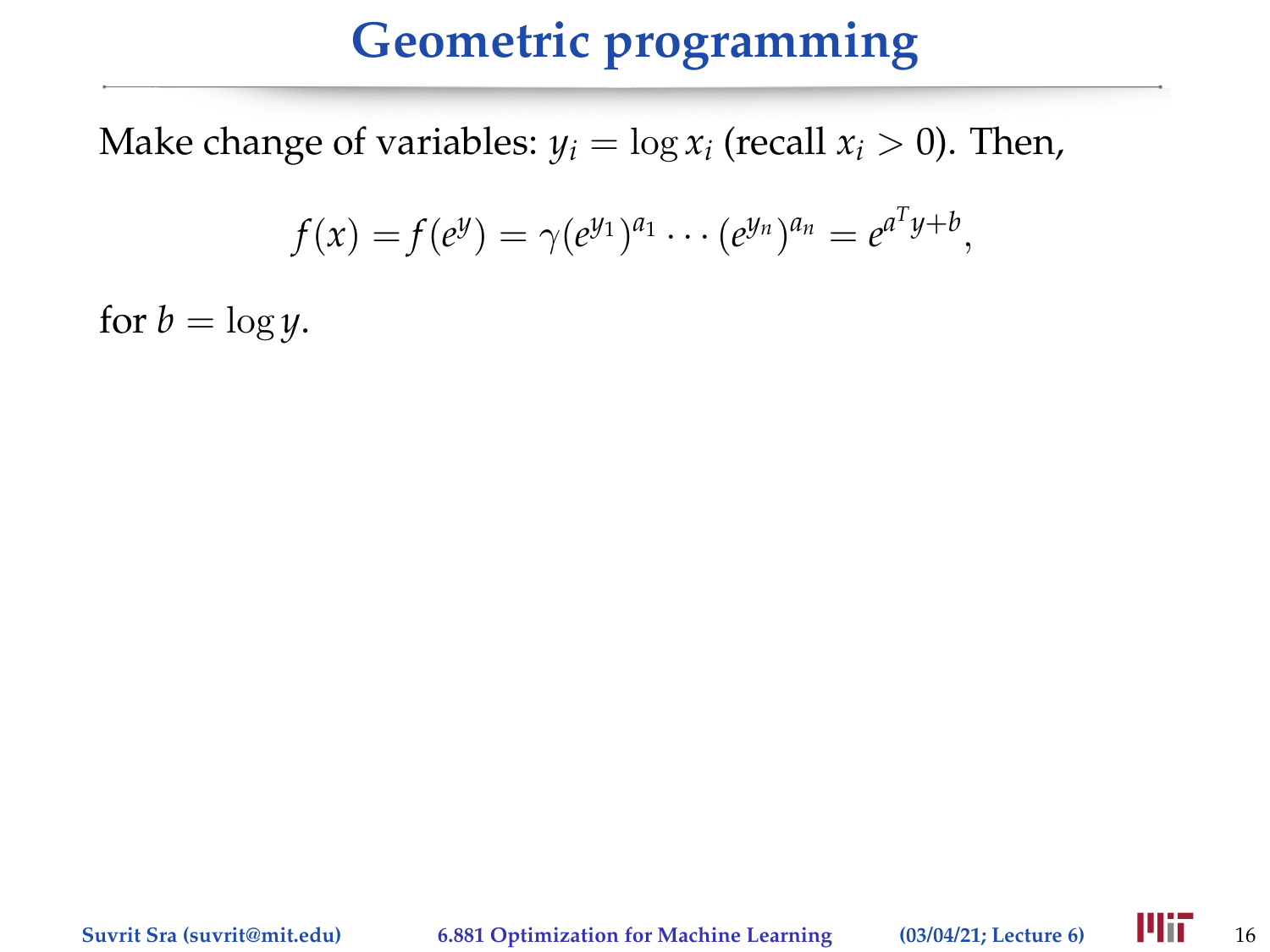Make change of variables:  $y_i = \log x_i$  (recall  $x_i > 0$ ). Then,

$$
f(x) = f(e^y) = \gamma(e^{y_1})^{a_1} \cdots (e^{y_n})^{a_n} = e^{a^T y + b},
$$

for *b* = log *y*. Thus, after taking logs, *geometric program* is

$$
\min_{y} \qquad \log \left( \sum_{k} e^{a_{0k}^T y + b_{0k}} \right)
$$
\n
$$
\text{s.t.} \qquad \log \left( \sum_{k} e^{a_{0k}^T y + b_{0k}} \right) \leq 0, i \in [m]
$$
\n
$$
c_j^T y + d_j = 0, j \in [r],
$$

for suitable sets of vectors  $\{a_{ik}\}\$ , and  $\{c_j\}\$ .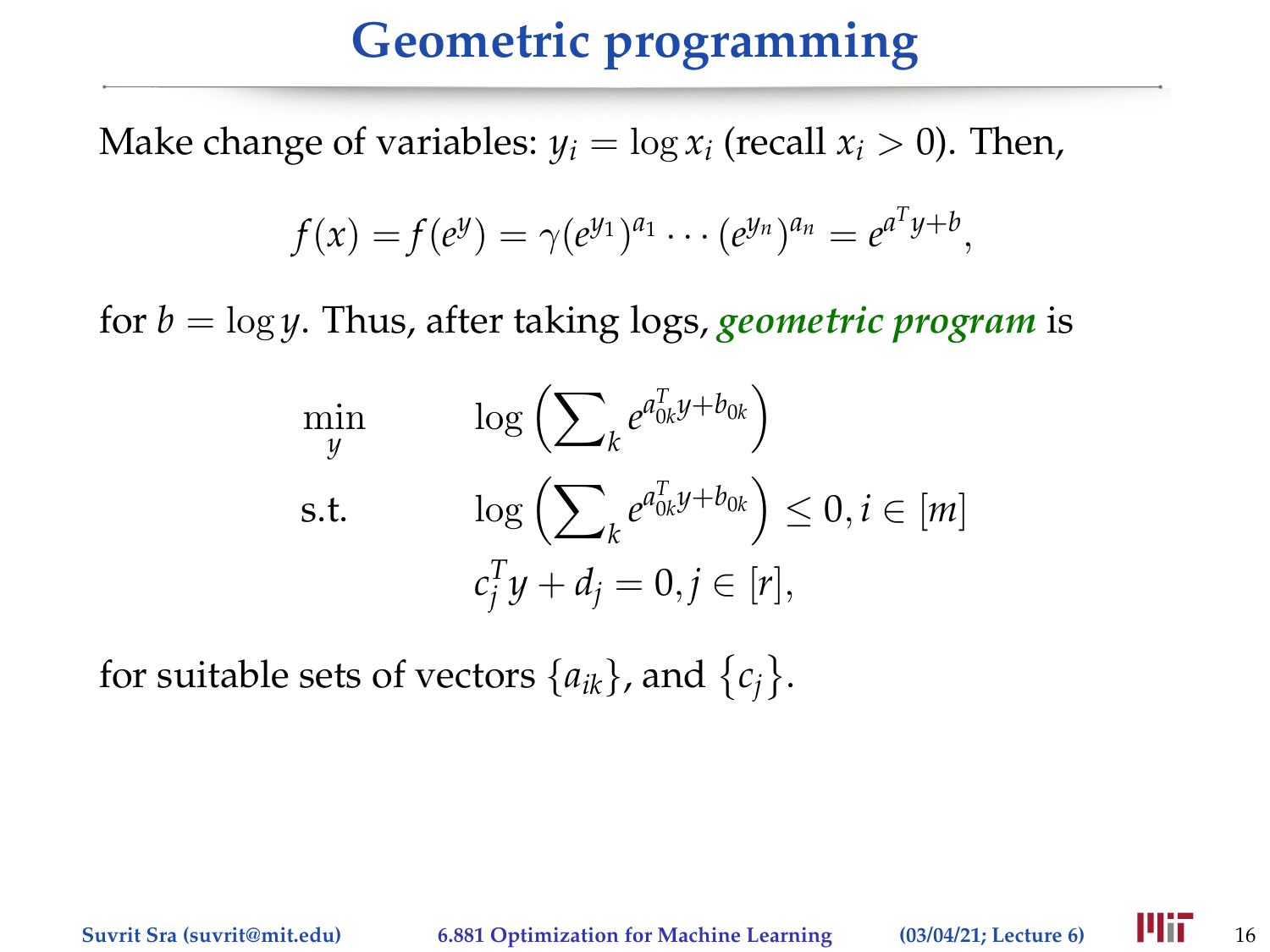Make change of variables:  $y_i = \log x_i$  (recall  $x_i > 0$ ). Then,

$$
f(x) = f(e^y) = \gamma(e^{y_1})^{a_1} \cdots (e^{y_n})^{a_n} = e^{a^T y + b},
$$

for *b* = log *y*. Thus, after taking logs, *geometric program* is

$$
\min_{y} \qquad \log \left( \sum_{k} e^{a_{0k}^T y + b_{0k}} \right)
$$
\n
$$
\text{s.t.} \qquad \log \left( \sum_{k} e^{a_{0k}^T y + b_{0k}} \right) \leq 0, i \in [m]
$$
\n
$$
c_j^T y + d_j = 0, j \in [r],
$$

for suitable sets of vectors  $\{a_{ik}\}\$ , and  $\{c_j\}\$ . Recall, log-sum-exp is convex, so above is a convex opt.

**Ref:** See Chapter 8.8 of BV; search online for "geometric programming"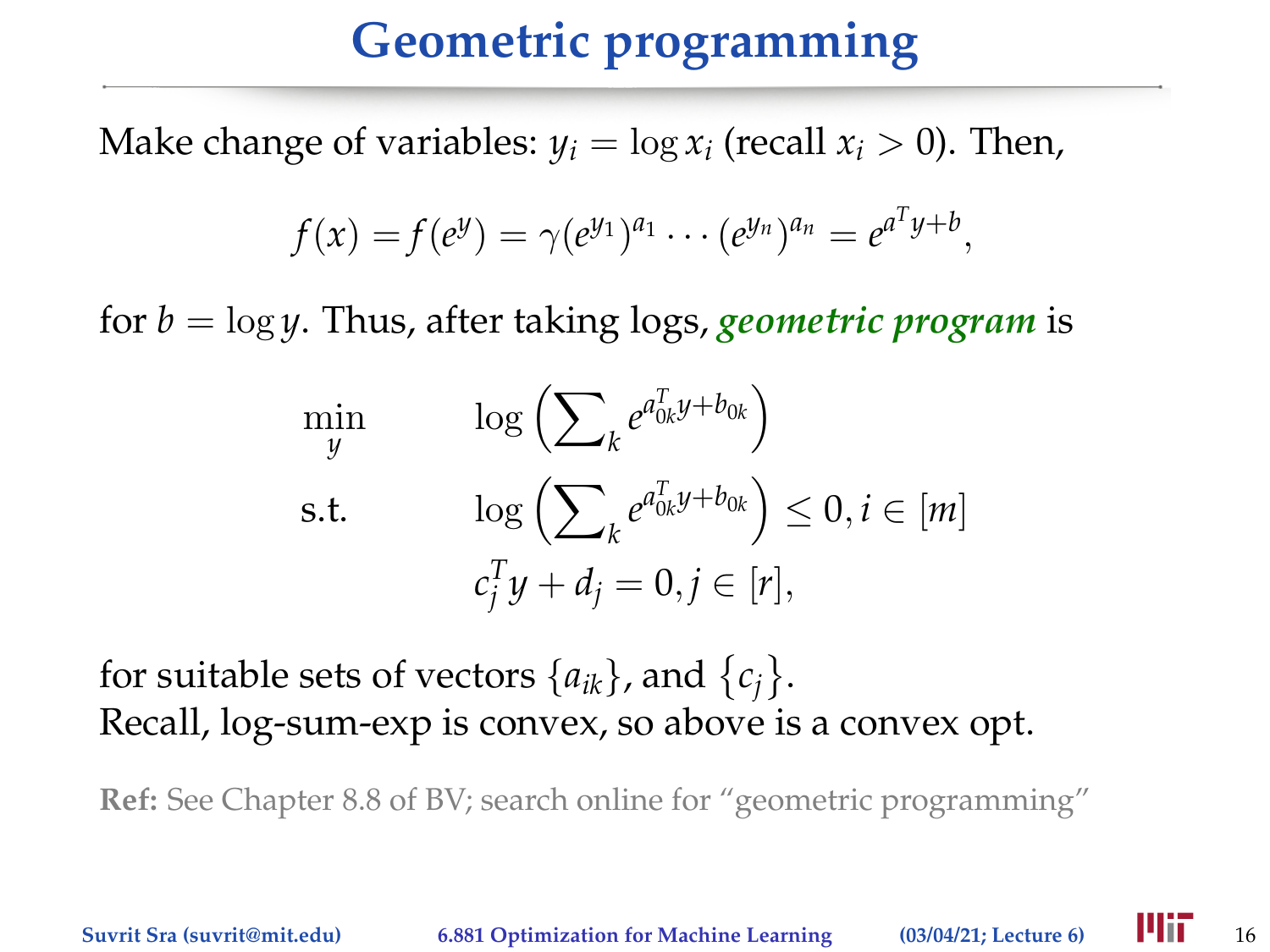Quasiconvexity: If level sets  $L_t(f) = \{x \mid f(x) \le t\}$  are convex, we say *f* is *quasiconvex*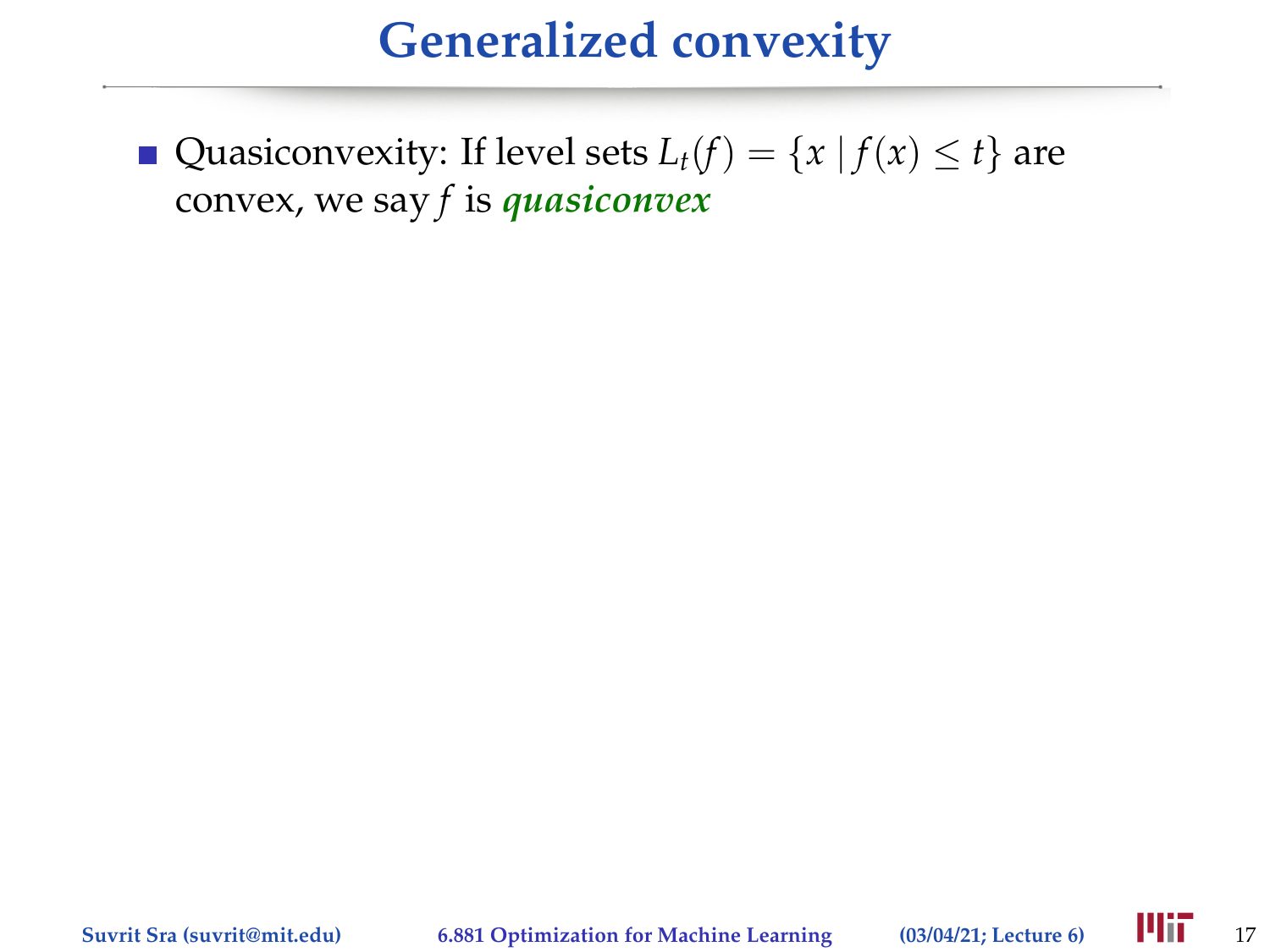- Quasiconvexity: If level sets  $L_t(f) = \{x \mid f(x) \le t\}$  are convex, we say *f* is *quasiconvex*
- Arcwise Convexity:  $f(\gamma_{xy}(t)) \leq (1-t)f(x) + tf(y)$ , where  $arc \gamma : [0, 1] \rightarrow X$  joins point *x* to point *y*.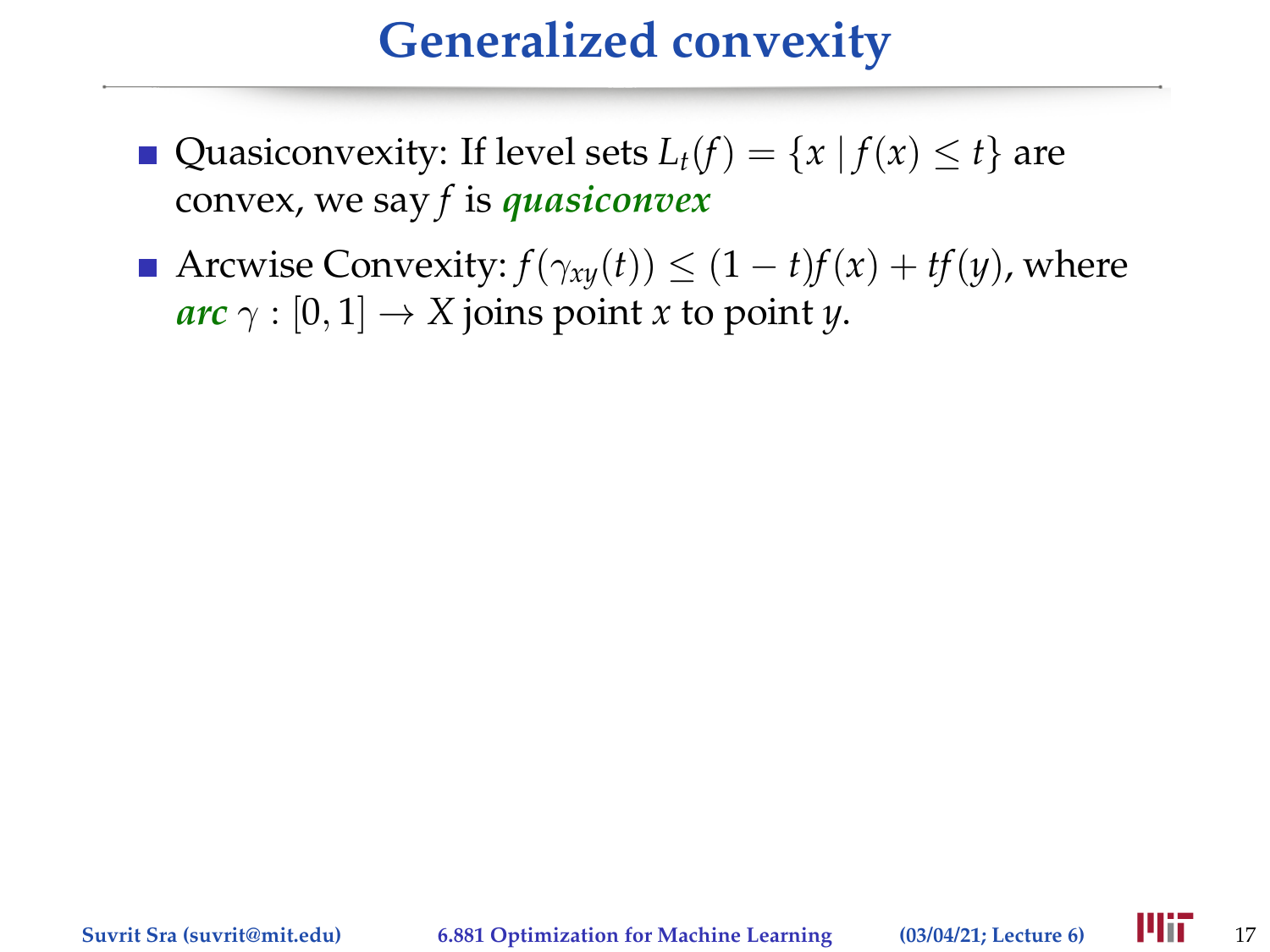- Quasiconvexity: If level sets  $L_t(f) = \{x \mid f(x) \le t\}$  are convex, we say *f* is *quasiconvex*
- Arcwise Convexity:  $f(\gamma_{xy}(t)) \leq (1-t)f(x) + tf(y)$ , where  $arc \gamma : [0, 1] \rightarrow X$  joins point *x* to point *y*.
- Several other notions of generalized convexity exist (see also: [genconv.org!](genconv.org))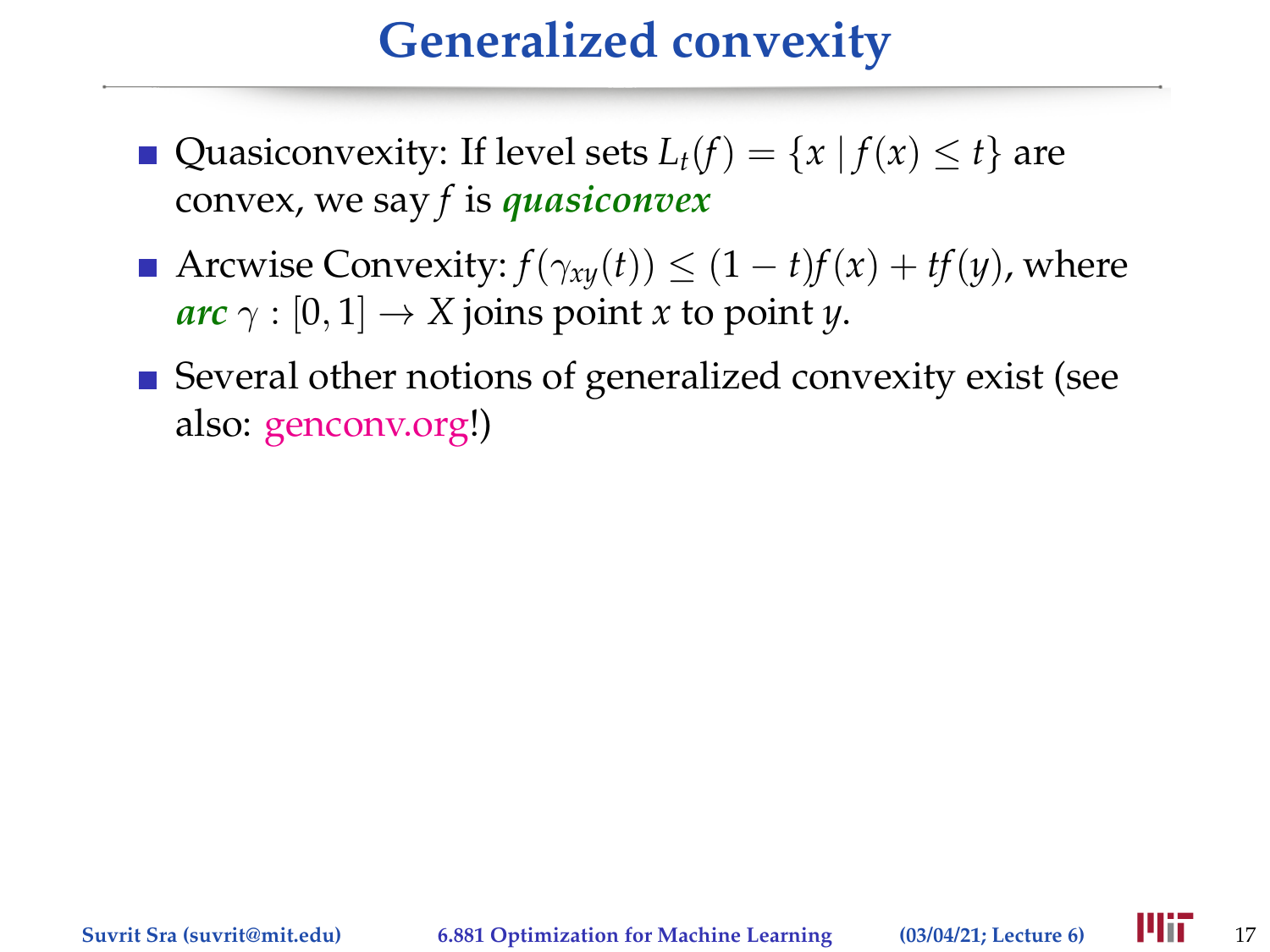- Quasiconvexity: If level sets  $L_t(f) = \{x \mid f(x) \le t\}$  are convex, we say *f* is *quasiconvex*
- Arcwise Convexity:  $f(\gamma_{xy}(t)) \leq (1-t)f(x) + tf(y)$ , where  $arc \gamma : [0, 1] \rightarrow X$  joins point *x* to point *y*.
- Several other notions of generalized convexity exist (see also: [genconv.org!](genconv.org))

**Exercise:** Suppose a set *X* is arcwise convex, and  $f: X \to \mathbb{R}$  is an arcwise convex function. Prove that a local optimum of *f* is also global (assume regularity as needed).

**Exercise:** View GP as arcwise convexity using:  $\gamma(t) = x^{1-t}y^t$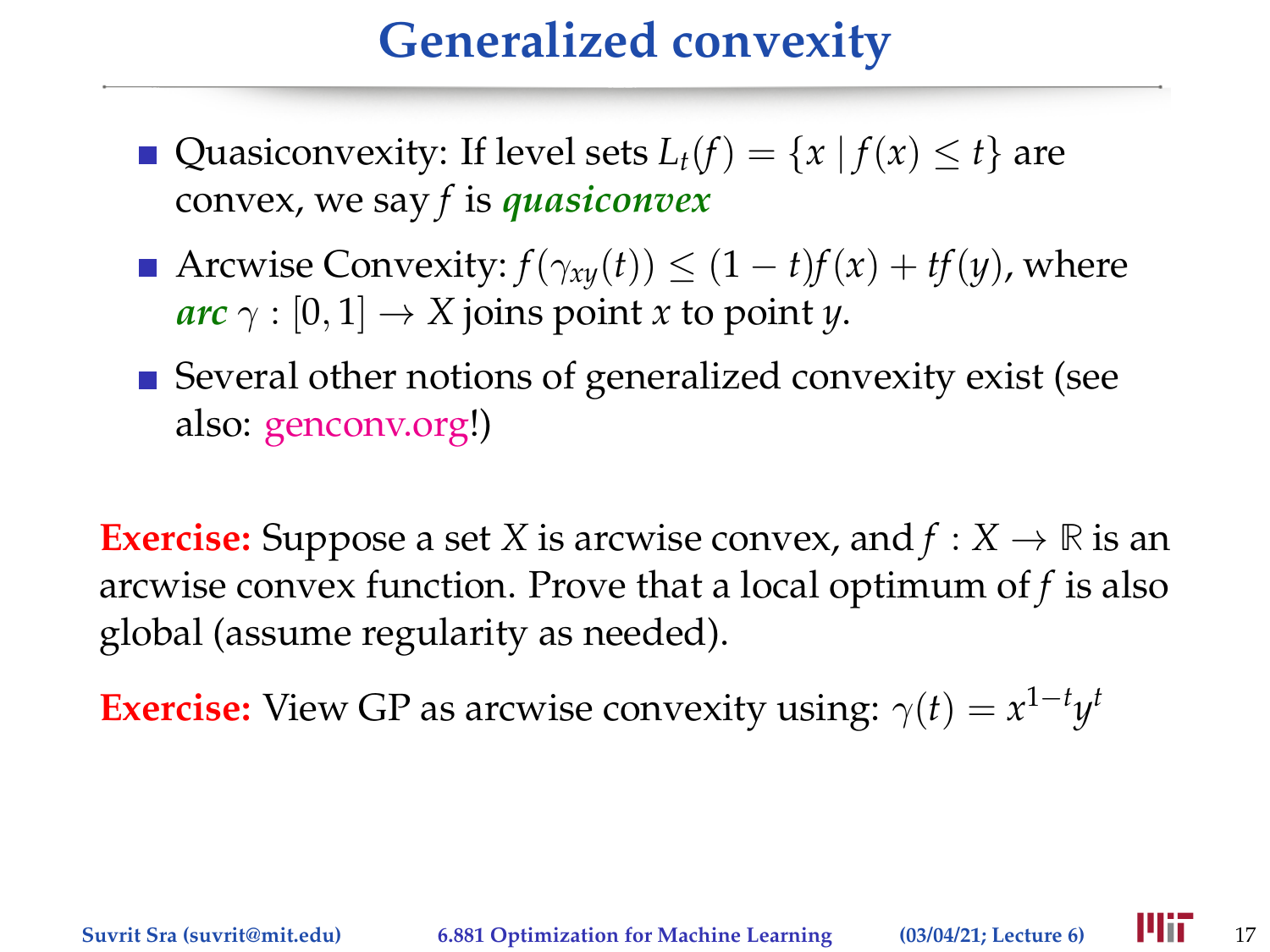## **Linear fractional programming**

min  
\n
$$
\frac{a^T x + b}{c^T x + d}
$$
\ns.t. 
$$
Gx \le h, c^T x + d > 0, Ex = f.
$$

This problem is nonconvex, but it is quasiconvex.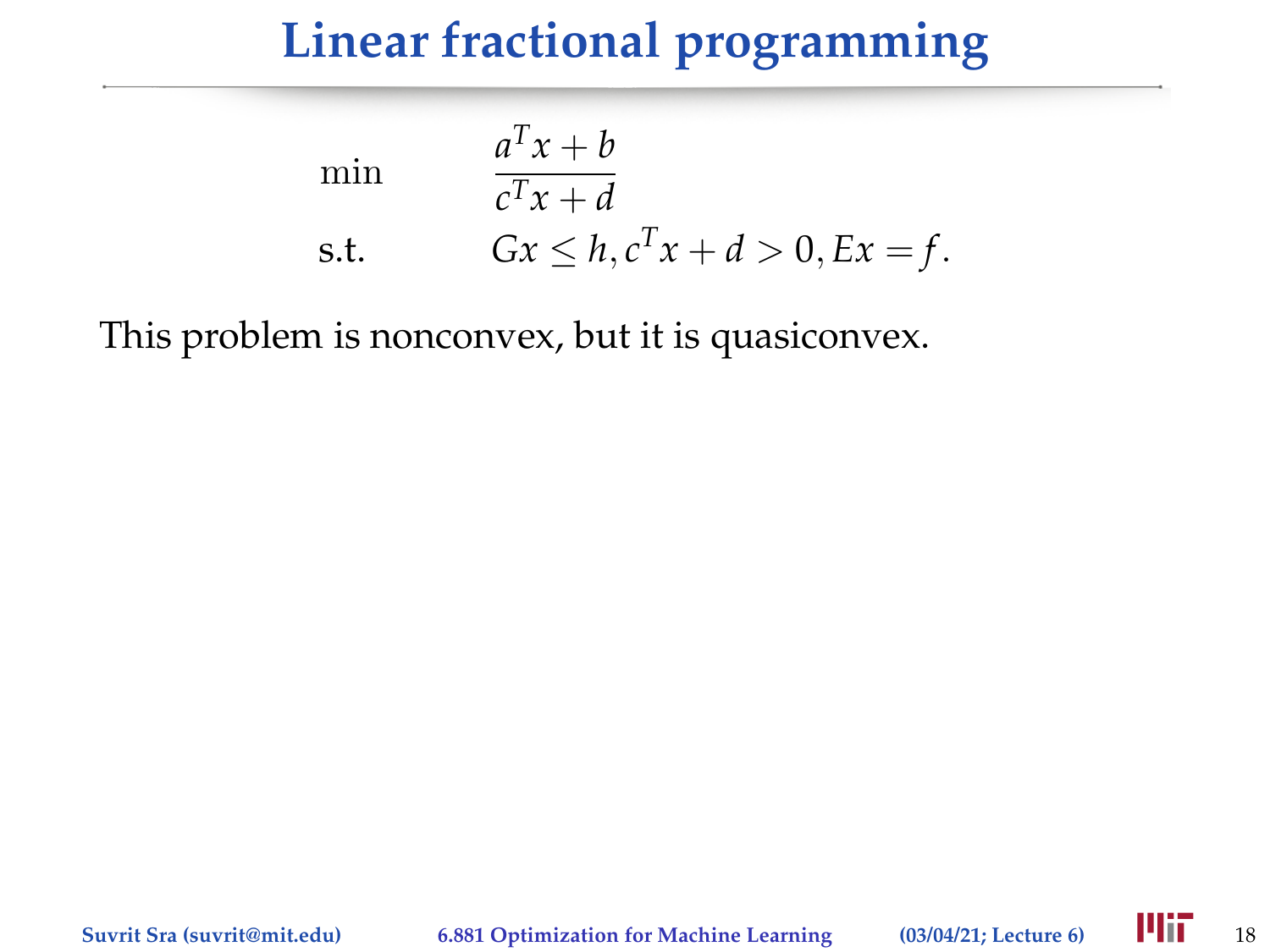#### **Linear fractional programming**

min  
\n
$$
\frac{a^T x + b}{c^T x + d}
$$
\ns.t. 
$$
Gx \le h, c^T x + d > 0, Ex = f.
$$

This problem is nonconvex, but it is quasiconvex. Provided it is feasible, it is equivalent to the LP

$$
\min_{y,z} \qquad a^T y + bz
$$
\n
$$
\text{s.t.} \qquad Gy - hz \le 0, z \ge 0
$$
\n
$$
Ey = fz, c^T y + dz = 1.
$$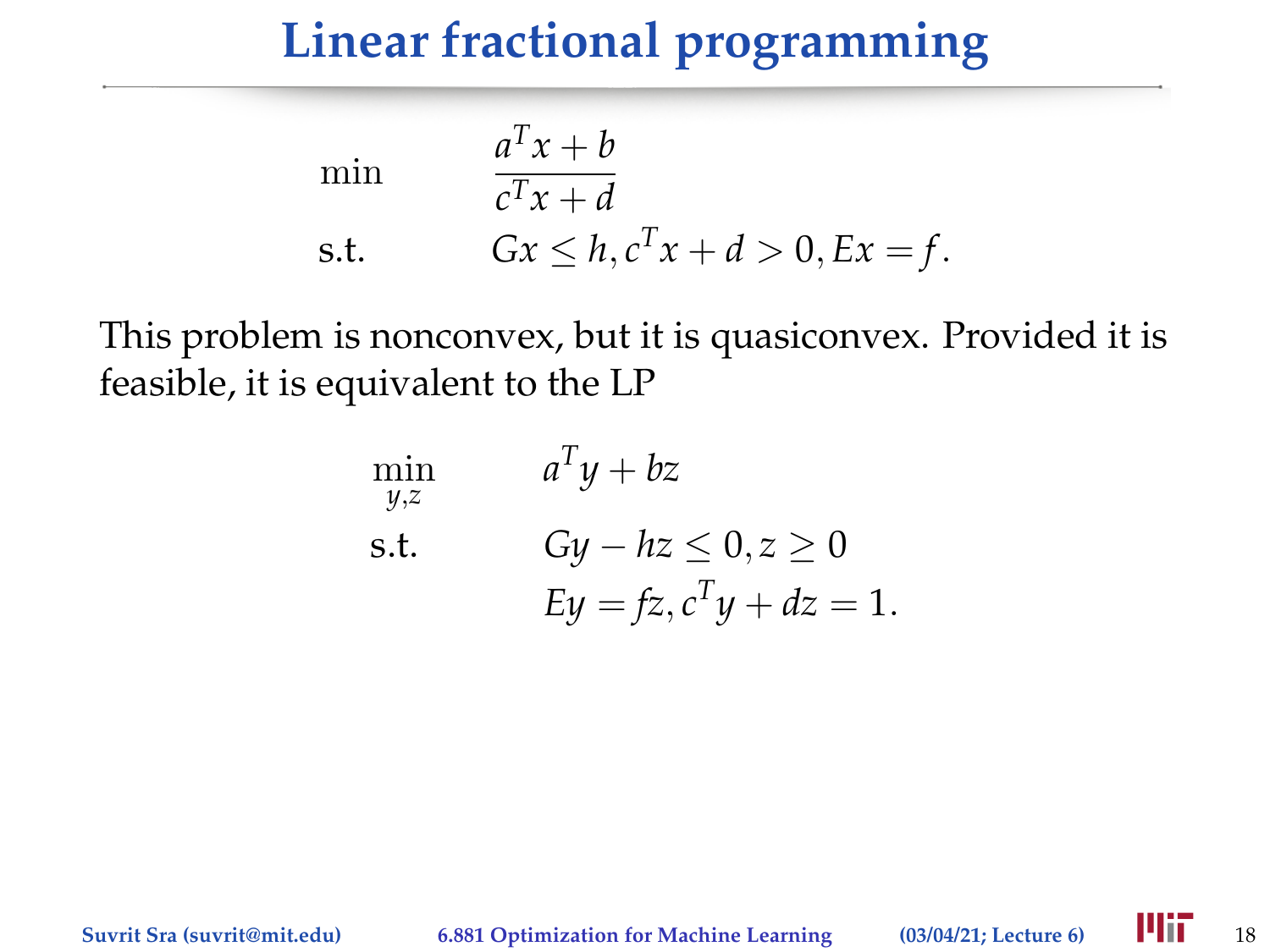## **Linear fractional programming**

min  
\n
$$
\frac{a^T x + b}{c^T x + d}
$$
\ns.t. 
$$
Gx \le h, c^T x + d > 0, Ex = f.
$$

This problem is nonconvex, but it is quasiconvex. Provided it is feasible, it is equivalent to the LP

$$
\min_{y,z} \qquad a^T y + bz
$$
\n
$$
\text{s.t.} \qquad Gy - hz \le 0, z \ge 0
$$
\n
$$
Ey = fz, c^T y + dz = 1.
$$

These two problems connected via the transformation

$$
y = \frac{x}{c^T x + d}, \quad z = \frac{1}{c^T x + d}.
$$

See BV Chapter 4 for details.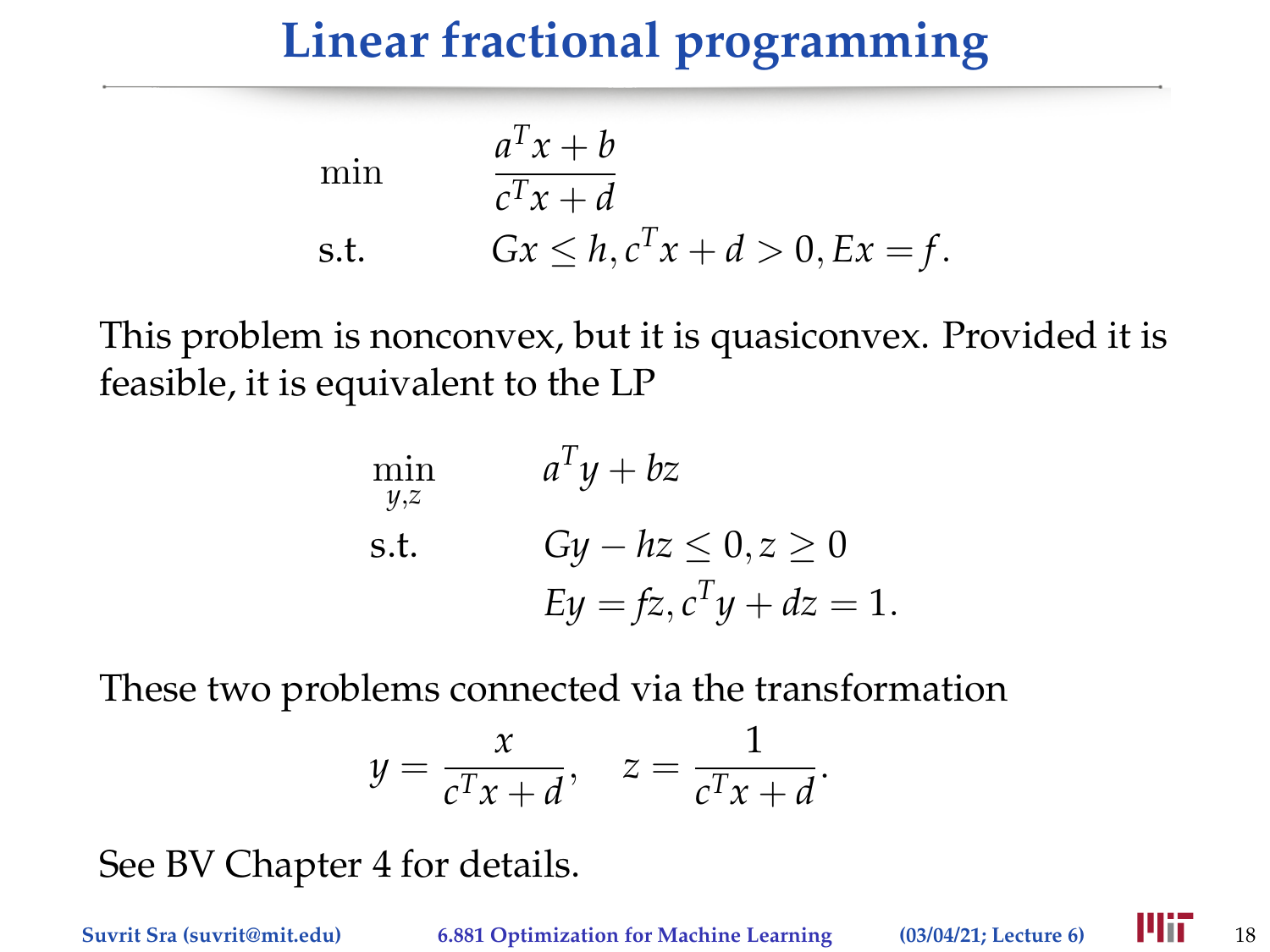#### **Generalized Perron-Frobenius**

Let  $A, B \in \mathbb{R}^{m \times n}$ .

$$
\max_{x,\lambda} \qquad \lambda
$$
  
s.t. 
$$
\lambda Ax \leq Bx, x^T 1 = 1, x \geq 0.
$$

**Exercise:** Try solving it directly somehow.

**Exercise:** Cast this as an (extended) linear-fractional program.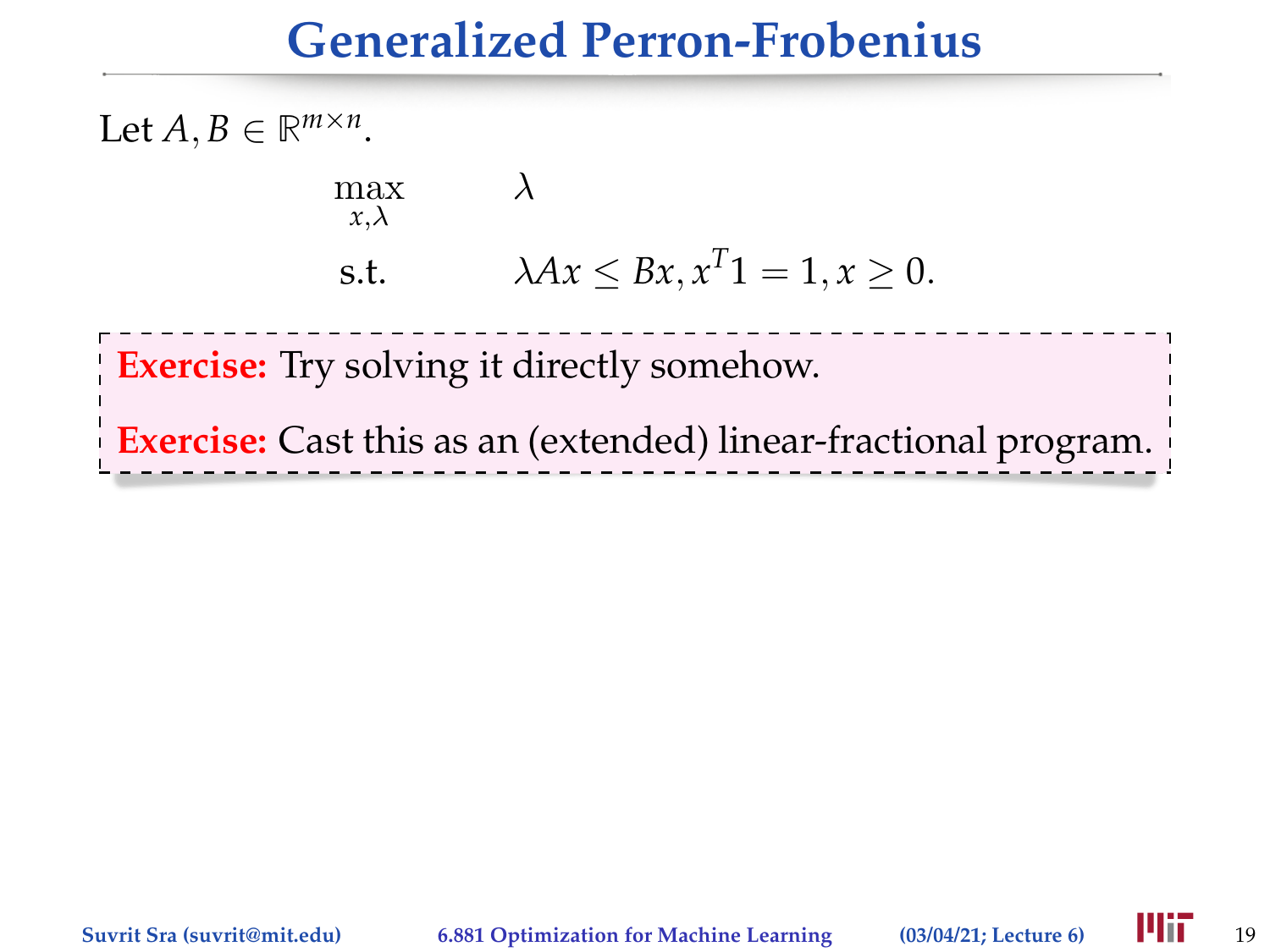#### **Challenge: Simplex convexity**

Let  $\Delta_n$  be the probability simplex, i.e., set of vectors  $x =$  $(x_1, \ldots, x_n)$  such that  $x_i \geq 0$  and  $x^T1 = 1$ . Assume that  $n \geq 2$ . Prove that the following "Bethe entropy"

$$
g(x) = \sum_{i} x_i \log \frac{1}{x_i} + (1 - x_i) \log(1 - x_i),
$$

is concave on  $\Delta_n$ .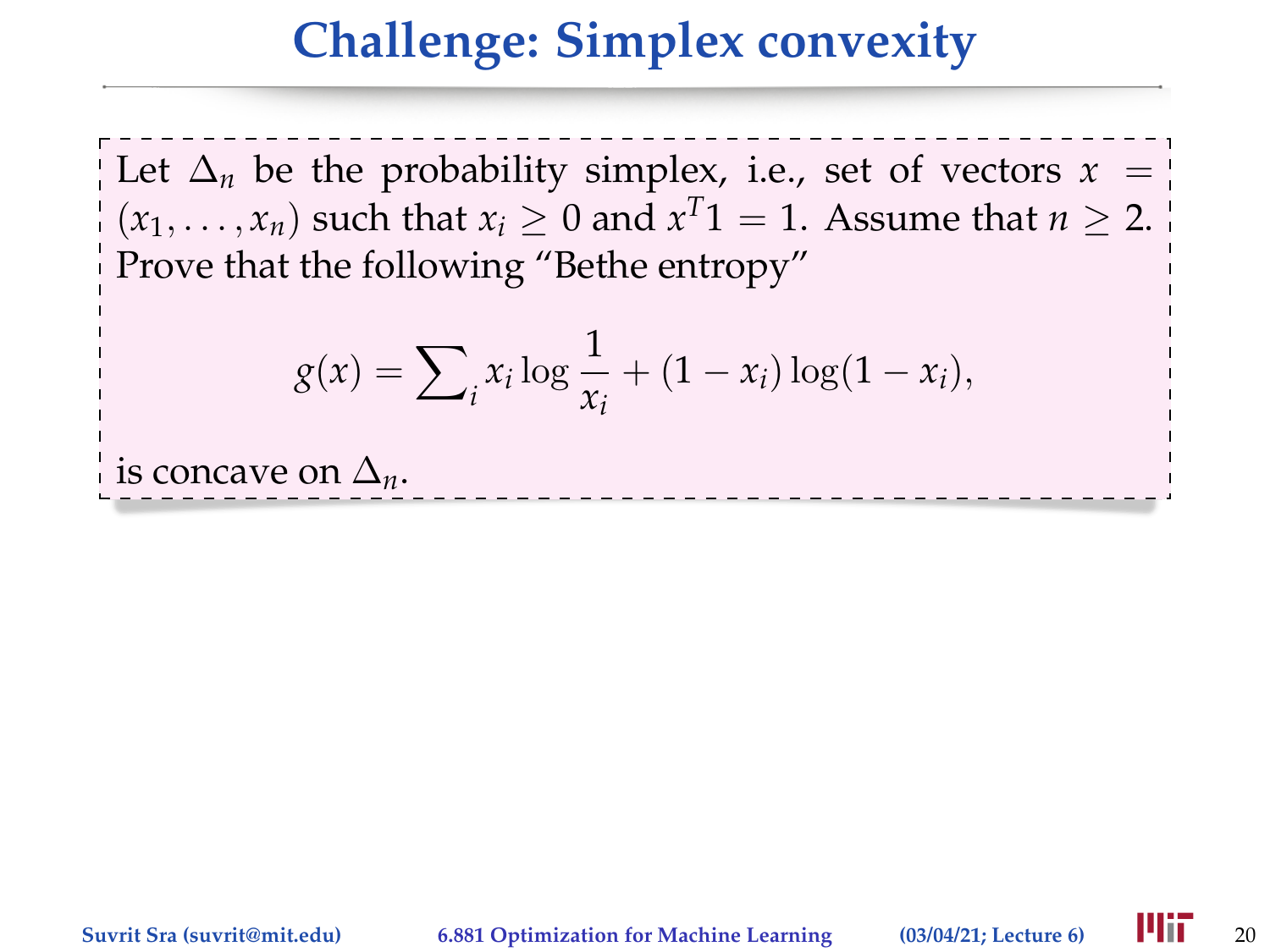#### **The Polyak-Łojasiewicz class**

**PL class aka gradient-dominated**  $f(x) - f(x^*) \leq \tau \|\nabla f(x)\|^{\alpha}, \quad \alpha \geq 1.$ 

**Observe** that if  $\nabla f(x) = 0$ , then *x* must be global opt.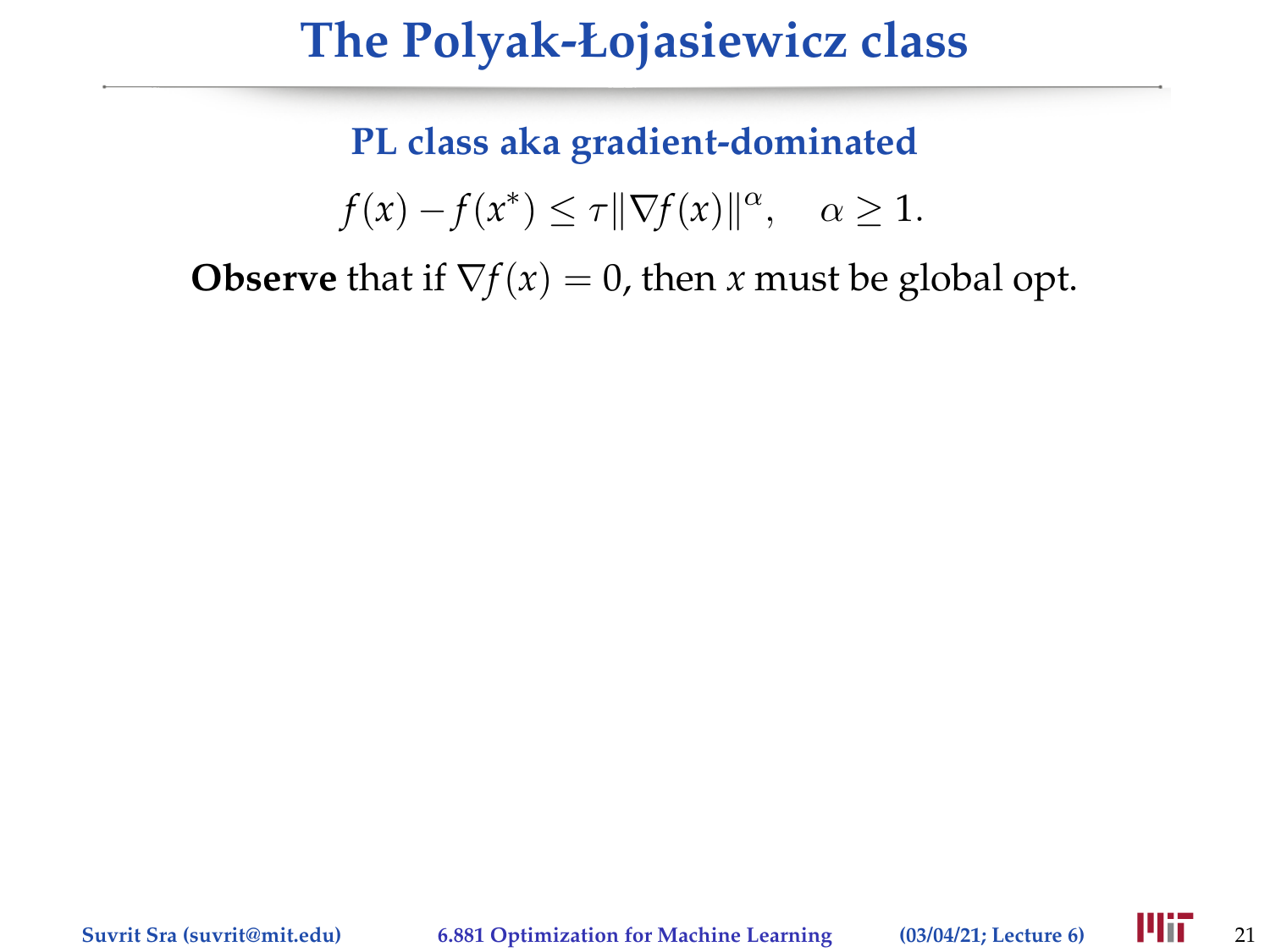#### **The Polyak-Łojasiewicz class**

**PL class aka gradient-dominated**

 $f(x) - f(x^*) \leq \tau \|\nabla f(x)\|^{\alpha}, \quad \alpha \geq 1.$ 

**Observe** that if  $\nabla f(x) = 0$ , then *x* must be global opt.

**Exercise:** Let  $f$  be convex on  $\mathbb{R}^n$ . Prove that on the set  ${x \mid ||x - x^*|| \le R}, f$  is PL with  $\tau = R$  and  $\alpha = 1$ .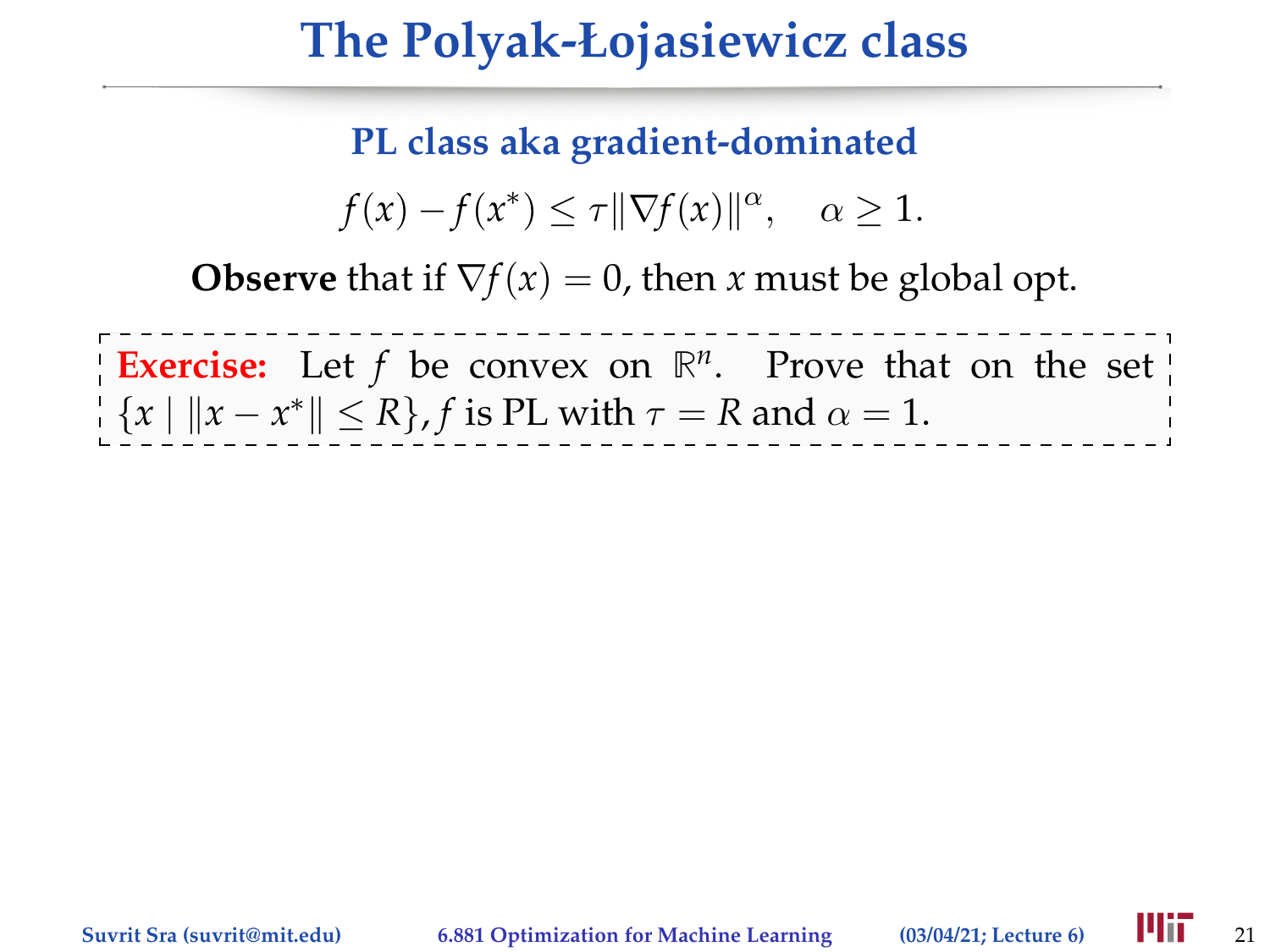#### **The Polyak-Łojasiewicz class**

**PL class aka gradient-dominated**

 $f(x) - f(x^*) \leq \tau \|\nabla f(x)\|^{\alpha}, \quad \alpha \geq 1.$ 

**Observe** that if  $\nabla f(x) = 0$ , then *x* must be global opt.

**Exercise:** Let  $f$  be convex on  $\mathbb{R}^n$ . Prove that on the set  ${x \mid ||x - x^*|| \le R}, f$  is PL with  $\tau = R$  and  $\alpha = 1$ .

**Exercise:** Let  $f$  be strongly-convex with parameter  $\mu$ . Prove that *f* is a PL function with  $\tau = 1/2\mu$  and  $\alpha = 2$ .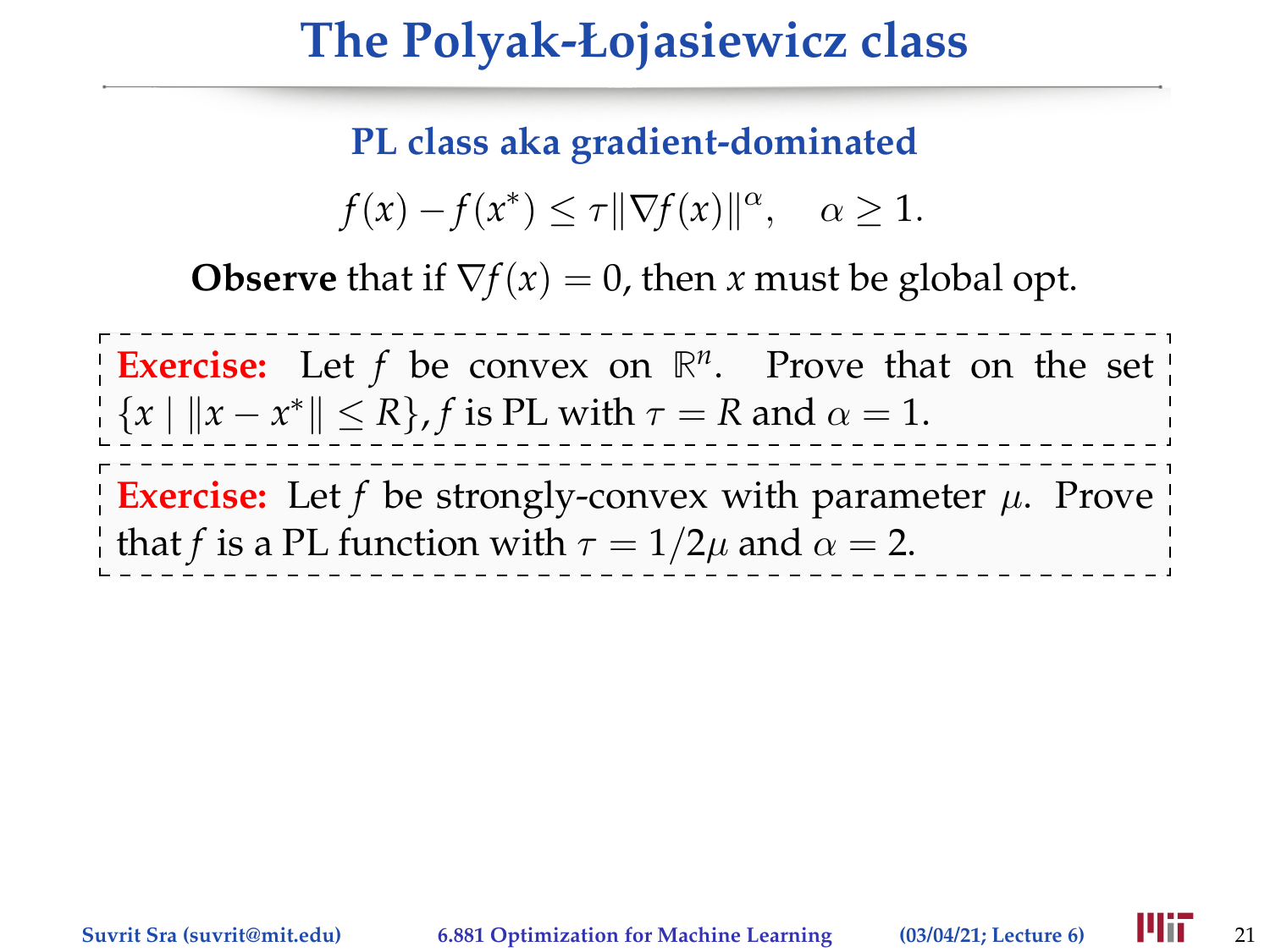I Let  $g(x) = (g_1(x), \ldots, g_m(x))$  be a differentiable func.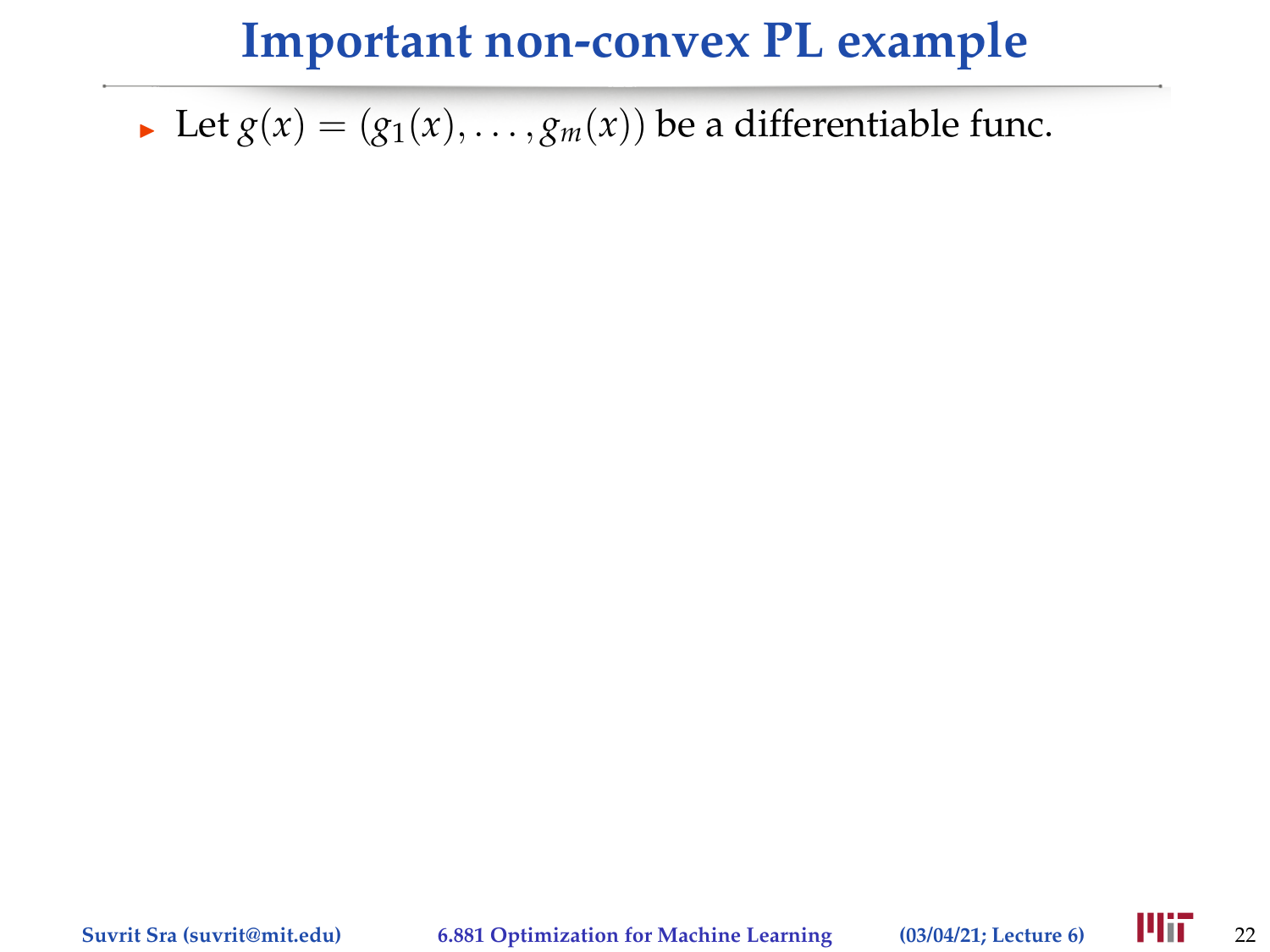- I Let  $g(x) = (g_1(x), \ldots, g_m(x))$  be a differentiable func.
- **Consider the system of nonlinear equations**  $g(x) = 0$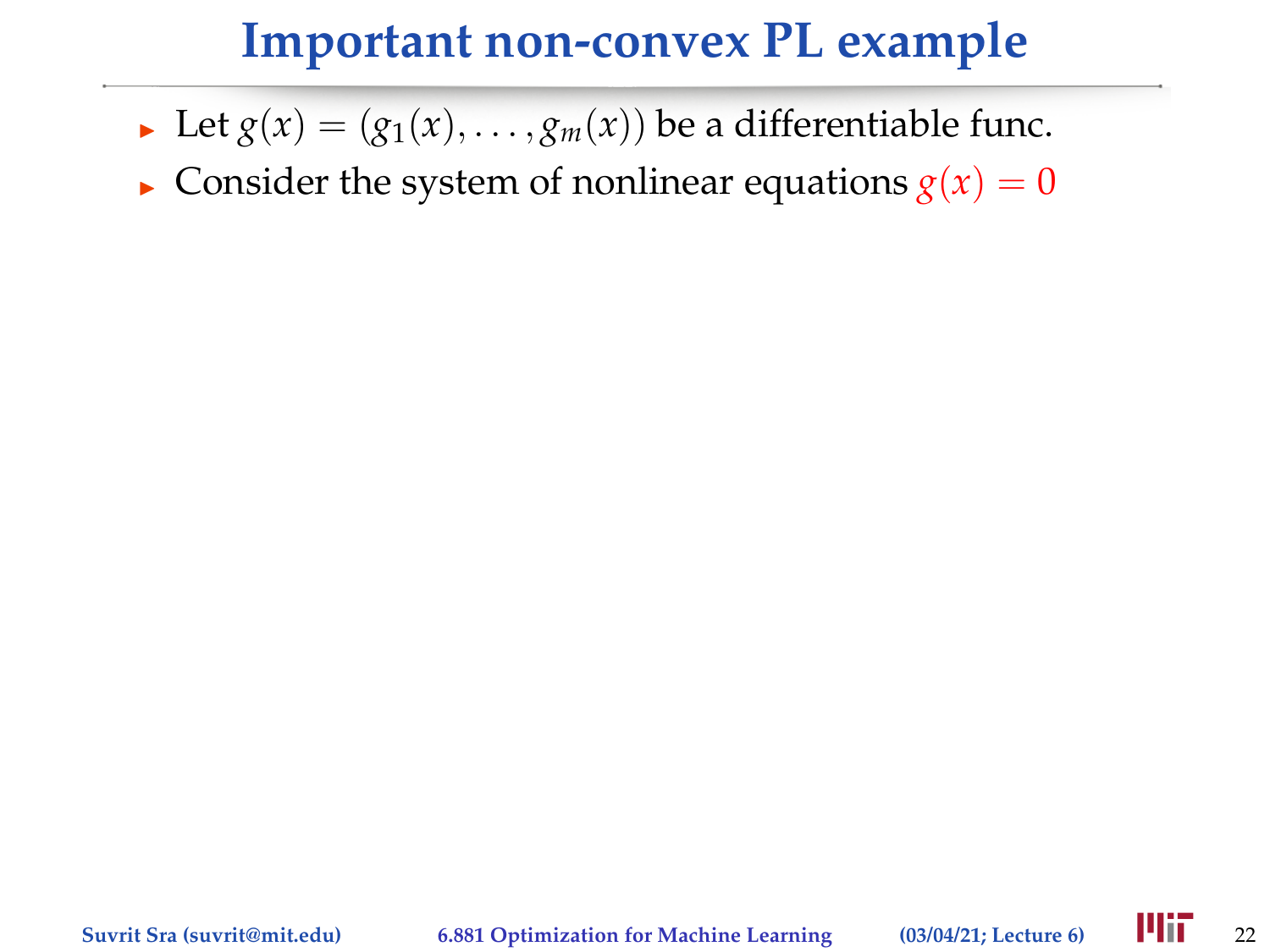- I Let  $g(x) = (g_1(x), \ldots, g_m(x))$  be a differentiable func.
- Consider the system of nonlinear equations  $g(x) = 0$
- Assume that *m*  $\leq$  *n* and that  $\exists x^*$  s.t.  $g(x^*) = 0$ .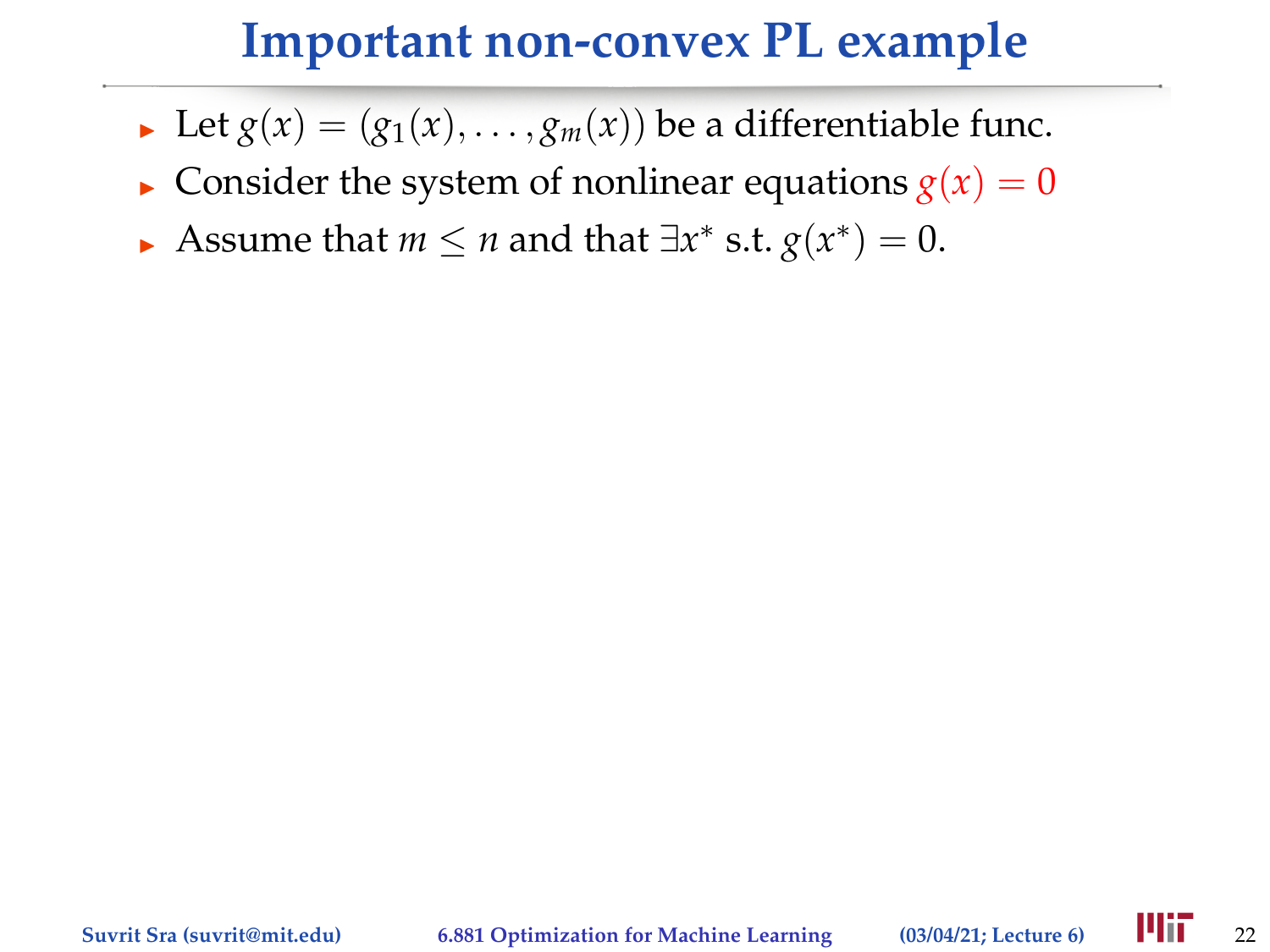- I Let  $g(x) = (g_1(x), \ldots, g_m(x))$  be a differentiable func.
- Consider the system of nonlinear equations  $g(x) = 0$
- Assume that *m*  $\leq$  *n* and that  $\exists x^*$  s.t.  $g(x^*) = 0$ .
- Assume Jacobian  $J(x) = (\nabla g_1(x), \ldots, \nabla g_m(x))$ non-degenerate on a convex set X containing *x* ∗ . Then,  $\sigma = \inf_{x \in \mathcal{X}} \lambda_{min}(J(x)^{T}J(x)) > 0.$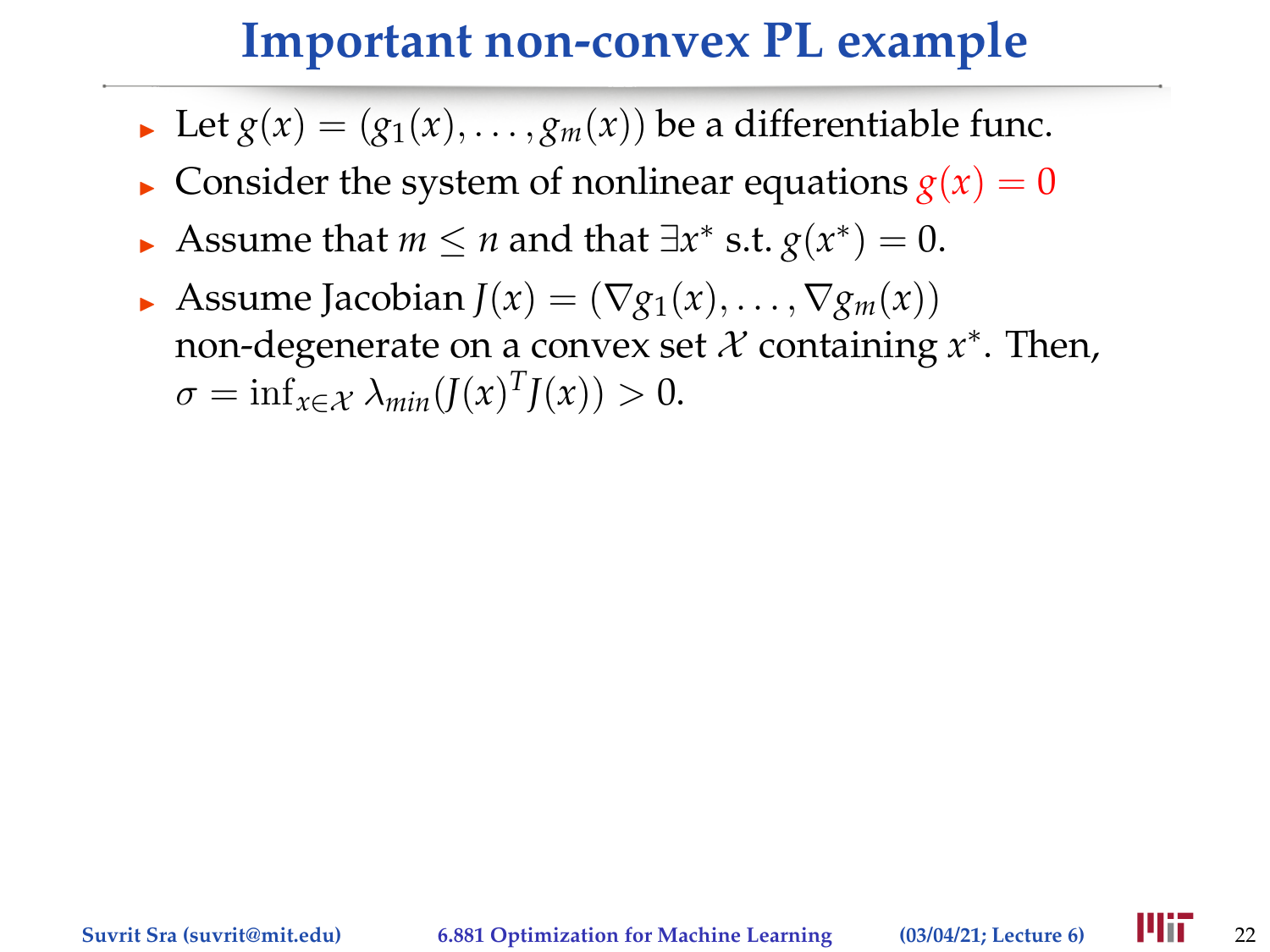- In Let  $g(x) = (g_1(x), \ldots, g_m(x))$  be a differentiable func.
- **Consider the system of nonlinear equations**  $g(x) = 0$
- Assume that *m*  $\leq$  *n* and that  $\exists x^*$  s.t.  $g(x^*) = 0$ .
- **Assume Jacobian**  $J(x) = (\nabla g_1(x), \dots, \nabla g_m(x))$ non-degenerate on a convex set X containing *x* ∗ . Then,  $\sigma = \inf_{x \in \mathcal{X}} \lambda_{min}(J(x)^{T}J(x)) > 0.$
- ► Let  $f(x) = \frac{1}{2} \sum_i g_i^2(x)$ ; note that  $\nabla f(x) = J(x)g(x)$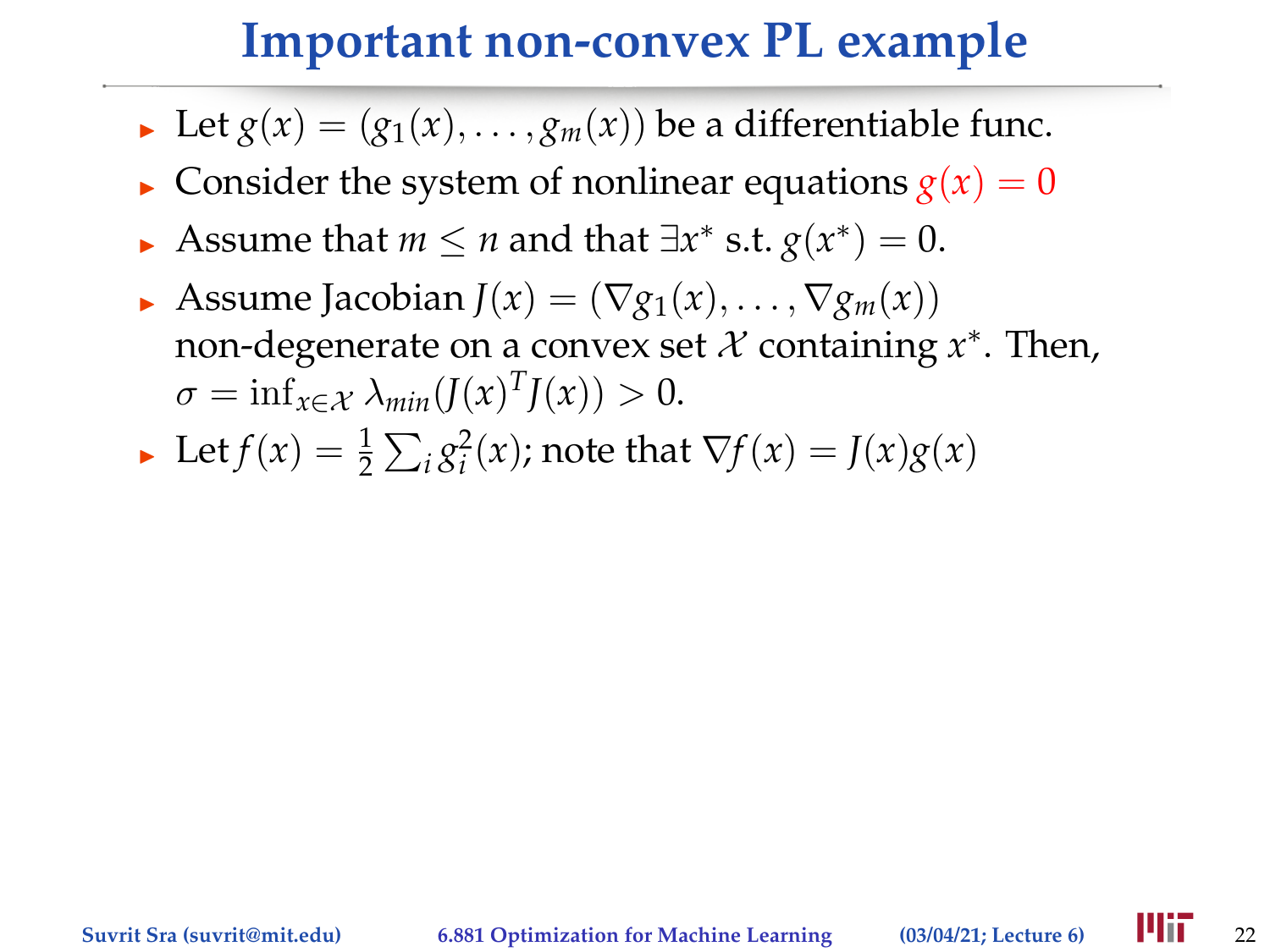- I Let  $g(x) = (g_1(x), \ldots, g_m(x))$  be a differentiable func.
- **Consider the system of nonlinear equations**  $g(x) = 0$
- Assume that *m*  $\leq$  *n* and that  $\exists x^*$  s.t.  $g(x^*) = 0$ .
- **Assume Jacobian**  $J(x) = (\nabla g_1(x), \dots, \nabla g_m(x))$ non-degenerate on a convex set X containing *x* ∗ . Then,  $\sigma = \inf_{x \in \mathcal{X}} \lambda_{min}(J(x)^{T}J(x)) > 0.$

• Let 
$$
f(x) = \frac{1}{2} \sum_i g_i^2(x)
$$
; note that  $\nabla f(x) = J(x)g(x)$ 

$$
\|\nabla f(x)\|^2 = g(x)^T J(x)^T J(x) g(x) \ge \sigma \|g(x)\|^2 = 2\sigma(f(x) - f(x^*))
$$
  
Thus, f is PL with  $\tau = 1/2\sigma$ ,  $\alpha = 2$ .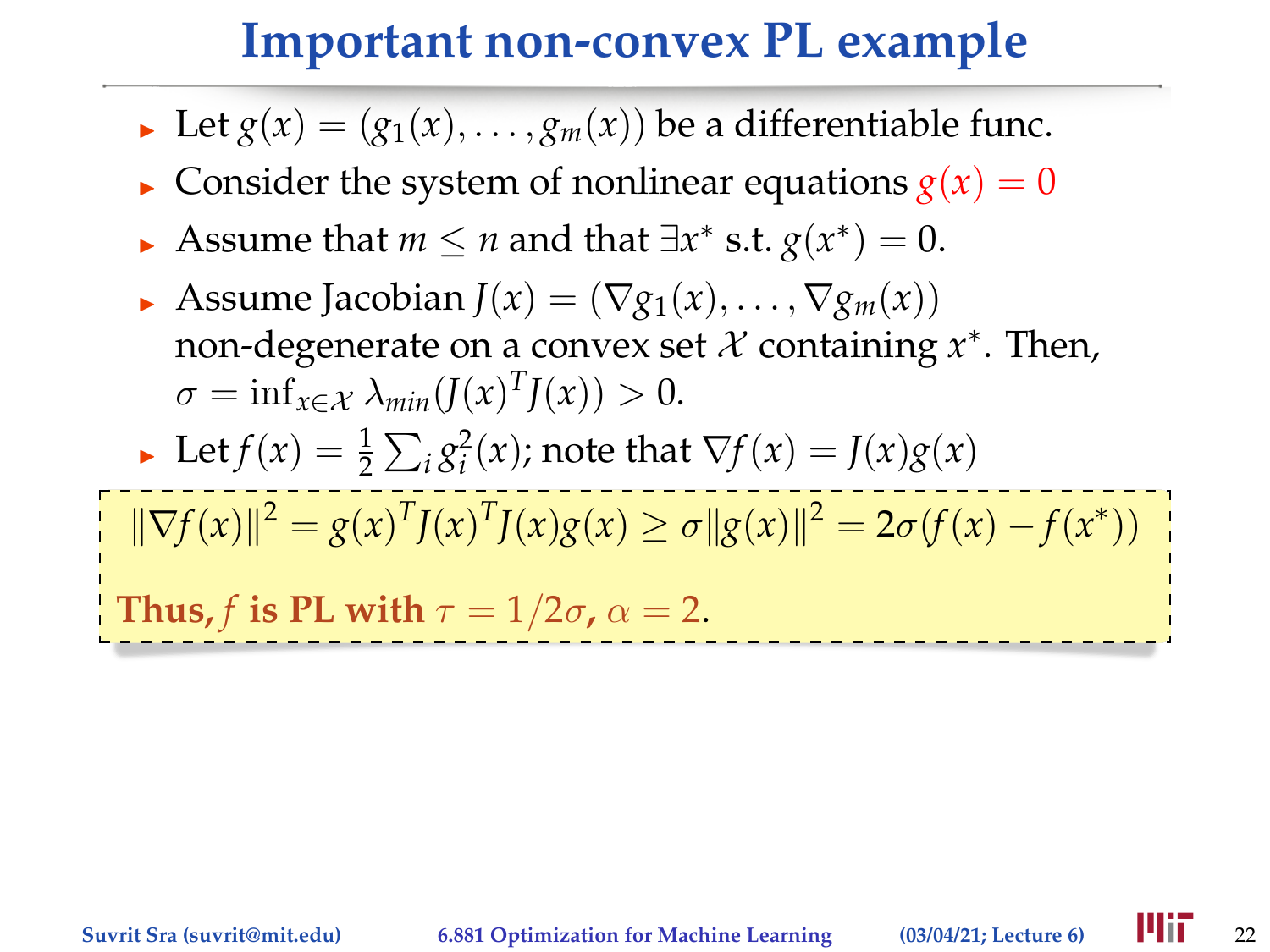- I Let  $g(x) = (g_1(x), \ldots, g_m(x))$  be a differentiable func.
- **Consider the system of nonlinear equations**  $g(x) = 0$
- Assume that *m*  $\leq$  *n* and that  $\exists x^*$  s.t.  $g(x^*) = 0$ .
- **Assume Jacobian**  $J(x) = (\nabla g_1(x), \dots, \nabla g_m(x))$ non-degenerate on a convex set X containing *x* ∗ . Then,  $\sigma = \inf_{x \in \mathcal{X}} \lambda_{min}(J(x)^{T}J(x)) > 0.$
- ► Let  $f(x) = \frac{1}{2} \sum_i g_i^2(x)$ ; note that  $\nabla f(x) = J(x)g(x)$

$$
\|\nabla f(x)\|^2 = g(x)^T f(x)^T f(x) g(x) \ge \sigma \|g(x)\|^2 = 2\sigma(f(x) - f(x^*))
$$
  
Thus, f is PL with  $\tau = 1/2\sigma$ ,  $\alpha = 2$ .

**Exercise:** When *m* < *n*, are the Hessians of *f* degenerate at solutions?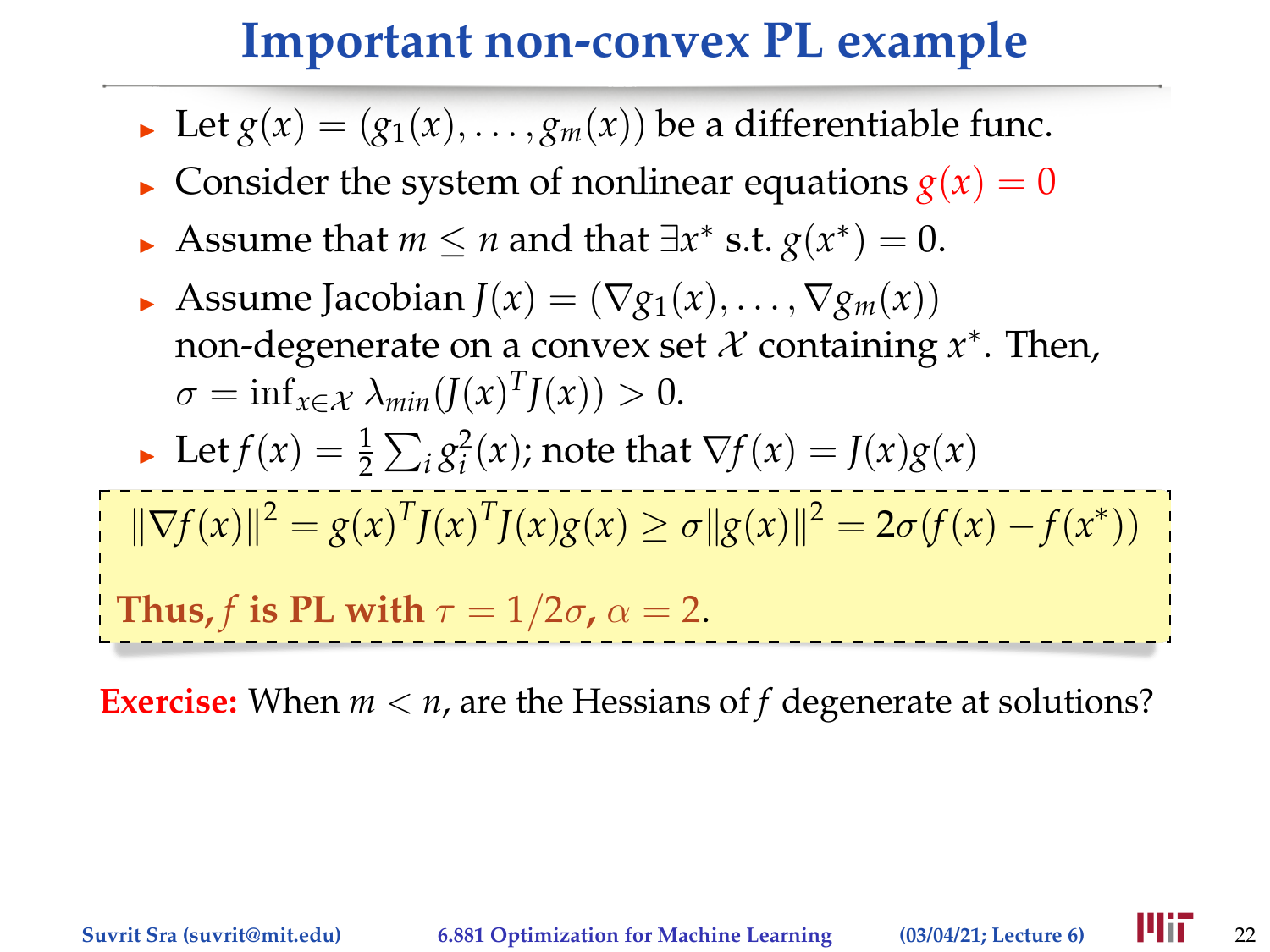- I Let  $g(x) = (g_1(x), \ldots, g_m(x))$  be a differentiable func.
- **Consider the system of nonlinear equations**  $g(x) = 0$
- Assume that *m*  $\leq$  *n* and that  $\exists x^*$  s.t.  $g(x^*) = 0$ .
- **Assume Jacobian**  $J(x) = (\nabla g_1(x), \dots, \nabla g_m(x))$ non-degenerate on a convex set X containing *x* ∗ . Then,  $\sigma = \inf_{x \in \mathcal{X}} \lambda_{min}(J(x)^{T}J(x)) > 0.$
- ► Let  $f(x) = \frac{1}{2} \sum_i g_i^2(x)$ ; note that  $\nabla f(x) = J(x)g(x)$

$$
\|\nabla f(x)\|^2 = g(x)^T J(x)^T J(x) g(x) \ge \sigma \|g(x)\|^2 = 2\sigma(f(x) - f(x^*))
$$
  
Thus, f is PL with  $\tau = 1/2\sigma$ ,  $\alpha = 2$ .

**Exercise:** When *m* < *n*, are the Hessians of *f* degenerate at solutions? **Explore:** Hamed Karimi, Julie Nutini, and Mark Schmidt. *Linear Convergence of Gradient and Proximal-Gradient Methods Under the Polyak-Łojasiewicz Condition*. *<https://arxiv.org/abs/1608.04636>*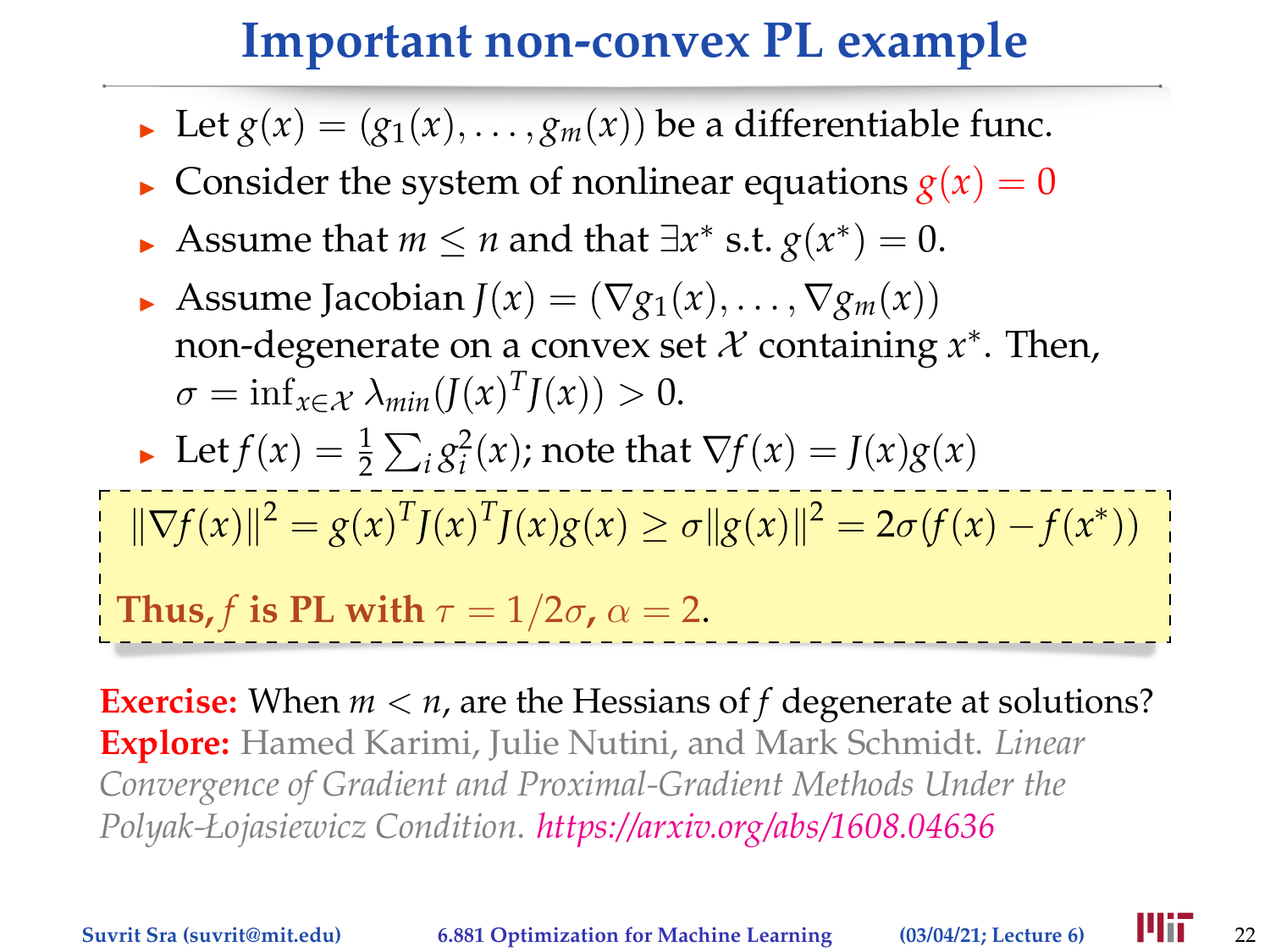**Instances of matrix completion, deep linear neural networks,** tensor factorization, many others. Check out the great collection by Ju Sun: *<https://sunju.org/research/nonconvex/>*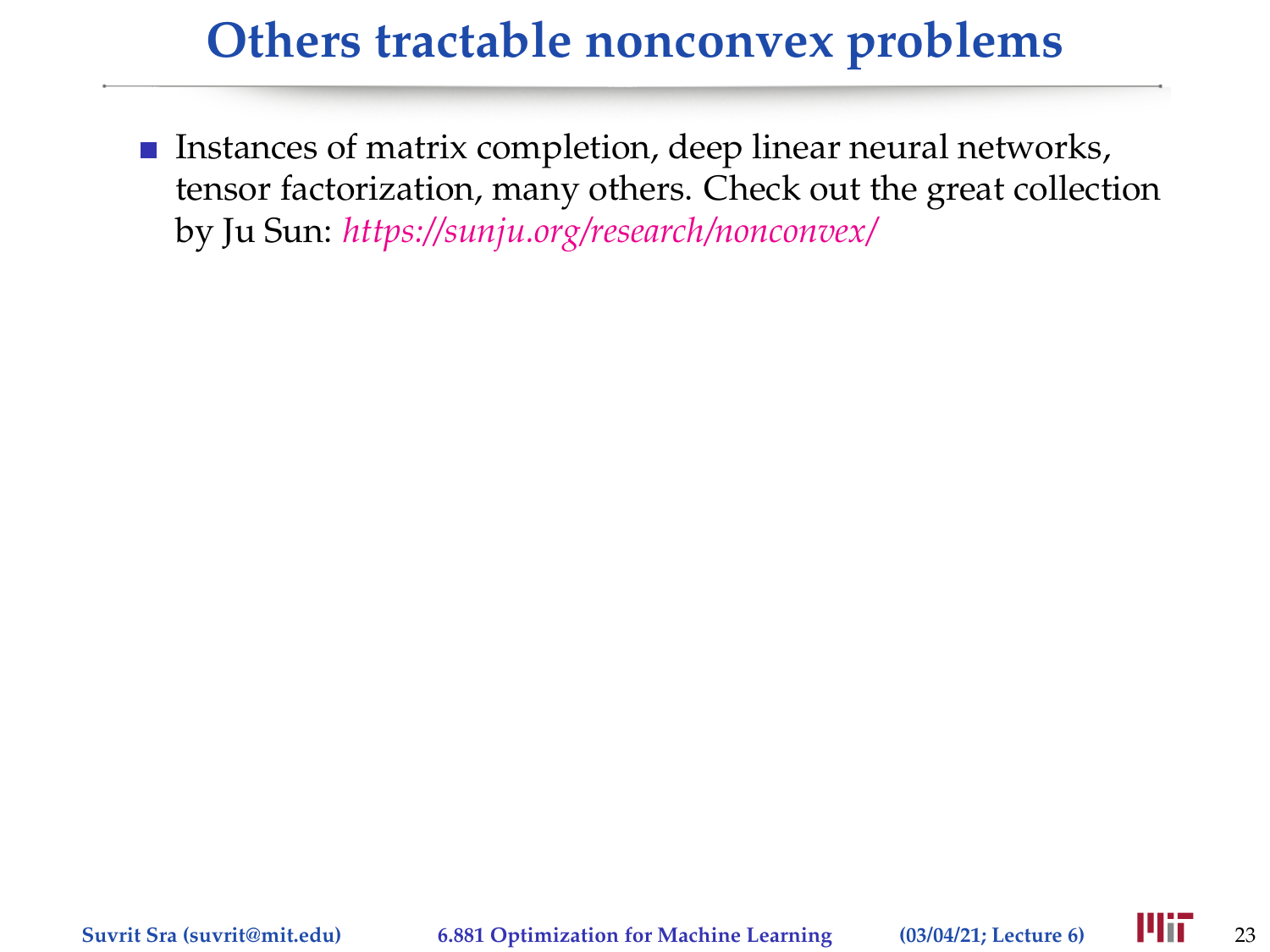- **Instances of matrix completion, deep linear neural networks,** tensor factorization, many others. Check out the great collection by Ju Sun: *<https://sunju.org/research/nonconvex/>*
- Submodular optimization (later in course)
- Any combinatorial problem whose convex relaxation is tight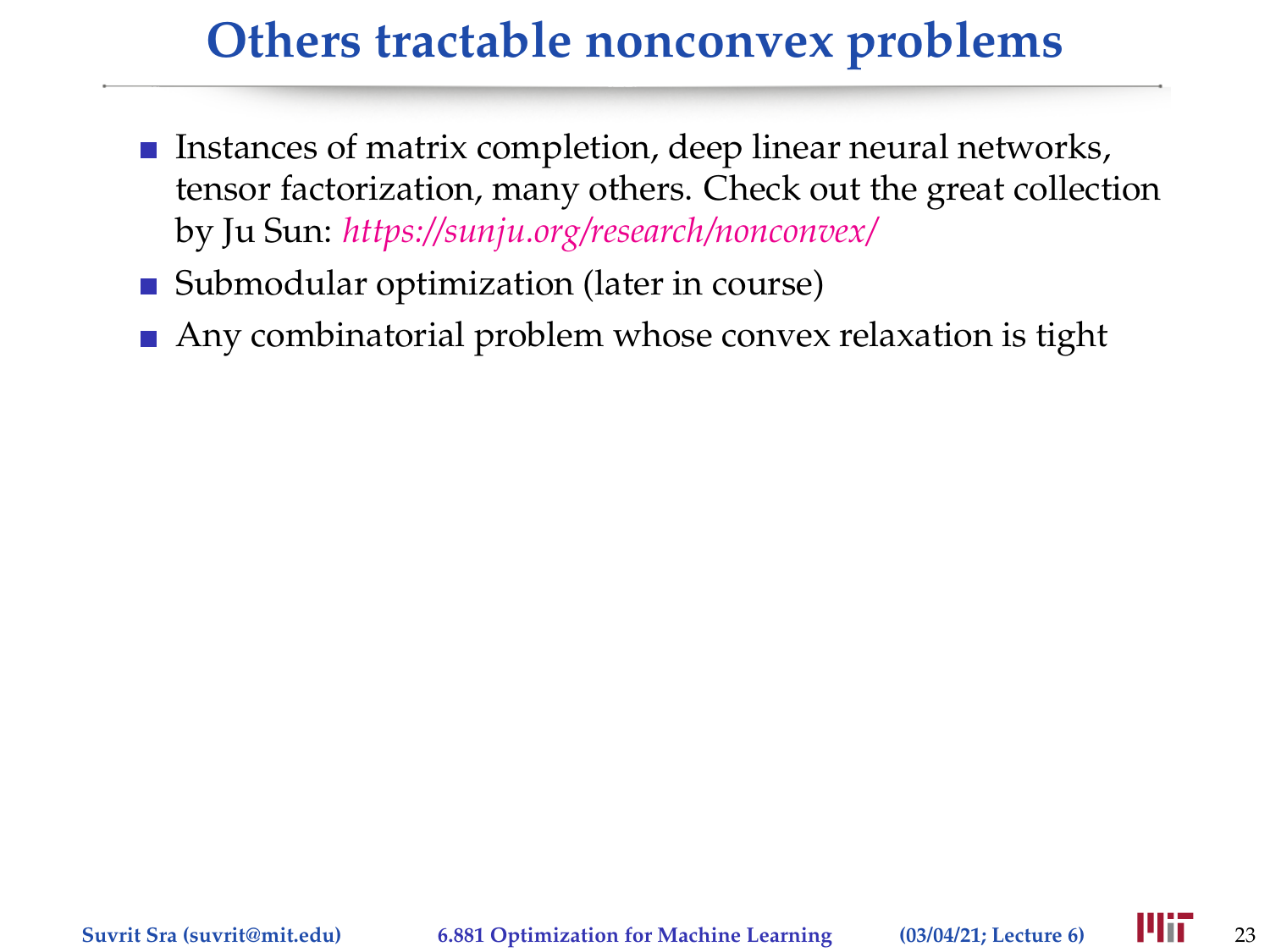- **Instances of matrix completion, deep linear neural networks,** tensor factorization, many others. Check out the great collection by Ju Sun: *<https://sunju.org/research/nonconvex/>*
- Submodular optimization (later in course)
- Any combinatorial problem whose convex relaxation is tight
- Non-Eucidean convexity (hinted at today, later in course)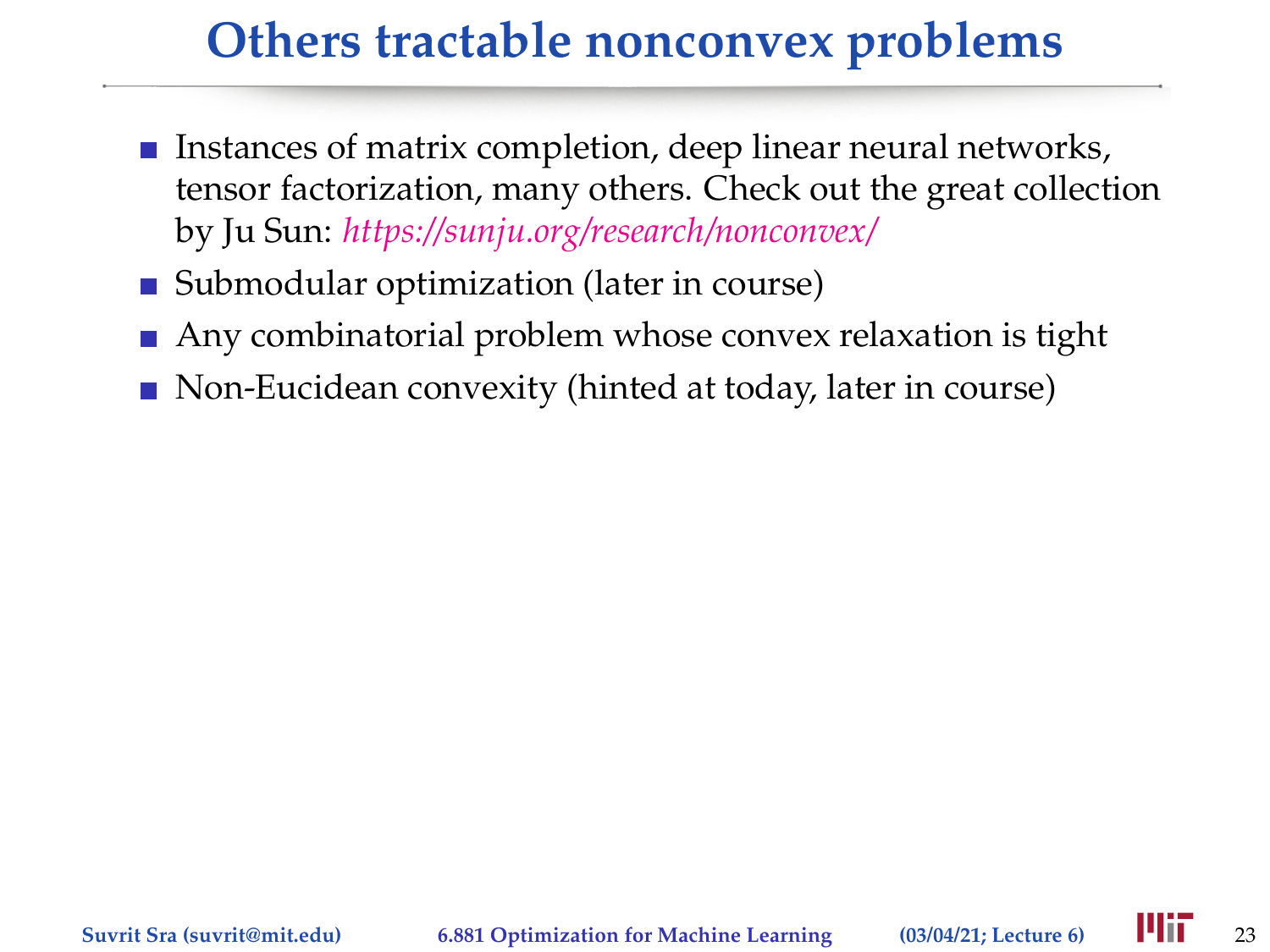- **Instances of matrix completion, deep linear neural networks,** tensor factorization, many others. Check out the great collection by Ju Sun: *<https://sunju.org/research/nonconvex/>*
- Submodular optimization (later in course)
- Any combinatorial problem whose convex relaxation is tight
- Non-Eucidean convexity (hinted at today, later in course)

**Example without "spurious" local minima: Deep Linear Network**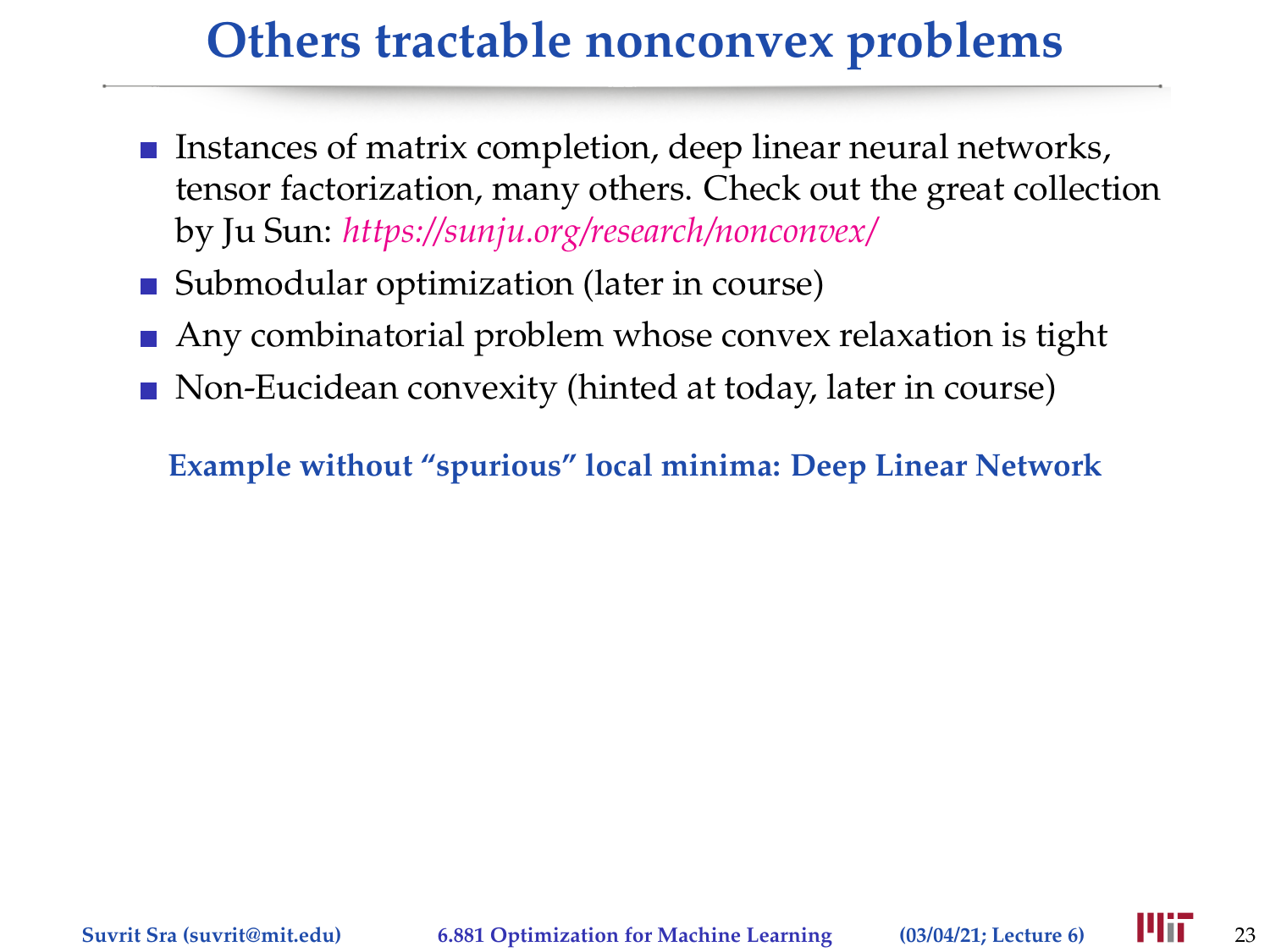- Instances of matrix completion, deep linear neural networks, tensor factorization, many others. Check out the great collection by Ju Sun: *<https://sunju.org/research/nonconvex/>*
- Submodular optimization (later in course)
- Any combinatorial problem whose convex relaxation is tight
- Non-Eucidean convexity (hinted at today, later in course)

**Example without "spurious" local minima: Deep Linear Network**  $\min L(W_1, \ldots, W_L) = \frac{1}{2} ||W_L W_{L-1} \cdots W_1 X - Y||_F^2,$ 

here  $X \in \mathbb{R}^{d_x \times n}$ : data/input matrix; and  $Y \in \mathbb{R}^{d_y \times n}$  "label"/output matrix.